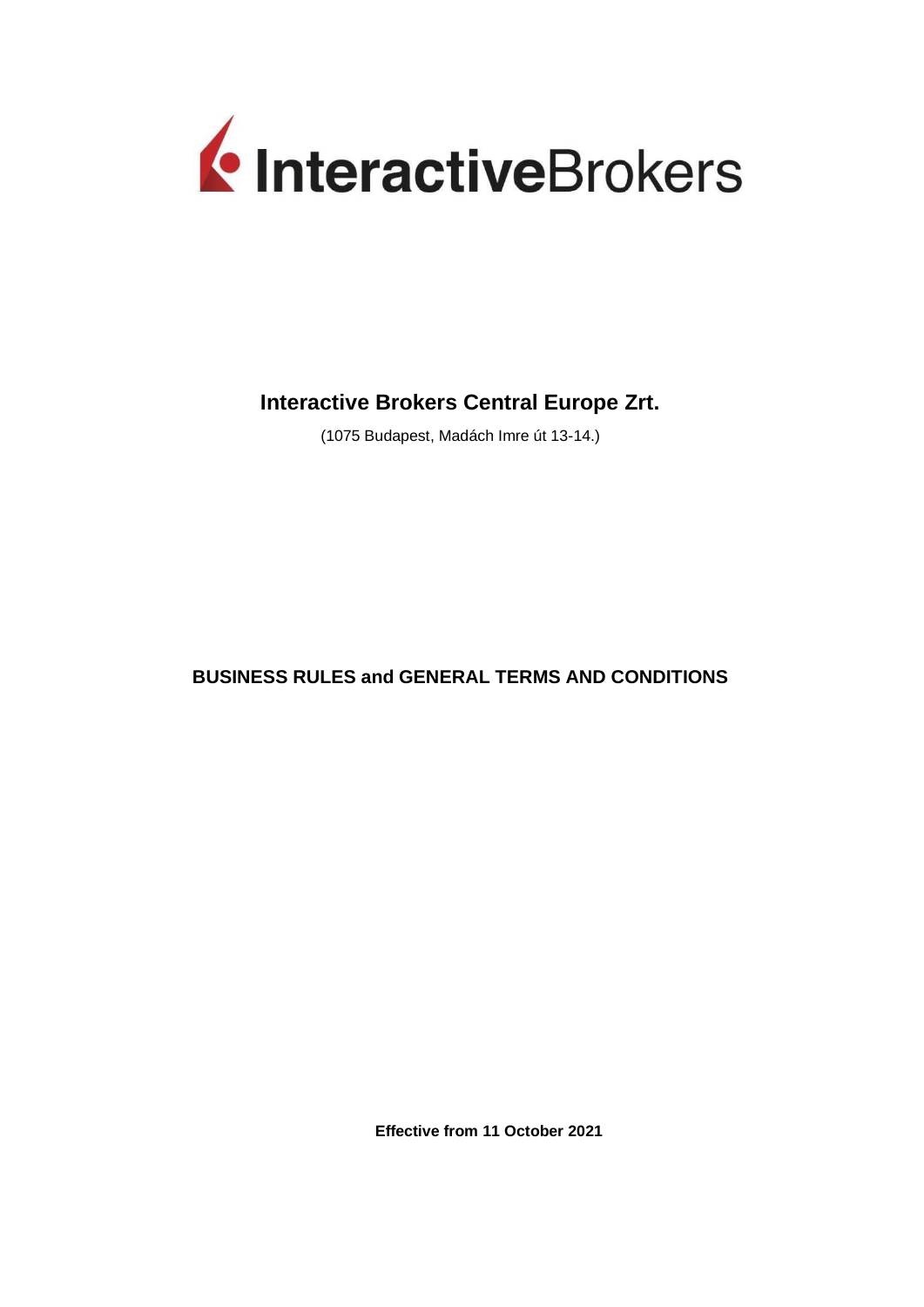# **TABLE OF CONTENTS**

| 1. |                              | GENERAL PROVISIONS ON THE COMPANY AND THE BUSINESS RULES  1                                                                                                                     |  |
|----|------------------------------|---------------------------------------------------------------------------------------------------------------------------------------------------------------------------------|--|
|    | 1.1.<br>1.2.<br>1.3.<br>1.4. | The investment services and ancillary services the Company may undertake  2                                                                                                     |  |
|    | 1.5.<br>1.6.                 |                                                                                                                                                                                 |  |
|    | 1.7.                         |                                                                                                                                                                                 |  |
|    | 1.8.                         |                                                                                                                                                                                 |  |
|    | 1.9.                         |                                                                                                                                                                                 |  |
|    | 1.10.                        |                                                                                                                                                                                 |  |
|    | 1.11.<br>1.12.               |                                                                                                                                                                                 |  |
|    |                              |                                                                                                                                                                                 |  |
| 2. |                              |                                                                                                                                                                                 |  |
|    | 2.1.                         |                                                                                                                                                                                 |  |
|    | 2.2.                         |                                                                                                                                                                                 |  |
|    | 2.3.<br>2.4.                 | Identifying and verifying the identity of natural persons, postal (mailing) address  10<br>Identifying a legal persons or an entity without legal personality and verifying the |  |
|    |                              |                                                                                                                                                                                 |  |
|    | 2.5.                         |                                                                                                                                                                                 |  |
|    | 2.6.<br>2.7.                 | Declarations under the Foreign Account Tax Compliance Act (FATCA) and Act                                                                                                       |  |
|    |                              |                                                                                                                                                                                 |  |
|    | 2.8.                         |                                                                                                                                                                                 |  |
|    | 2.9.                         |                                                                                                                                                                                 |  |
| 3. |                              |                                                                                                                                                                                 |  |
|    | 3.1.                         |                                                                                                                                                                                 |  |
|    | 3.2.                         |                                                                                                                                                                                 |  |
|    | 3.3.<br>3.4.                 |                                                                                                                                                                                 |  |
|    | 3.5.                         |                                                                                                                                                                                 |  |
|    | 3.6.                         |                                                                                                                                                                                 |  |
|    | 3.7.                         | Obligation to obtain information prior to the conclusion of the contract 19                                                                                                     |  |
|    | 3.8.                         |                                                                                                                                                                                 |  |
| 4. |                              | FORMALITIES OF CONTRACTS AND STATEMENTS                                                                                                                                         |  |
|    | 4.1.                         |                                                                                                                                                                                 |  |
|    | 4.2.                         |                                                                                                                                                                                 |  |
|    | 4.3.                         |                                                                                                                                                                                 |  |
| 5. |                              |                                                                                                                                                                                 |  |
|    | 5.1.                         |                                                                                                                                                                                 |  |
|    | 5.2.                         |                                                                                                                                                                                 |  |
|    | 5.3.<br>5.4.                 |                                                                                                                                                                                 |  |
|    | 5.5.                         | Client's authorised representative in the event of termination without successor  30                                                                                            |  |
|    | 5.6.                         |                                                                                                                                                                                 |  |
|    | 5.7.                         |                                                                                                                                                                                 |  |
|    | 5.8.<br>5.9.                 |                                                                                                                                                                                 |  |
|    | 5.10.                        |                                                                                                                                                                                 |  |
|    |                              |                                                                                                                                                                                 |  |
| 6. |                              |                                                                                                                                                                                 |  |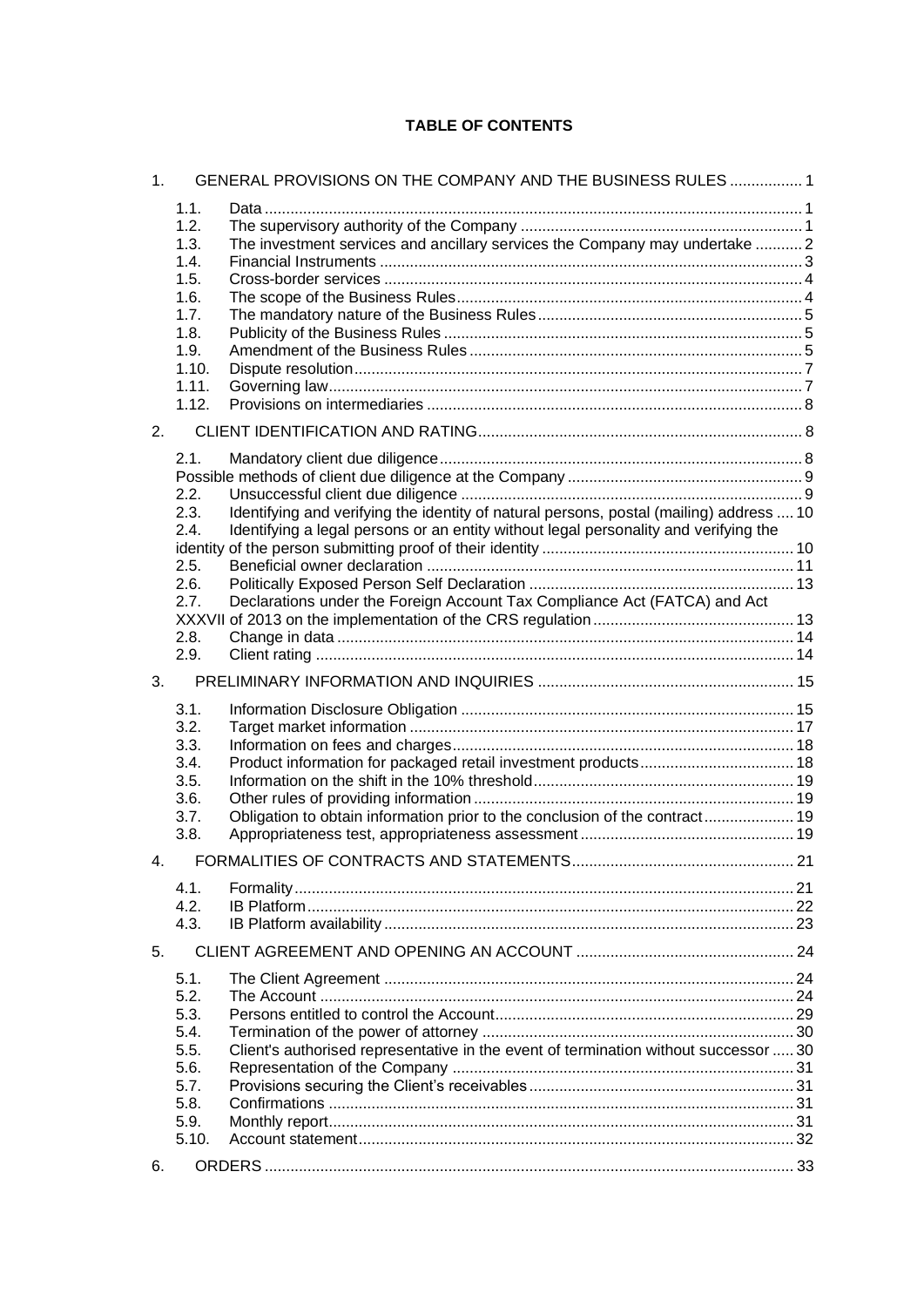|                 | 6.1.           |                                                                                      |  |
|-----------------|----------------|--------------------------------------------------------------------------------------|--|
|                 | 6.2.           |                                                                                      |  |
|                 | 6.3.           |                                                                                      |  |
|                 | 6.4.           |                                                                                      |  |
|                 | 6.5.<br>6.6.   |                                                                                      |  |
|                 | 6.7.           |                                                                                      |  |
|                 | 6.8.           | Security deposit, collateral and the reuse of the collateral General provisions.  39 |  |
|                 |                |                                                                                      |  |
|                 |                |                                                                                      |  |
|                 |                |                                                                                      |  |
|                 | 6.9.           |                                                                                      |  |
|                 | 6.10.          |                                                                                      |  |
|                 |                |                                                                                      |  |
|                 |                |                                                                                      |  |
|                 | 6.11.          | Foreign exchange trading related to the investment service activity  44              |  |
|                 | 6.12.          |                                                                                      |  |
|                 | 6.13.          | Special cases of the Client's obligation to provide information 45                   |  |
| 7.              |                |                                                                                      |  |
|                 | 7.1.           |                                                                                      |  |
|                 | 7.2.<br>7.3.   |                                                                                      |  |
|                 |                |                                                                                      |  |
| 8.              |                |                                                                                      |  |
| 9.              |                |                                                                                      |  |
| 10.             |                |                                                                                      |  |
| 11.             |                |                                                                                      |  |
|                 | 11.1.<br>11.2. |                                                                                      |  |
| 12 <sub>1</sub> |                |                                                                                      |  |
|                 | 12.1.          |                                                                                      |  |
|                 | 12.2.          |                                                                                      |  |
|                 | 12.3.          |                                                                                      |  |
|                 | 13.            | TERMINATION OF THE CONTRACT BETWEEN THE COMPANY AND THE CLIENT 55                    |  |
|                 | 13.1.          |                                                                                      |  |
|                 | 13.2.          |                                                                                      |  |
|                 | 13.3.          |                                                                                      |  |
|                 | 13.4.          |                                                                                      |  |
|                 | 13.5.          |                                                                                      |  |
|                 | 13.6.          |                                                                                      |  |
| 14.             |                |                                                                                      |  |
| 15.             |                |                                                                                      |  |
| 16.             |                |                                                                                      |  |
|                 | 16.1.          |                                                                                      |  |
|                 | 16.2.          |                                                                                      |  |
|                 | 16.3.          |                                                                                      |  |
| 17.             |                |                                                                                      |  |
| 18.             |                |                                                                                      |  |
| 19.             |                |                                                                                      |  |
| 20.             |                |                                                                                      |  |
|                 |                |                                                                                      |  |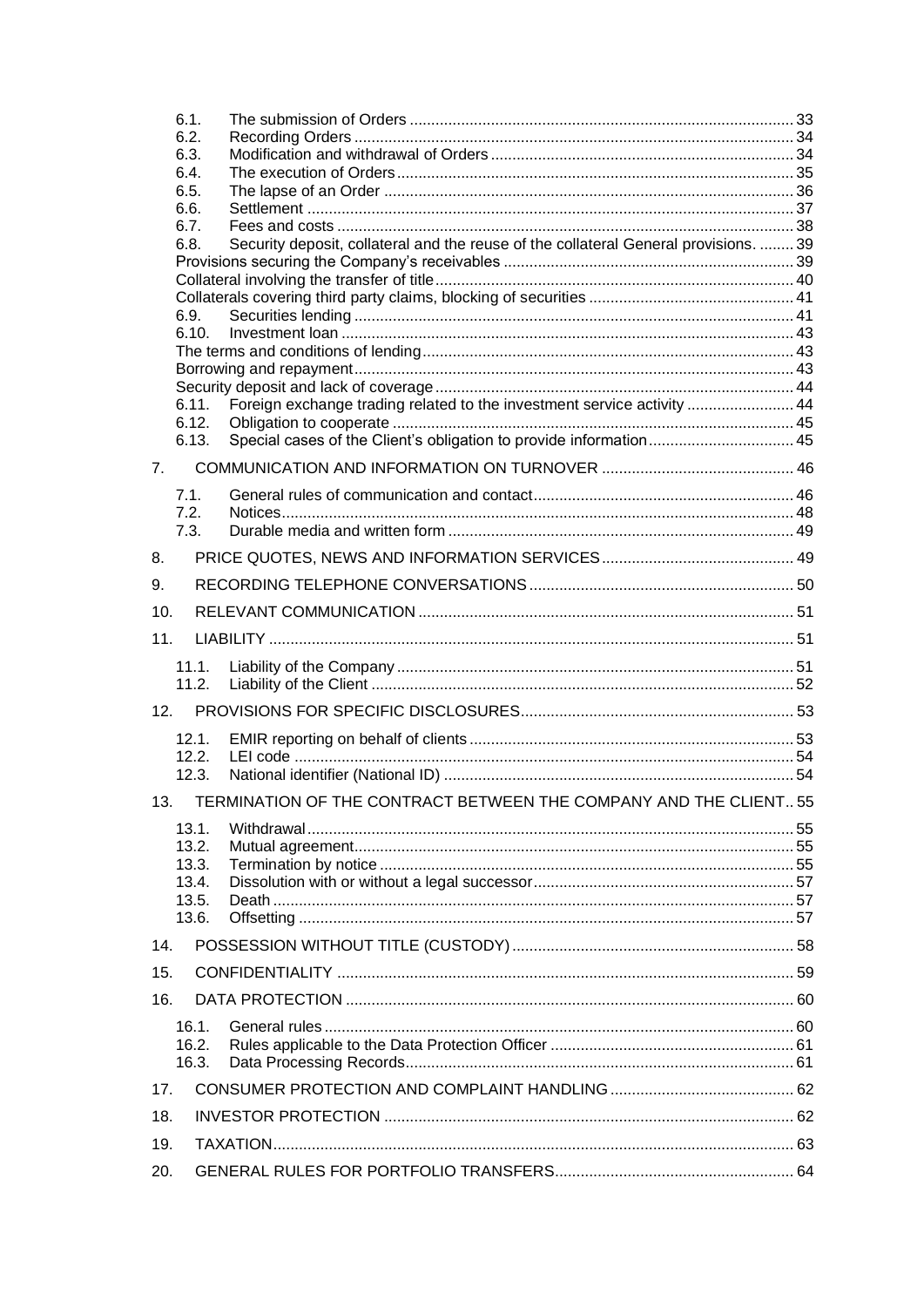| 21. SUSPENSION, RESTRICTION OR REVOCATION OF THE COMPANY'S LICENSE  65 |
|------------------------------------------------------------------------|
|                                                                        |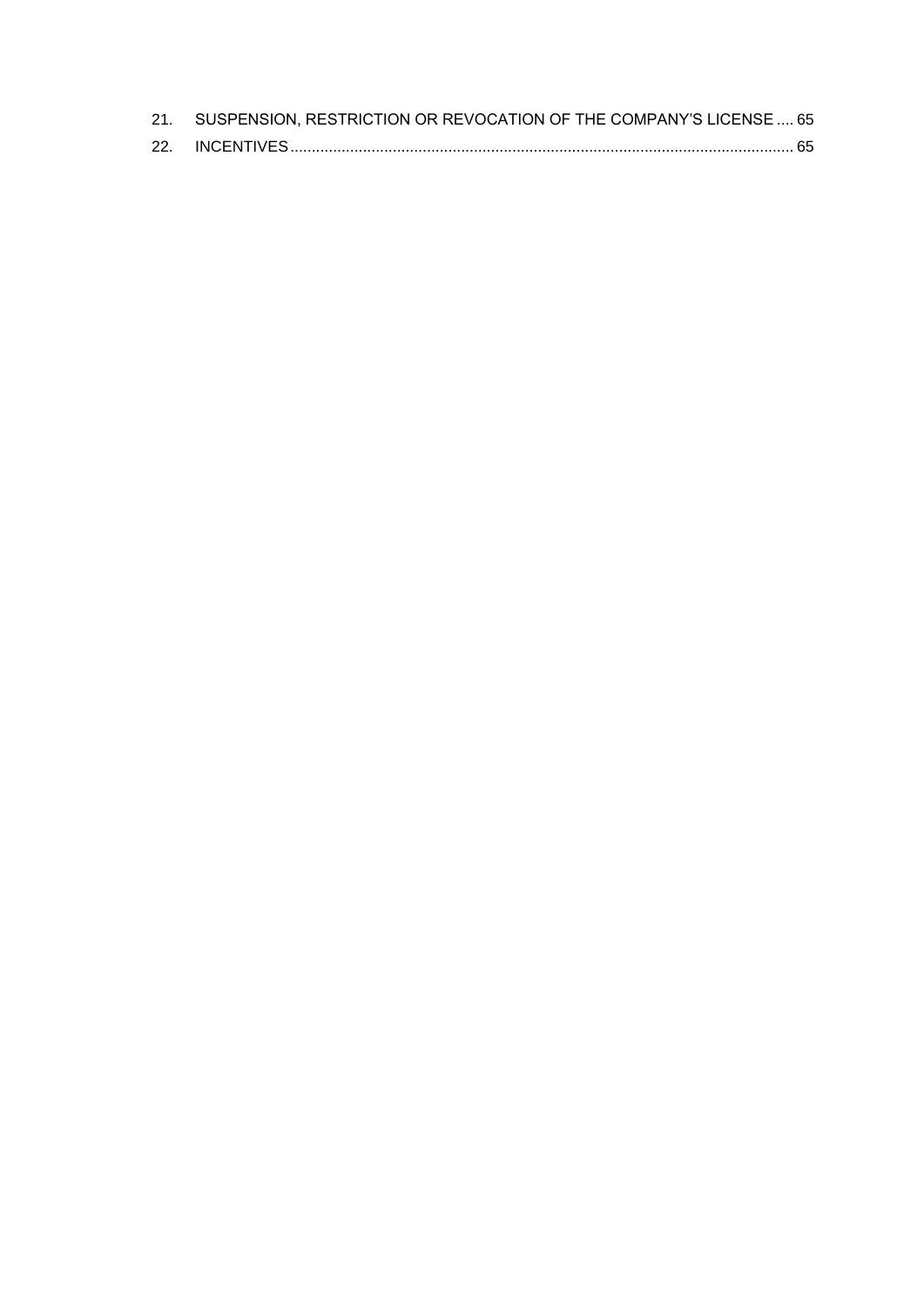**Interactive Brokers Central Europe Zártkörűen Működő Részvénytársaság** (registered office: 1075 Budapest, Madách Imre út 13-14., company registration number: 01-10-141029, registering court: Company Registry of the Metropolitan General Court, hereinafter the "**Company**") is authorised to provide investment service activities and also to undertake services that are ancillary to investment service activities, based on the licence issued to it by the National Bank of Hungary (Magyar Nemzeti Bank, hereinafter the Supervisory Authority) under number: H-EN-III-623/2020, on: December 12, 2020.

These Business Rules and General Terms and Conditions (hereinafter the Business Rules) include the terms and conditions governing the provision of investment services and ancillary services by and licensed for the Company as stipulated in the Act CXXXVIII of 2007 on Investment Firms and Commodity Dealers and on the Regulations Governing their Activities (hereinafter the Investment Act), having regard to Commission Delegated Regulation (EU) 2017/565 concerning the organisational requirements and operating conditions of investment firms and also to Government Decree 22/2008 (II.7.) on the mandatory content elements of the Business Rules of economic ventures providing investment services, services that are ancillary to investment services and commodity exchange services. The Business Rules shall be valid for an unlimited period from the effective date until their amendment or withdrawal.

These Business Rules shall apply to the Company, the Company's employees, other persons carrying out tasks for the Company under other contractual relationship, temporarily used intermediaries and the Company's Clients, the persons authorised by the Client to dispose of the Client's securities account and the related client account, including future contracting parties with respect to certain provisions.

Parties shall collectively mean the Client and the Company.

# <span id="page-4-0"></span>**1. General Provisions on the Company and the Business Rules**

# <span id="page-4-1"></span>**1.1. Data**

1.1.1. The data of the Company:

Name: Interactive Brokers Central Europe Zrt.

Registered office: 1075 Budapest, Madách Imre út 13-14.

Company registration number:01-10-141029

Phone number: +36 (80) 088 400

Website: https://www.interactivebrokers.hu/

E-mail address: ibce@interactivebrokers.com

1.1.2. Data of the parent company

Name: IBG LLC

Registered office: One Pickwick Plaza, Greenwich, CT 06830 USA

Company registration number: 0538978 (by the Connecticut Secretary of State)

Group website: https://www.interactivebrokers.com/

<span id="page-4-2"></span>**1.2. The supervisory authority of the Company**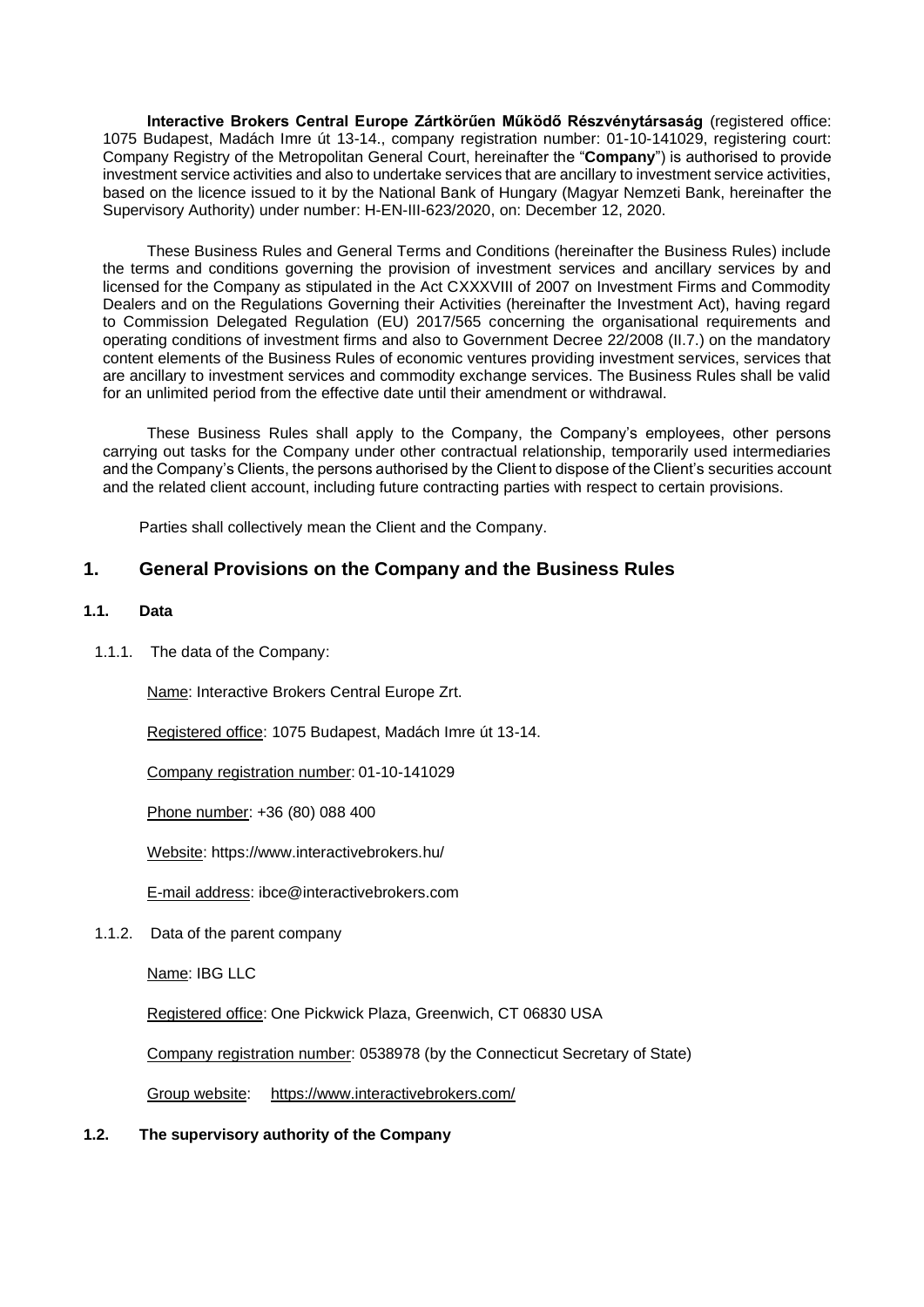Magyar Nemzeti Bank (National Bank of Hungary) (registered office: 1054 Budapest, Szabadság tér 9., Phone number: +36 (1) 428 2600

Customer Service: 1013 Budapest, Krisztina krt. 39.

Phone number for customers: +36 (80) 203 776

E-mail address: info@mnb.hu

Mailing address: Magyar Nemzeti Bank (National Bank of Hungary), 1850 Budapest

Website: http://www.mnb.hu

### <span id="page-5-0"></span>**1.3. The investment services and ancillary services the Company may undertake**

The Company does not provide any investment, tax or trading advise services nor does it perform any investment and/or financial analyses. The service provided by the Company is the provision of the aforementioned services (including primarily execution services), and it only acts at the instructions of its Clients and does not offer any advice with regard to any transaction whatsoever. Accordingly, the Company's employees are not authorised to offer Clients any personal advice or recommendation, however, at the same time, they have an obligation to provide product information, including the terms and conditions of performance. In performing such obligation to provide information, Clients shall be liable for assessing such information.

Clients acknowledge that the risk of transactions to be executed on the capital market based on their order cannot be excluded, it can only be mitigated. In addition to information outlined in Client Agreements, the Company uses their own website to inform Clients about possible risks arising in connection with the execution of specific transactions.

By concluding the Client Agreement, Clients acknowledge that the Company met its obligation to provide information on risks.

No information available on the Company's website or electronic trading platforms may and shall be deemed as an initiative, proposal or recommendation on the part of the Company to induce anybody to take part in or refrain from completing a transaction.

# 1.3.1. Investment services:

- a) the receipt and transmission of orders pursuant to Section 5(1)a) of the Investment Act,
- b) the execution of the order on behalf of the client pursuant to Section 5(1)b) of the Investment Act,
- c) own account trading pursuant to Section 5(1)c) of the Investment Act, The Company does not engage in regular internalisation activity.

The Company does not grant direct electronic access (direct market access or sponsored access) to any trading platform of any trading venue.

#### 1.3.2. Ancillary services:

- a) the safekeeping and administration of financial instruments and the keeping of the related client account, pursuant to Section 5 (2) a) of the Investment Act,
- b) safe custody management and the keeping of the related securities account, including the administration of printed securities and the keeping of client accounts, pursuant to Section 5 (2) b) of the Investment Act, with the proviso that the Company does not manage and safekeep printed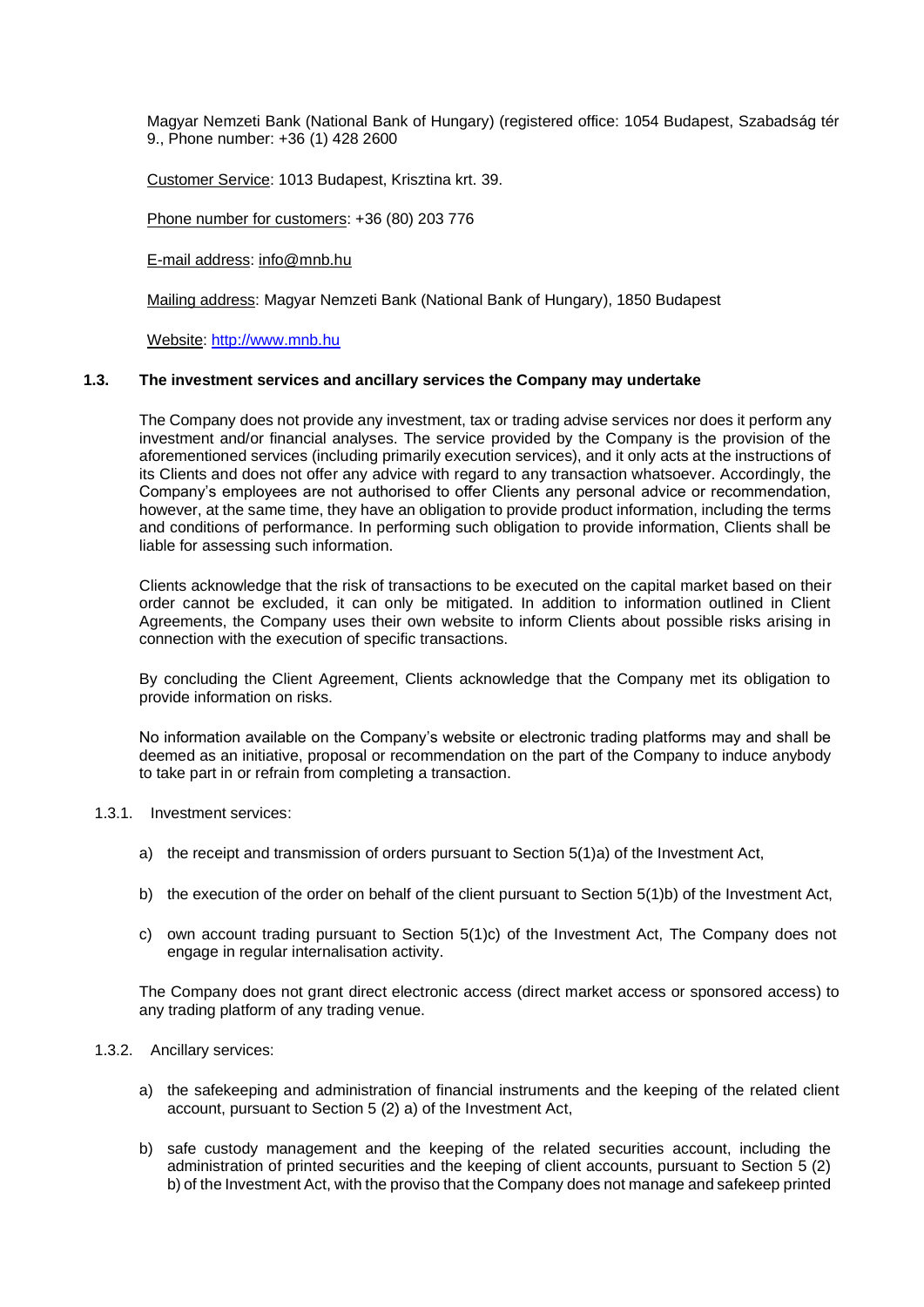securities,

- c) the granting of investment loan pursuant to Section 5 (2) c) of the Investment Act,
- d) trading in currencies and foreign exchange relating to the investment service activity pursuant to Section 5 (2) e) of the Investment Act,
- e) investment services or ancillary services relating to a financial instrument serving as a basis for derivative transactions outlined in paragraphs e)-g), j) and k) of Section 6 of the Investment Act, pursuant to Section 5(2)h) of the Investment Act,
- 1.3.3. The Company may also engage in the following, non-licence based activities in a businesslike manner:
	- a) the sale of data and information concerning financial instruments,
	- b) security borrowing.

## <span id="page-6-0"></span>**1.4. Financial Instruments**

The Company undertakes the above mentioned activities with respect to the financial instruments below:

- a) transferable securities,
- b) money-market instruments,
- c) units in collective investment undertakings,
- d) options, futures, swaps, forward rate agreements and any other derivative contracts relating to securities, currencies, interest rates or yields, emission allowances or other derivatives instruments, financial indices or financial measures which may be settled physically or in cash,
- e) options, futures, swaps, forwards and any other derivative contracts relating to commodities that must be settled in cash or may be settled in cash at the option of one of the parties other than by reason of default or other termination event,
- f) options, futures, swaps, forwards and any other derivative contracts relating to commodities which may be settled physically or in cash, provided they are traded on a regulated market, in a multilateral trading system or organised trading system, with the exception of wholesale energy products traded in an organised trading system that pursuant to Article 5 of Commission Delegated Regulation (EU) 2017/565 must be settled in kind (i.e. must be actually delivered),
- g) options, futures and forwards, swaps and any other derivative transaction relating to commodities, which have the characteristics of other derivative financial instruments and are not covered by paragraph f), including any other derivative transaction that can be executed by physical and, pursuant to provisions in Commission Delegated Regulation (EU) 2017/565, is not intended for commercial purposes,
- h) derivative transaction designed to transfer credit risk,
- i) financial contracts for difference,
- j) other derivative transactions relating to instruments, rights, liabilities, indices or measures that were not mentioned in the previous paragraphs, which have the characteristics of other derivative financial instruments, including that they are traded on any regulated market or in a multilateral trading system, plus the derivate transaction specified in Article 8 of Commission Delegated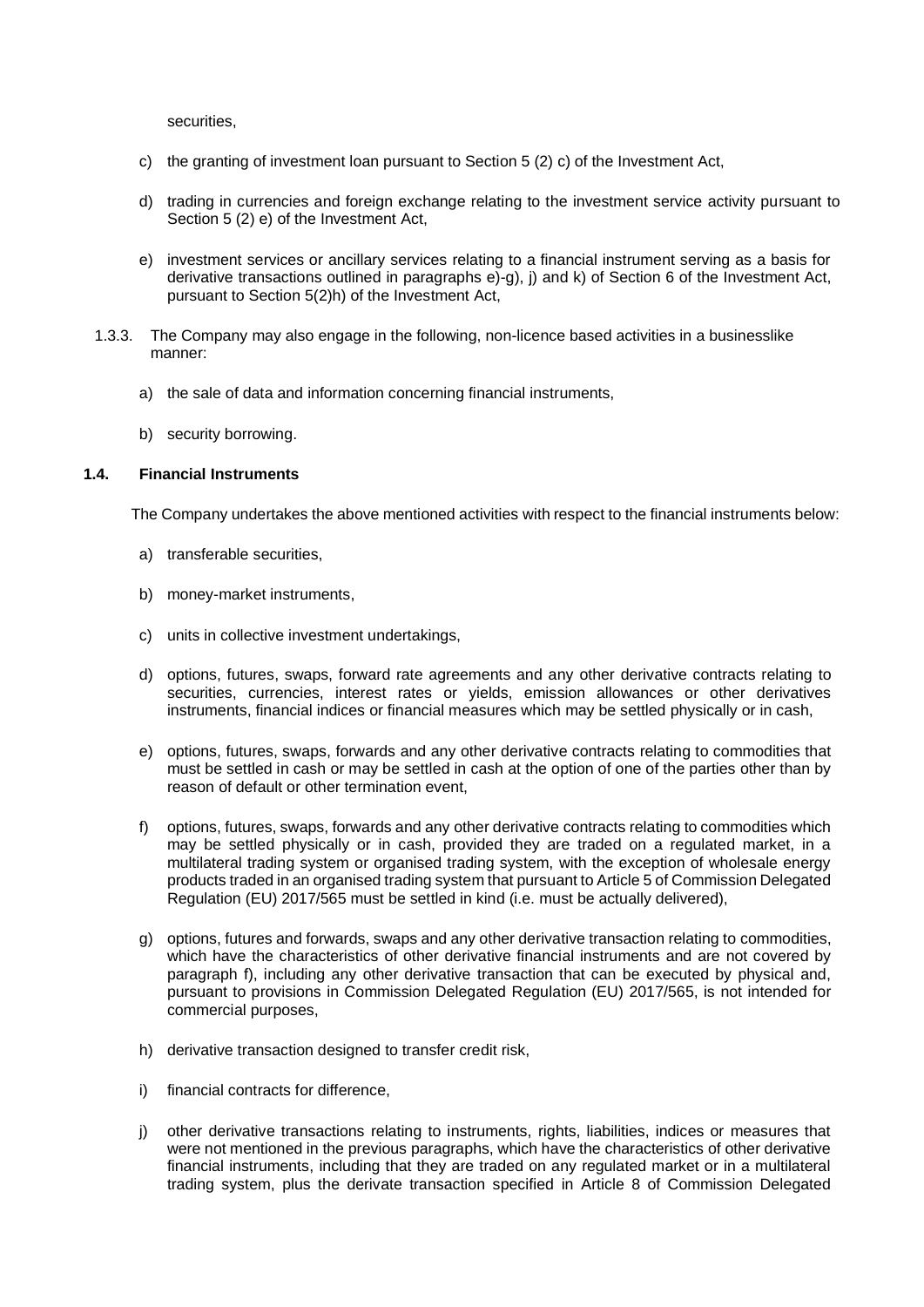Regulation (EU) 2017/565.

The Company provides actual services outlined above with respect to assets to which the Client was granted access. The Company regularly monitors such access.

## <span id="page-7-0"></span>**1.5. Cross-border services**

The Company is entitled to provide services as cross-border services under these Business Rules in other member states of the European Economic Area, provided that the Supervisory Authority was given the notification required under the law with regard to such states and other legislative requirements were also met. Unless the Parties agree and stipulate otherwise, the provisions of these Business Rules shall also apply to cross-border services.

## <span id="page-7-1"></span>**1.6. The scope of the Business Rules**

- 1.6.1. These Business Rules shall apply to framework contracts concluded by and between the Company and Clients in relation to activities set out in these Business Rules ("Client Agreement"), other contracts, including orders (individually: "Order", collectively: "Orders") placed by Clients.
- 1.6.2. As for personal scope, these Business Rules shall apply to and bind Clients having a contractual relationship with the Company, including prospective contracting parties if certain provisions are met, and the Company itself.
- 1.6.3. For the purpose of this policy, Clients include natural and legal persons and entity without legal personality that use the investment services and ancillary services provided by the Company. In the case of legally incapacitated persons, their legal representative shall act. Legal notices issued by persons with limited legal capacity shall only be valid if their legal representative consents to the closing of the legal act.
- 1.6.4. Legal representatives shall be identified under the same rules as the ones applicable to the identification of Clients. The representation right of the legal representative shall include and cover the placing of Orders via IB Platform, the closing of contracts and the making of statements.
- 1.6.5. The Company shall open an account for a person without full legal capacity only on the basis of the written consent of the authorised representative(s), and Orders placed and issued with respect to the account shall only executed on the basis of the written consent of such representative(s). In the case of transactions on the account of a minor exceeding the value stipulated by law from time to time, the approval of the guardianship authority shall be required for the validity of the legal notice issued by the legal representative. The Company shall be entitled to verify the existence of such approval.
- 1.6.6. These Business Rules define the terms and conditions governing the legal relationship between the Client and the Company in general and, unless provided otherwise, the Company shall not distinguish between individual client categories (retail client, professional client, eligible counterparty) in terms of the services provided and the rating of Clients to which these services are provided. Any particular characteristics arising from the Clients' rating, provided such is required by law, shall be included in the Client Agreement or an individual agreement between the parties.
- 1.6.7. Regarding services provided, the Company shall not be under the obligation of contracting as regards the Client or a future Client; accordingly, the Company shall not be obliged to enter into a contractual relationship at the initiative of a Client or a future Client, to receive, accept Orders or to complete individual transactions.
- 1.6.8. The Company shall provide Clients with the services listed in these Business Rules as available services. The Company is entitled to group their services into packages at their own discretion and provide services included in the specific packages to Clients based on client categories and the individual rating of the specific Client.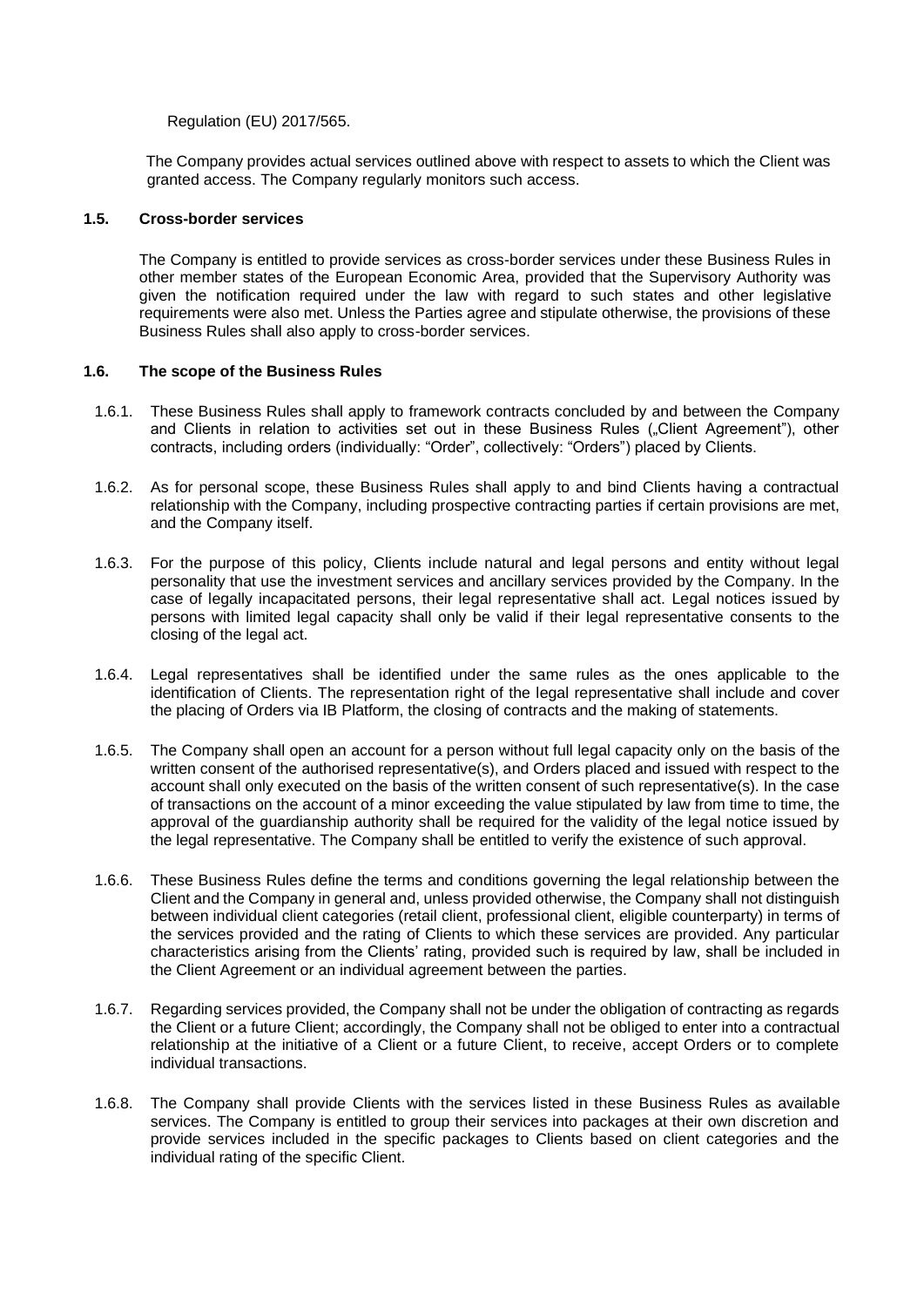- 1.6.9. Regarding matters not regulated in these Business Rules, the Client Agreement and further Contracts including, but not limited to, detailed rules concerning costs, margin requirements, settlement, execution procedures and taxation, the Company may, at their own discretion, issue and publish one or more notices, announcements, specifications or additional information (collectively: "**Notice**") on their website and electronic trading platforms. The Company is free to define the scope of such Notices. The validity, publication and amendment of Notices shall be governed, mutatis mutandis, by the relevant provisions of these Business Rules.
- 1.6.10. Laws, authority or supervisory regulations and/or restrictive measures applicable to the Company, the execution venues or persons participating in the transmission, execution and settlement of transactions shall also apply to services provided under these Business Rules without any separate clause or reference.

## <span id="page-8-0"></span>**1.7. The mandatory nature of the Business Rules**

The content of transactions between the Company and their Clients (individually: the "Party", collectively: the "Parties") shall be stipulated in the Business Rules and the individual contracts. Issues not regulated in individual contracts shall be governed by the provisions of these Business Rules without a need for any clause to such effect. The provisions of these Business Rules are mandatory, however, based on mutual agreement and/or with a concurrent declaration Parties may deviate from them in individual contracts, to the extent permitted by law. Deviations shall be governed by the agreement between the Parties, on the condition that matters not affected by the deviation shall be governed by the provisions of these Business Rules. Matters not regulated in these Business Rules and the individual contracts shall be governed by the provisions of the law relating to contracts, including in particular Act V of 2013 on the Civil Code (Civil Code), Act CXX of 2001 on the Capital Market (Capital Market Act), the Investment Act, by legislative provisions referenced in these laws (in particular Government Decree 284/2001 (XII.26.)) and EU legislative provisions to be directly applied in relation to the undertaking of investment service activities and the provision of services that are ancillary to such investment service activities (including in particular Commission Delegated Regulation (EU) 2017/565)), together with the policies of the trading venue in question, or those of the other execution venues of the Orders, the other central securities depositories, clearing houses and central counterparties affected by the Orders, even if the specific provisions of the Business Rules do not directly refer to such rules.

# <span id="page-8-1"></span>**1.8. Publicity of the Business Rules**

These Business Rules are public, the Company shall make them available in electronic format to all Clients and to anybody in general on their website. The Company shall ensure that the Business Rules are current at any point in time and are continuously accessible to Clients.

Upon the request of Clients qualifying as consumers, the Company must make the terms and conditions available to them in a hard copy at any time during the term of the Client Agreement.

#### <span id="page-8-2"></span>**1.9. Amendment of the Business Rules**

- 1.9.1. The Company explicitly reserves and the Client acknowledges the right of the Company to unilaterally amend the provisions of the Business Rules (including any annexes hereto) at any time in the event of the introduction of new or extended services (including the introduction or making available of a new financial instrument, transaction type or product group).
- 1.9.2. The Company may unilaterally amend the Business Rules (including any annexes hereto) in a manner that is not detrimental to the Client.
- 1.9.3. Furthermore, the Company may unilaterally amend the Business Rules (including any annexes hereto) even in a manner that is detrimental to the Client if one or two of the following group of reasons exists, either individually or jointly: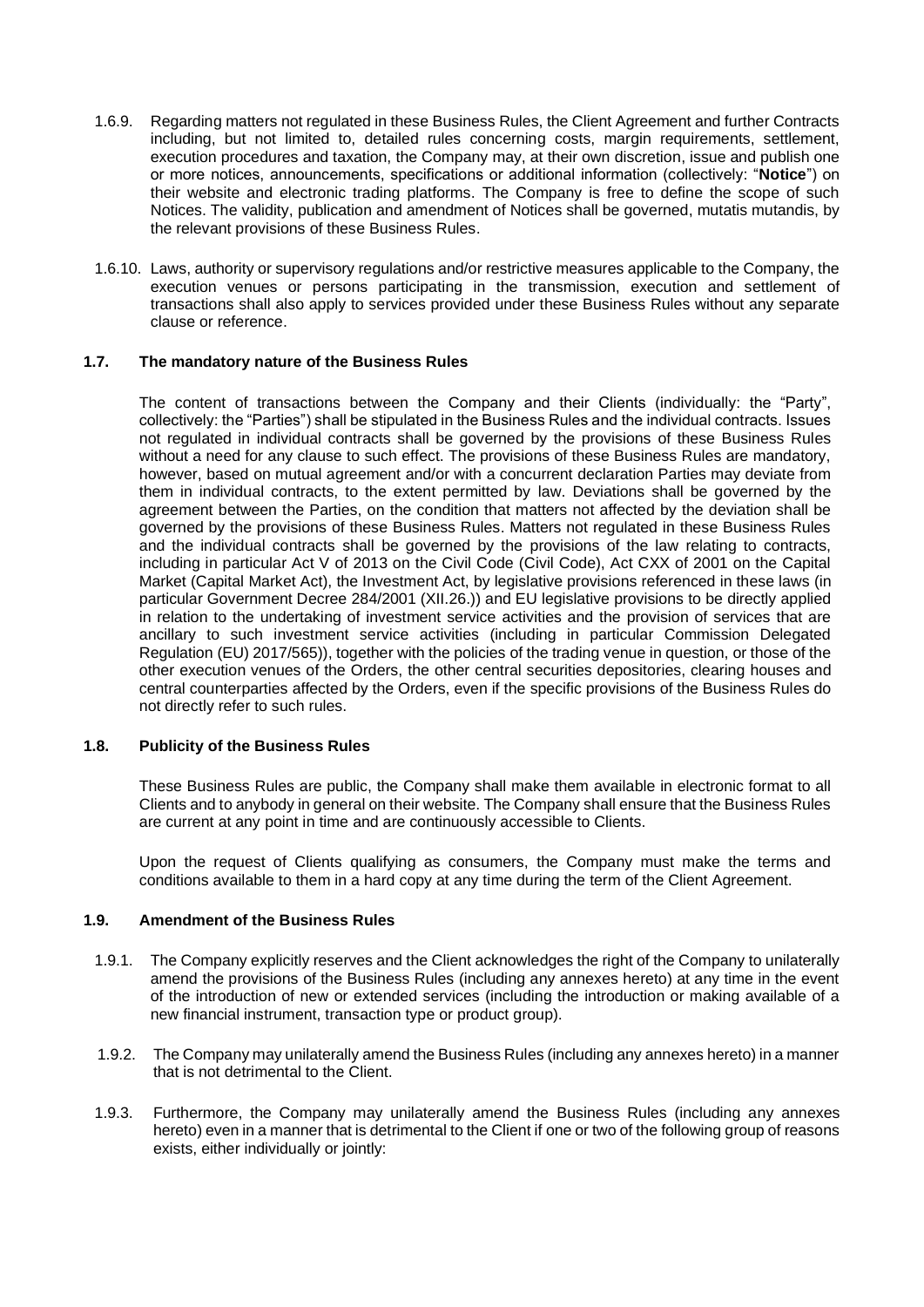a) changes in the legal and regulatory environment, including in particular:

Hungarian or international laws, authority regulations, requirements, expectations, recommendations, guidelines relating to or affecting the business, operational conditions of the Company or other regulations by which the Company is bound, change, are implemented, enter into force, become effective, are repealed, and changes occur in their interpretation by the authorities and courts, together with changes in the tax liabilities of the Company,

b) changes in money and capital market conditions and the macro-economic environment, including in particular:

changes in money and capital market interest rates, refinancing and reference interest rates, yields (including in particular Hungarian and foreign central bank base rates, central bank repo and deposit interest rates, Hungarian and international inter-bank credit and deposit interest rates, government bond market reference yields, together with markups, spreads and surcharges charged by market players in relation to the previous items), changes in attracting funds on the money and capital markets, the costs of the Company to attract funds and purchasing/procurement, the costs of hedge transactions, the consumer price index, the production price index, currency and FX exchange rates, market yield curves relative to each other and, finally, changes in the rates of international credit rating institutions as published and updated from time to time, and also in country risk indicators,

- c) changes in the conditions of the Company concerning operation and the pursuit of activities, including in particular:
	- a. changes in the procedures, operational processes, course of business, business policy of the Company, and the general operational, operating, liquidity and organisational maintenance costs or product, process and IT development costs of the Company, or
	- b. changes in costs, fees, commissions, interest and yields charged in relation to services provided by the Company or incurred by the Company that are either due to, charged by and passed on, shifted by third parties, or
	- c. changes in the contractual terms and conditions and/or other conditions of the organisation or person (including in particular any regulated market, multilateral trading system, or other trading venue, central securities depository, clearing house, central counterparty, trade repository, regular internalisation party, market operator, data supplier, (sub)depositary, fund manager, issuer, (sub) dealer, other financial institution or investment business) participating in meeting, executing or settling the conditions of services offered to the Client, or
	- d. changes in the status or the circumstances of using the person or organisation pursuing a participatory, intermediary or outsourced activity in connection with the service offered to the Client or that are used in view of such services, or
	- e. changes in the risks related to the service, financial instrument, transaction, product and/or the Client, including changes in the ability and readiness of the Client to pay or in the value and enforceability of collateral and securities provided by the Client, or
	- f. the restriction, merger, cessation, suspension, withdrawal, termination or unavailability of certain services, financial instruments, transaction types and products provided by the Company.
- 1.9.4. The Company shall notify the Clients of any amendments made to the Business Rules, the entry into force of such modifications prior to their effective date by publishing them on the Company's website and also through a popup window appearing after Clients log in to the electronic platform made available to them. The new provisions introduced by means of a unilateral amendment of the contract shall apply from the day of their publication or, regarding contracts already concluded, from the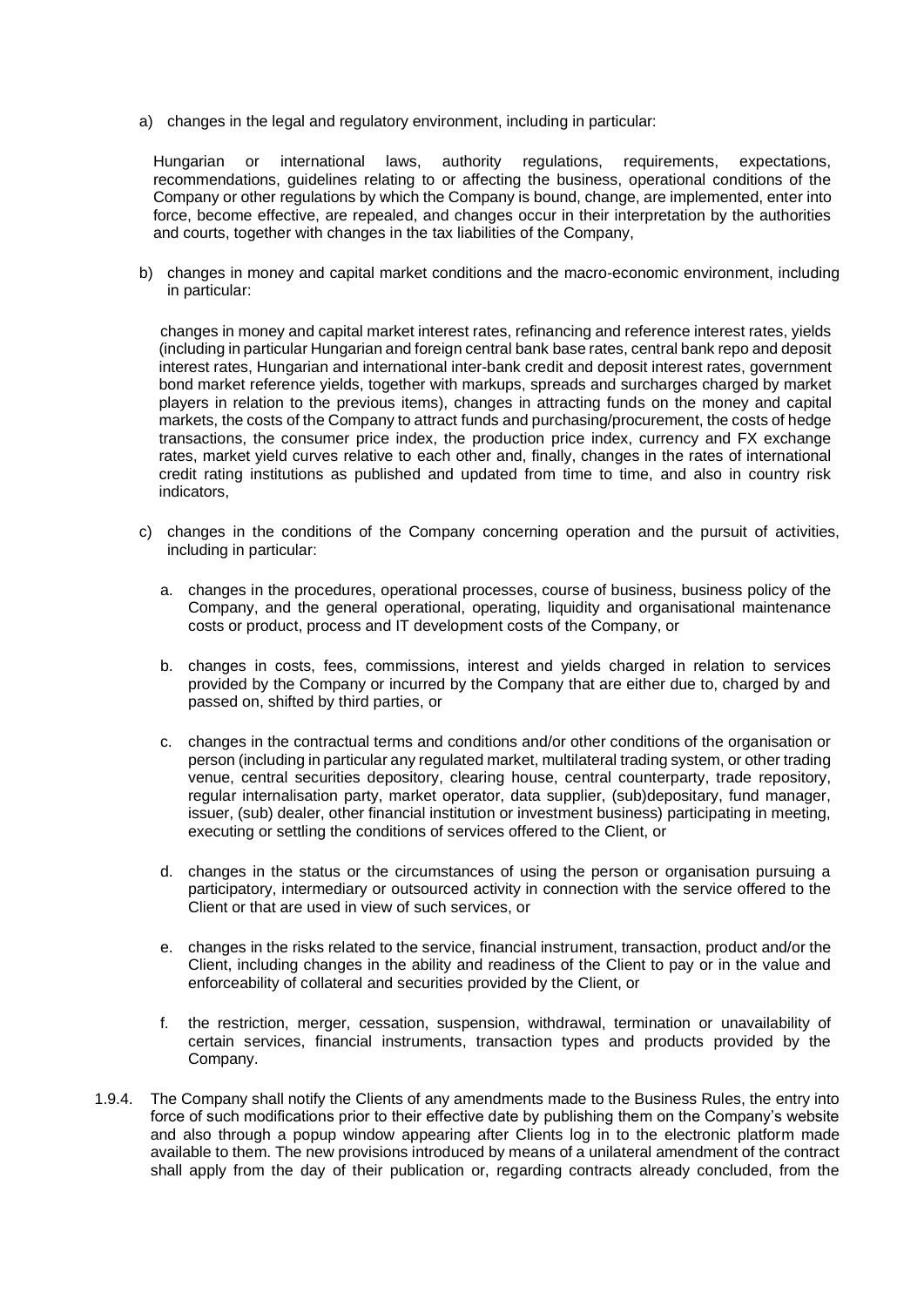effective date defined by the Company. If the Client fails to make a written comment or objection within 15 (fifteen) days following the publication of an amendment that is detrimental to them or within 5 (five) days following the publication of an amendment that is not detrimental to them or continues using the Company's services even after such publication, the amendment of the Business Rules or any annexes thereto shall be deemed accepted by the Client. In the case of an objection, if the right of termination under the Business Rules is not exercised by the Client before the effective date of such amendments, the contemplated amendments shall enter into force also with respect to the Client.

- 1.9.5. If, however, it is the intention of the Client not to maintain the contractual relationship with the Company under the amended contents of the Business Rules, they may exercise their right of termination under these Business Rules, and initiate, at their discretion, the termination of the relevant contract with mutual agreement pursuant to these Business Rules.
- 1.9.6. Prior to the effective date, the Company may withdraw any amendment affecting the Business Rules and/or any annex hereto that was already published but has not yet taken effect by either publishing a related Notice or publication on the Company's website, in which case the withdrawn amendment to the Business Rules shall either not take effect or it shall take effect at a later date specified by the Company.
- 1.9.7. The Client is obliged to monitor amendments introduced to the Business Rules and also to become aware of the provisions of the Business Rules. Any damage arising from the failure to meet this obligation shall be the sole responsibility of the Client.

#### <span id="page-10-0"></span>**1.10. Dispute resolution**

- 1.10.1. The Parties agree to attempt resolving disputes arising between them primarily in an amicable manner. The facts serving as the basis of the dispute, the legal notices of the affected parties and the results of negotiation shall be recorded by the Company accordingly (the method of such recording as determined by the Company in its absolute discretion). The detailed rules of dispute resolution shall be outlined in the Complaint Management Policy of the Company.
- 1.10.2. Clients may report their complaints or objections, if any, regarding the services provided by the Company in the manner specified in the Complaint Management Policy.
	- *Legal remedies available to clients:* natural person Clients acting for purposes beyond their independent profession and business activity, and therefore are regarded as consumers, may seek remedy in accordance with the Complaint Management Policy, an annex to these Business Rules, in the following manner: in case of a breach of the consumer protection provisions in the Act CXXXIX of 2013 on the National Bank of Hungary, they may file for action with the Financial Consumer Protection Centre of the National Bank of Hungary, while in the case of disputes concerning the conclusion, validity, legal consequences and termination of the contract, including also the breach of contract and the legal consequences thereof, they may file for action with the Financial Conciliation Board operated by the National Bank of Hungary or the ordinary courts under the Code of Civil Procedure,
	- in case of Clients not qualifying as consumers, the Parties shall submit themselves to the exclusive jurisdiction and competence of the Arbitration Court attached to the Chamber of Commerce. The Arbitration Court attached to the Chamber of Commerce shall act according to their own rules of procedure with the condition that, unless stipulated otherwise, the language of the procedure shall be conducted in English. This paragraph, as an arbitration clause, shall be incorporated into any and all contracts concluded by and between the Client and the Company.

# <span id="page-10-1"></span>**1.11. Governing law**

All legal relationships established between the Company and the Clients under these Business Rules shall be governed by Hungarian law. The Company may include the fact that information was provided about governing law in individual contracts. Subject to the issuer of the relevant financial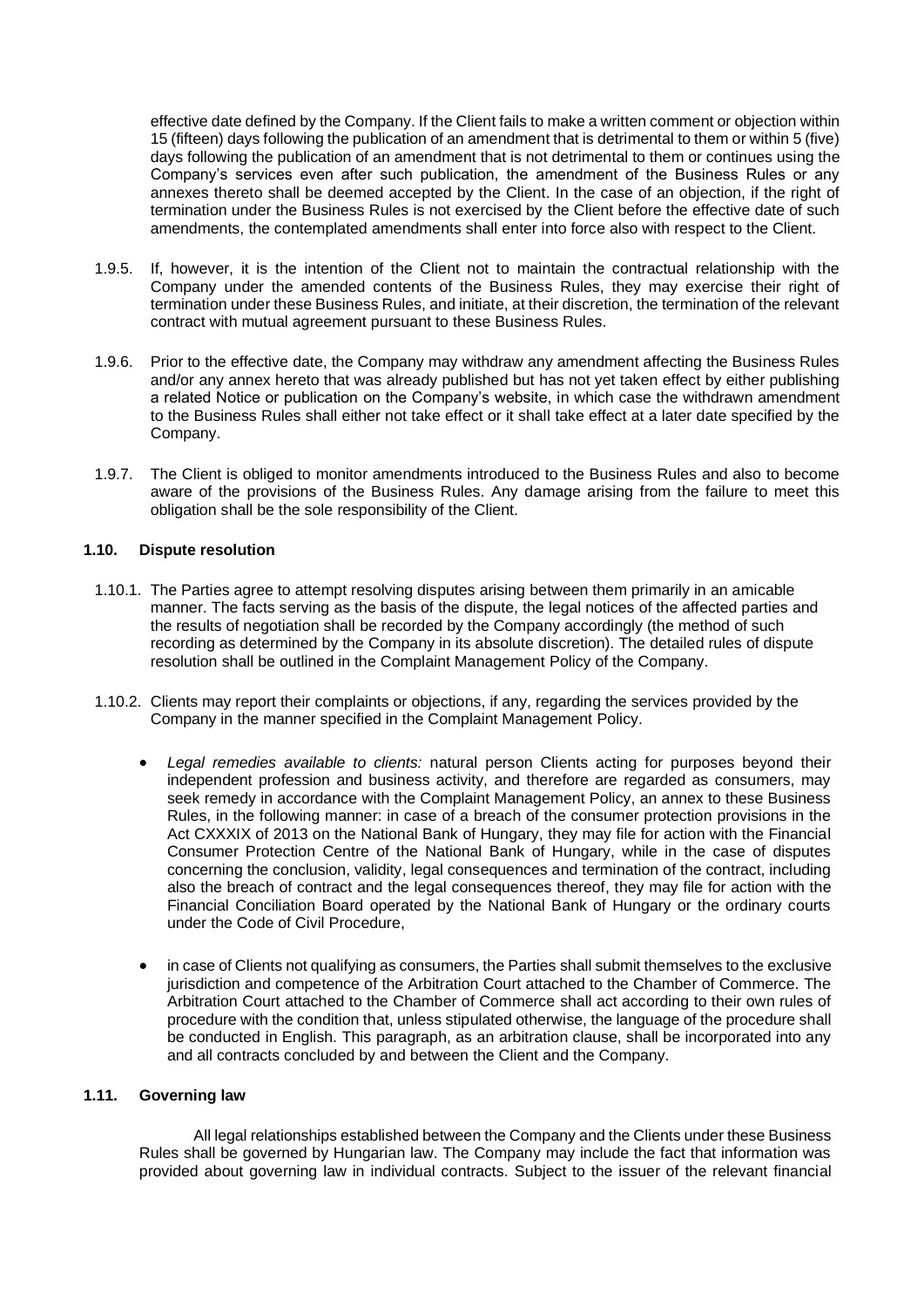instrument, the venue of execution or the person of the partner used, the laws of other countries may also be applicable to individual Orders.

#### <span id="page-11-0"></span>**1.12. Provisions on intermediaries**

- 1.12.1. In order to facilitate their services, the Company does not wish to use intermediaries.
- 1.12.2. The Financial Advisor or Introducing Broker appointed by the Client does not qualify as an intermediary or dependent agent of the Company.

# <span id="page-11-1"></span>**2. Client Identification and Rating**

Prior to the provision of services, the Company shall perform Client due diligence in full compliance with the laws in effect from time to time.

Client due diligence shall be performed by the Company in compliance with the laws in effect on the prevention of money laundering, in particular the provisions of Act LIII of 2017 on Preventing and Combating Money Laundering and Terrorist Financing (hereinafter the Anti-Money Laundering Act).

In the cases outlined below, the Company shall perform the following with respect to Clients (including their proxy, the party authorised to dispose over the account and the person acting as representative on behalf of the Client): identification, risk-based rating, the verification of identity, obtaining information on the purpose and nature of and monitor the transaction order (client due diligence).

#### <span id="page-11-2"></span>**2.1. Mandatory client due diligence**

- a) At the time of establishing the business relationship.
- b) If data, facts or circumstances implying or suggesting money laundering or the financing of terrorism arise, provided that the client due diligence set out in paragraph a) has not yet taken place.
- c) In addition to the cases outlined above, the Company shall also complete client due diligence in the event of any doubt as to the authenticity or appropriateness of client identification data. This shall include the case where the data of the client (e.g. name, domicile, registered office, etc.) or the ownership structure of a non-natural person client changes. In the event of a change in the management or representatives of a non-natural person client, it shall be verified whether or not the data recorded during the client due diligence or the circumstances serving as a basis of the beneficial owner declaration remained the same.

The client due diligence needs to be repeated if a change was recorded in client identification data and if the risk sensitivity approach requires so.

In the event of cases set out in Section 15 of the Anti-Money Laundering Act, the Company shall record the data specified in Section 7(2) and, in order to verify personal identity, it may also request that the documents stipulated in Section 7(3) are presented.

There is no need to repeat the client due diligence if:

- a) the Company has already completed such client due diligence in connection with another business relationship or transaction order in relation to the Client, their proxy, the party authorised to dispose over the account and the person acting as representative on behalf of the Client, and
- b) in the context of this business relationship or transaction order, the personal identity of the Client, their proxy, the party authorised to dispose over the account and the person acting as representative on behalf of the Client was already verified, and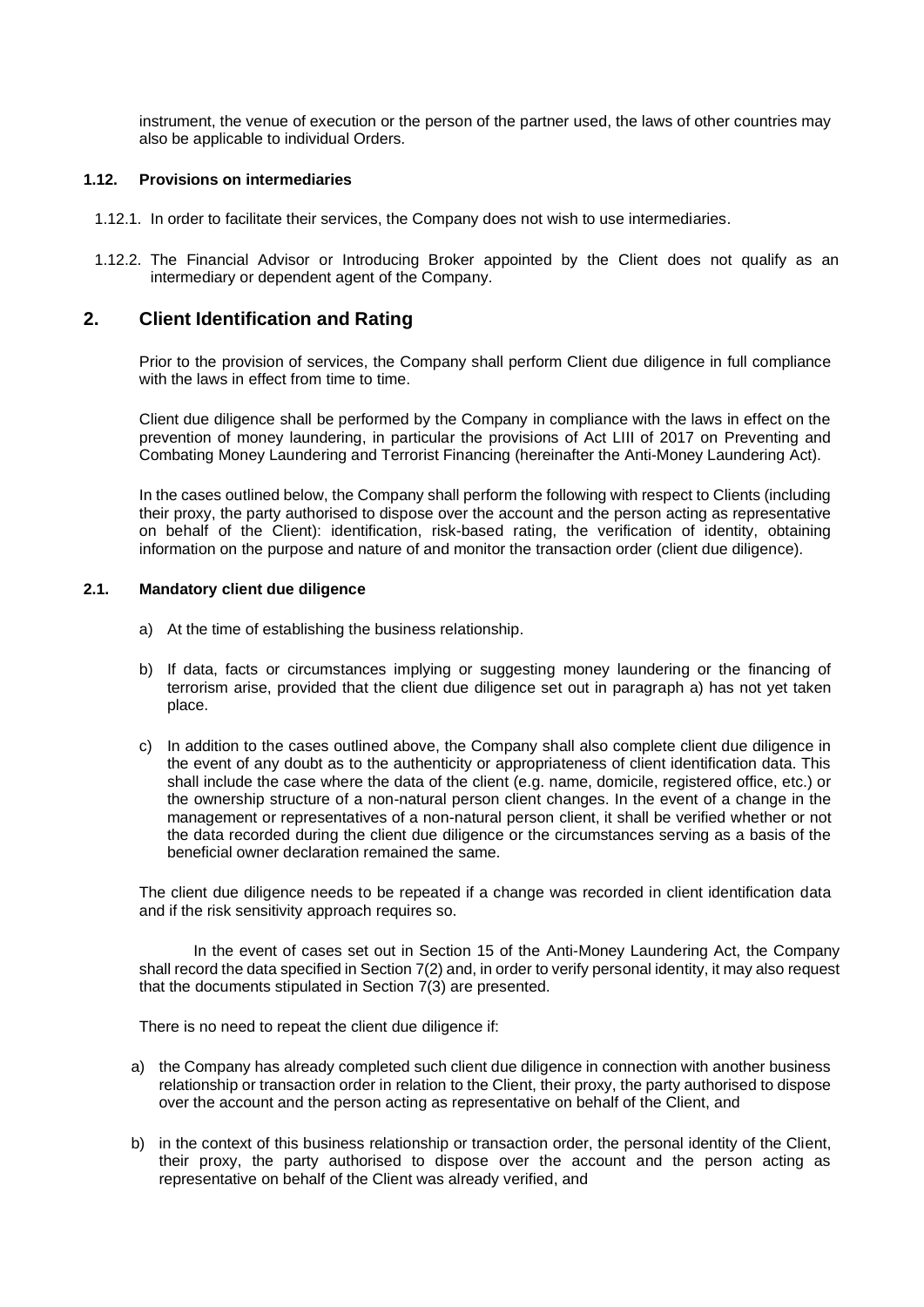c) no changes have been made to the data required to be provided under the Business Rules and the Money Laundering Policy.

## <span id="page-12-0"></span>**Possible methods of client due diligence at the Company**

The Company may conduct client due diligence in any of the following manners:

- a) By sending the necessary documents and making the required statements, without appearing in person, through the electronic client identification portal of the Company.
- b) By sending the necessary documents, without appearing in person. In this case, the Client must send the their documents and declarations to the Company in a certified copy format. Certified copies of documents may be obtained from notaries public, the Hungarian foreign delegation authority or the authority authorised to issue certified copies at the place of issue of the document. In case of foreign documents, provided that no bilateral treaty on the acceptance of documents is in place between Hungary and the state where the document was issued, the Hungarian foreign delegation authority shall testify, by issuing an apostille, that the authority that issued the certified copy of the document is authorised to do so. For signatory countries of the Hague Convention Abolishing the Requirement of Legalisation for Foreign Public Documents (signed on 5 October 1961), legalisation may take place by obtaining a so called apostille. The Company shall only accept documents drafted in Hungarian and English and requires a certified translation for documents in any other language to be accepted.
- c) Via a certified payment account. According to the sub-case of case b), client due diligence may also be conducted with Client documents and declaration via fax or electronically without certification, if the Client's payment account (bank account) is also certified simultaneously. In such a case the Company shall contact the institution managing the payment account and request confirmation with respect to the data of the Client. In such a case the Client will be able to use their client account opened with the Company only in a limited manner. As long they are not identified using another client-identification method, they may only transfer or withdraw funds to and from their bank account covered by this clause. If the payment account managing institution specified by the Client is a foreign service provider and does not confirm the Client data within the due date, the Company shall grant a 15-day period for the Client to have them vetted with another method. Should the due date be frustrated, the Company shall suspend the business relationship and, furthermore, refuse to disburse any funds to the payment account specified by the Client until client due diligence has taken place or the account manager service provider has confirmed the Client data.
- d) Accepting the results of client due diligence from another service provider. The Company may accept the results of client due diligence from certain partner institutions.
- e) The Company is entitled to perform the Client's due diligence process with secure and protected, pre-audited electronic communications device operated by the Company, based on the Anti-Money Laundering Act and Decree No. 26/2020 (VIII.25.) of the Central Bank of Hungary. The Company applies video due diligence (direct way of electronic means of communication) on a riskbased approach. If the Client's total equity reaches or exceeds the 10 million HUF threshold (~25.000 EUR), the Client is invited to perform the video due diligence within a specified 2 week period. If the Client fails to have a successful and approved video due diligence call within the specified 2 week period, the Company may place restrictions on the Account, including but not limited to restricting the opening of new positions. The restriction does not affect closing remaining open positions.

#### <span id="page-12-1"></span>**2.2. Unsuccessful client due diligence**

In the event that the Company is unable to perform the client due diligence required by law and the Company's internal policies, it shall refuse to establish a business relationship and to execute transaction orders or terminate the business relationship with the client.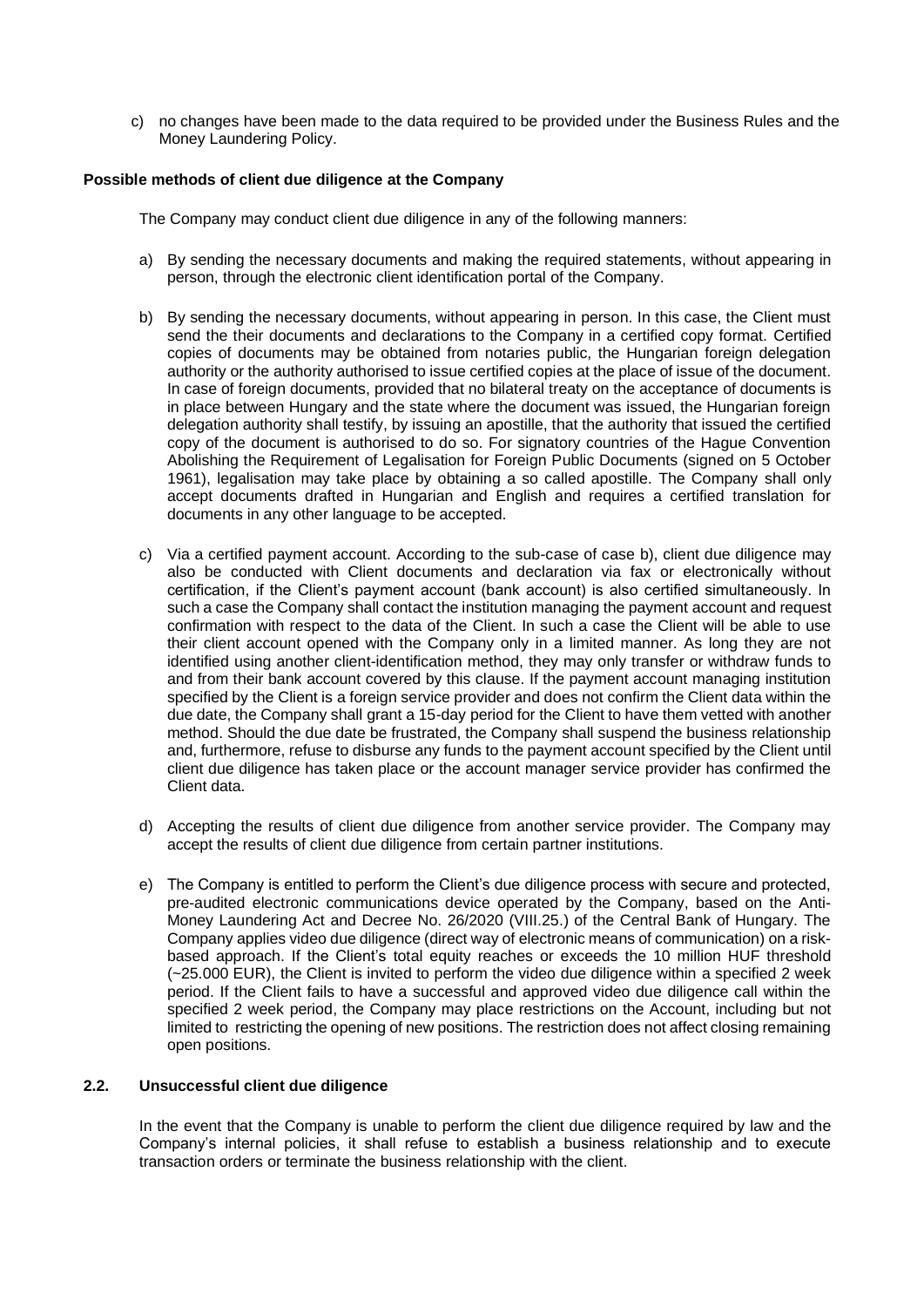### <span id="page-13-0"></span>**2.3. Identifying and verifying the identity of natural persons, postal (mailing) address**

- 2.3.1. For the purposes of verifying the identity of a natural person, the Company shall request that the following documents are presented:
	- a) the official document (ID card, passport and card format driving licence) of the Hungarian citizen suitable for the verification of identity and the official address card,
	- b) in the case of foreign citizen natural persons, their travel document or ID card, provided that
	- c) such documents authorise the relevant person to stay in Hungary, the document certifying the right of residence or the document authorising residence, the official card certifying Hungarian domicile provided that the domicile or the residence is in Hungary.
- 2.3.2. As part of the identification, the Company shall record the following data of the natural person:
	- a) surname and forename
	- b) surname and forename at birth),
	- c) citizenship
	- d) place and date of birth
	- e) mother's name at birth
	- f) domicile or, if there is none, residence
	- g) the type and number of their identification document

The Company shall record and register data in paragraphs a) to g) pursuant to its statutory obligation. If the Client is a politically exposed person or a close relative or a closely related person thereof, in addition to the above data, the source of the funds shall also be recorded under the law.

# <span id="page-13-1"></span>**2.4. Identifying a legal persons or an entity without legal personality and verifying the identity of the person submitting proof of their identity**

In case of legal persons or an entity without legal personality, the Company shall, in addition to the document of the person authorised to act for and on behalf of such entity and also the specimen signature (or the foreign equivalent of the same) certifying in a credible manner the power of such person to sign for such entity referred to Section 2.3, request a document (of less than 30 days old), that

- a) the company incorporated in Hungary was registered by the Court of Registration, or that the company has submitted their application to this effect; in the case of a sole proprietor the fact that their sole proprietor's licence was issued or that the certificate of registration was issued,
- b) in case of legal entities that are established under Hungarian law, but are not covered by paragraph a), the legal entity has been registered, provided that such registration by either an authority or a court is necessary for such establishment,
- c) in case of foreign legal entities or other entity without legal personality, such entity has been registered under the laws of their own country.
- d) in case of legal entities or other entity without legal personality that have not yet submitted their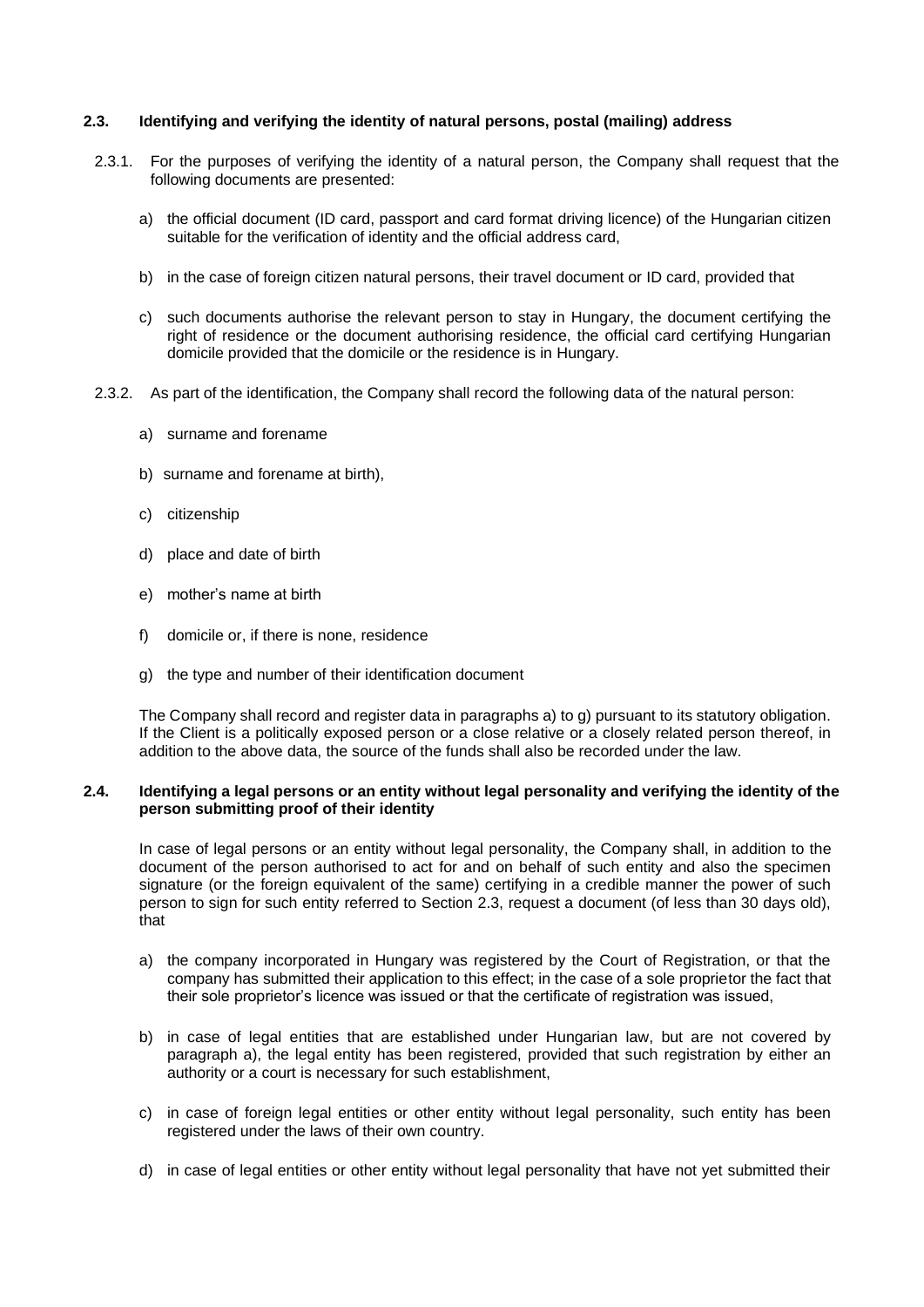application for registration, the establishment of such entity is proven with the instrument of incorporation.

Prior to the submission of their application seeking registration to the Court of Registration, authority or court, the Company shall request the legal entity or the entity without legal personality to submit their articles of association (articles of foundation, statutes). In such a case, the legal entity or other entity without legal personality shall submit a document within 30 days following registration by the Court of Registration, authority or court proving that company registration or registration took place; then the Company shall record the company registration number or other registration number.

During the course of due diligence, the Company shall record the following data of a legal entity or another entity without legal personality:

- a) name, short name,
- b) the address of their registered office and/or (in the case of a business with a foreign registered office) the address of the Hungarian branch,
- c) core activity,
- d) the name and position of the people who hold a representation right,
- e) the full name and address (or, there is none, the place residence) of the agent for service of process, if there is any,
- f) in case of legal entities included in the company register: their company registration number or in the case of other legal entities: the number of the resolution or registration about their establishment (registration, recording),
- g) tax number.

#### <span id="page-14-0"></span>**2.5. Beneficial owner declaration**

- 2.5.1. For cases set out in Clause 2.1 of this chapter on client due diligence, the natural person Client shall deliver a written declaration, provided they act for and on behalf of the beneficial owner. Regarding the beneficial owner, the Company shall request that the following data are provided:
	- a) surname and forename,
	- b) surname and forename at birth,
	- c) domicile or, there is none, the place of residence,
	- d) citizenship,
	- e) place and date of birth.
- 2.5.2. For client due diligence, the legal representative of the legal person or entity without legal personality shall, based an accurate and timely records kept by the client, make a written declaration about all beneficial owners of the legal entity or entity without legal personality. Regarding each beneficial owner, the Company shall request that the following data are provided:
	- a) surname and forename,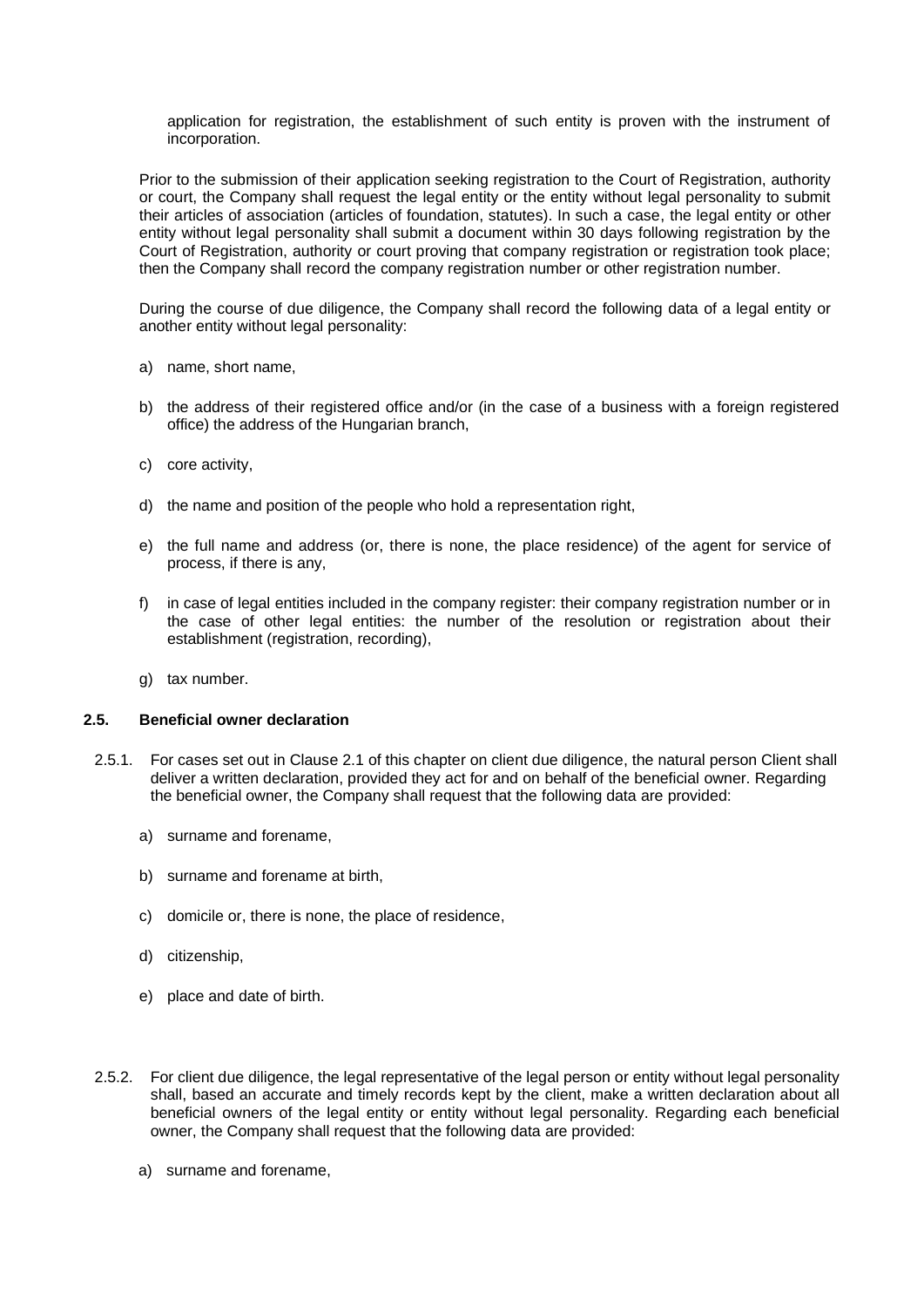- b) surname and forename at birth,
- c) citizenship,
- d) place and date of birth,
- e) domicile or, there is none, the place of residence,
- f) the nature and extent of ownership interest.

The Anti-Money Laundering Act applies a 25 percent threshold for beneficial ownership, however on a risk-based approach, the Company is entitled to identify owners of the legal person or entity without legal personality with 10 percent ownership interest as beneficial owner.

- 2.5.3. In case of doubt as to the identity of the beneficial owner, the Company shall take all further measures specified by the National Bank of Hungary until it can satisfy itself as to the person of the beneficial owner. Such measures include that the Company may request the Client to give all the information specified in 2.5.1 and 2.5.2 for all of its owners irrespective of the proportion of their ownership or voting rights or any other interests.
- 2.5.4. The Company shall verify the data concerning the personal identity of the beneficial owner based on the document presented, a publicly accessible register or based on a register from the controller of which the Company may request data under the law.
- 2.5.5. For cases set out in Section 2.1 of this client due diligence chapter, the legal representative of the legal person or entity without legal personality shall, based an accurate and timely records kept by the client, make a written declaration about all beneficial owners of the legal entity or entity without legal personality. Regarding the beneficial owner, the Company shall request that the following data are provided:
	- a) surname and forename
	- b) surname and forename at birth
	- c) citizenship
	- d) place and date of birth
	- e) domicile or, there is none, the place of residence,
	- f) the nature and size of ownership interest.
	- g) If the beneficial owner is principal officer within the meaning of Section 3(38)f) of the Anti-Money Laundering Act, the Company shall also identify the principal officer and conduct verification its identity. The service provider shall record the client due diligence, including also the information if no such due diligence could not be performed.
- 2.5.6. In addition to the data listed above, the Company is bound by law to request the Client to make a declaration to the effect whether the beneficial owner should be regarded as a politically exposed person. If the beneficial owner is a politically exposed person, the declaration shall also state that it qualifies as a politically exposed person under Section 4(2) of the Anti-Money Laundering Act.
- 2.5.7. The Company may verify the data concerning the personal identity of the beneficial owner based on the identification document presented, a publicly accessible register or based on a register from the controller of which the Company may request data under the law.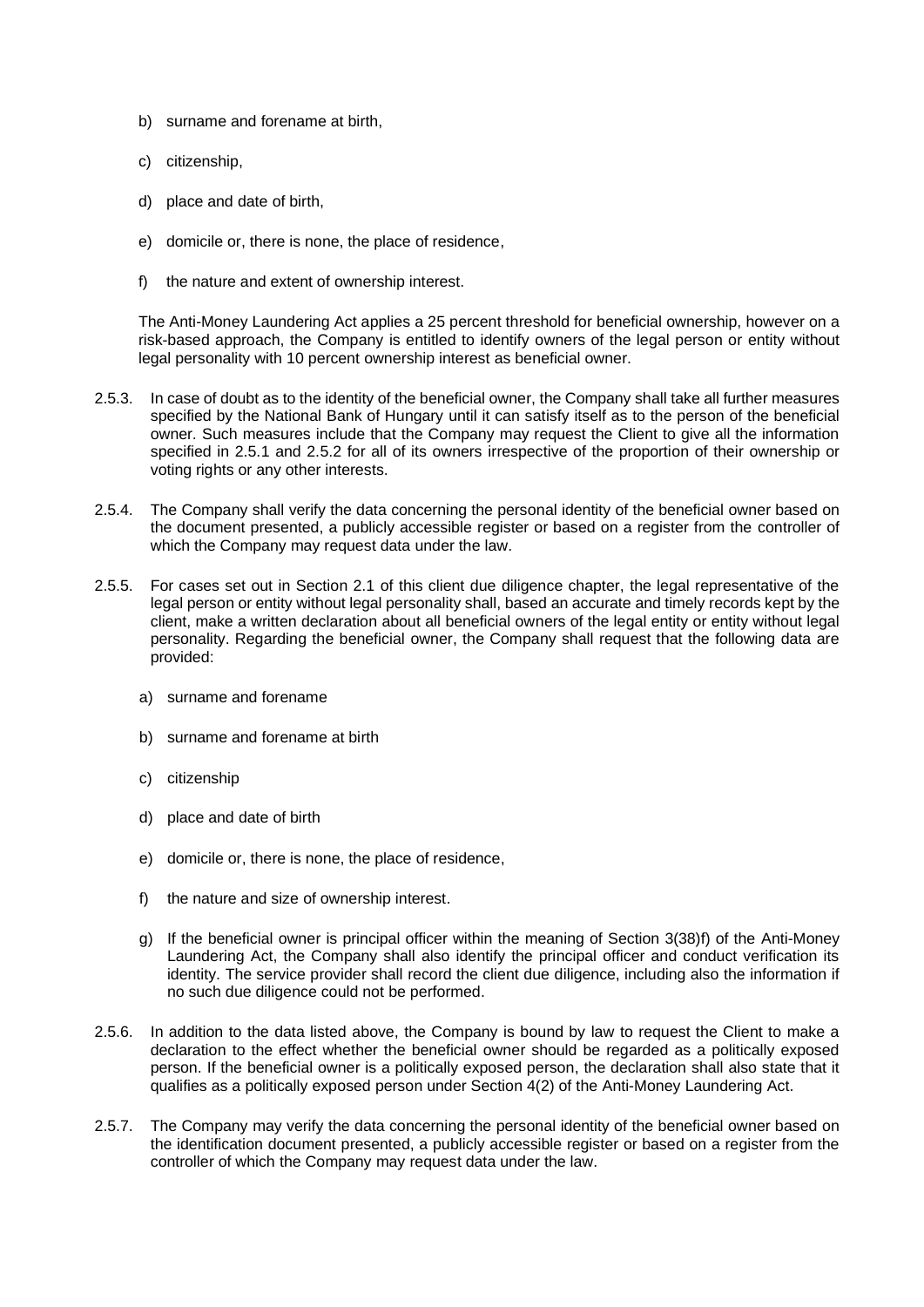## <span id="page-16-0"></span>**2.6. Determining Politically Exposed Person status for Clients and Beneficial Owners**

- 2.6.1. For natural person clients and beneficial owners of legal person clients or entity clients without legal personality the Company determines whether or not, under the law of their own country, they should be considered as a politically exposed person, a close relative of a politically exposed person or a person closely related to a politically exposed person under Section 4 (2) of the Anti-Money Laundering Act.
- 2.6.2. If the natural person client or the beneficial owner qualifies as a politically exposed person, he/she needs to declare the information concerning the source of the funds and source of wealth in a separate declaration.
- 2.6.3. In the case of a politically exposed person, the business relationship can only be established after an approval was granted by a senior manager specified in the Company's internal policy for substitution.

## <span id="page-16-1"></span>**2.7. Declarations under the Foreign Account Tax Compliance Act (FATCA) and Act XXXVII of 2013 on the implementation of the CRS regulation**

- 2.7.1. Pursuant to Act XIX of 2014 on the Promulgation of the Agreement between the Government of Hungary and the Government of the United States of America to Improve International Tax Compliance and to Implement **FATCA** (Foreign Account Tax Compliance Act), and on the Amendment of Certain Related Acts, banks, insurance companies, investment businesses and other financial services providers shall report to the Internal Revenue Service (IRS) of the United States of America the data and contracts of their US resident clients, based on the FATCA agreement. FACTA shall apply to US citizens, US companies and entities that have US clients or assets generating income that is to be regarded as having US origin. The US IRS shall be liable for the actual assessment and collection of taxes.
- 2.7.2. In order to comply with legal requirements, the Company shall carry out client identification in respect of client accounts the owners of which, based on the Company's records, hold a US citizenship or have a US domicile/registered office. In order to meet their client identification obligation, the Company shall request their clients to declare if they should be considered as an US taxable person.
- 2.7.3. The Company shall also scrutinize the Client's system of relationships with the United States of America in the course of which the following data shall be reviewed:
	- citizenship of the United States of America,
	- place of birth in the United States of America,
	- domicile, place of residence or mailing address in the United States of America,
	- phone number in the United States of America,
	- standing order to transfer to an account kept in the United States of America
	- the domicile, place of stay in the United States of America of a proxy or a person with signatory rights
- 2.7.4. a "receipt agent" or "letter holding" address, where this address is the only address of the Account Holder in the records of the Reporting Hungarian Financial Service Provider
- 2.7.5. Pursuant to Act XXXVII of 2013 on the Rules of International Public Administration Cooperation Related to Taxes and Other Public Duties (Tax Cooperation Act), the Company shall scrutinize the tax residence (international taxation status) of clients and report the data of clients identified as taxable persons with foreign tax resident status affected by international taxation under CRS to the local tax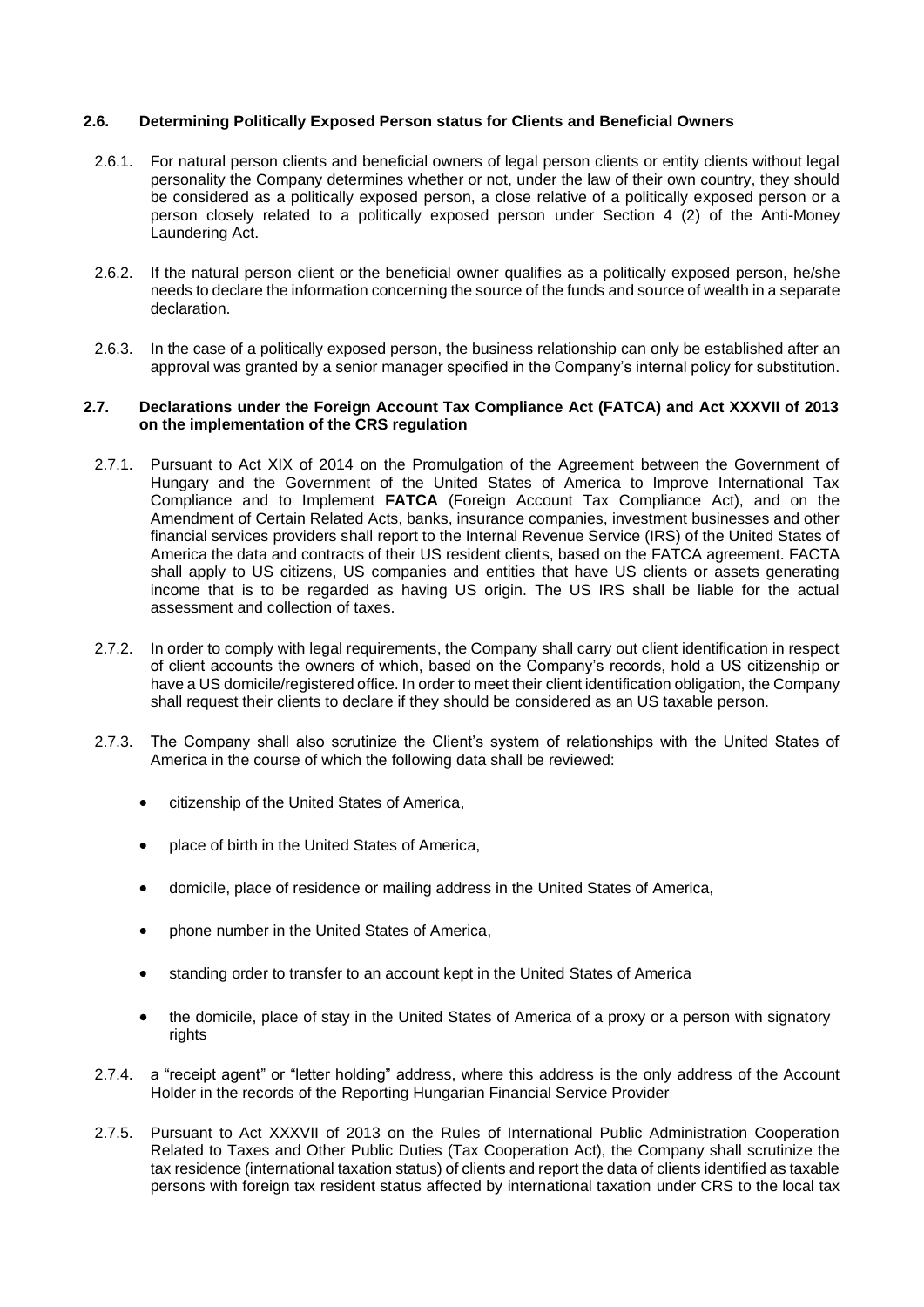authority so that the reporting obligation towards the tax authority of the affected country can be met.

2.7.6. In order to comply with legal requirements, the Company shall carry out client identification in respect of client accounts the owners of which, based on the Company's records, at least hold a citizenship or have a domicile/registered office in one of the signatory countries of the CRS Agreement. In order to meet their client identification obligation, the Company shall request their clients to declare if they should be considered a taxable person in any of the CRS countries.

## <span id="page-17-0"></span>**2.8. Change in data**

- 2.8.1. During the term of the business relationship, the Client shall notify the Company of changes in the data provided during client due diligence and the person of the beneficial owner, within five business days of becoming aware of such changes.
- 2.8.2. The Client shall immediately notify the Company if any of their documents used for personal identification at the Company or that can be used for personal identification under the law has been lost or stolen. The Company excludes liability for the damage arising from the false or falsified documents, their incorrect translation, loss, theft or unauthorised use, except if, as confirmed by a final and binding court judgment, there is direct causal link between the damage and a crime committed by the Company's employee, or the law stipulates that such liability cannot be excluded.
- 2.8.3. In the event that the Company is unable to contact the Client (despite the fact that the Client continues to initiate the execution of Orders) by using the means of communication designated by the Client, the Company shall attempt calling on the client on two documented occasions by post (simultaneously also warning the Client of possible legal consequences) to contact the Company. Following the failure of the second notification, the Company shall refuse to execute any transaction of the value of at least Four Million Five Hundred Thousand Hungarian forints as long as and until the client or their proxy contacts the Company.
- 2.8.4. The Client may modify the data listed in Section 2.3.2 using an equivalent identification process, by simultaneously presenting the new identification document including the amended data.
- 2.8.5. The Client may make changes to their mailing address, phone number or e-mail address via the IB Platform, in the Client data/Notices menu item.
- 2.8.6. The Client can transfer funds only to the bank account or client account recorded in the Company's system. The Company's system shall record all bank account and client account numbers from which the Client transferred funds previously and from which accounts, based on personally presented related account contracts or account statements, it can be unambiguously established that they were opened in the name of the Client.
- 2.8.7. Clients may only withdraw funds from their client account in a nominated base currency (from the allowed deposit currencies), their currency of country of legal residence or common currencies (as determined by the Company in its absolute discretion i.e. USD, EUR, GBP and CHF).
- 2.8.8. The Company shall send a confirmation e-mail regarding any data modification initiated by the Client via the IB Platform.

#### <span id="page-17-1"></span>**2.9. Client rating**

2.9.1. Simultaneously with the due diligence of the Client pursuant to the Anti-Money Laundering Act and prior to contracting, the Company shall give the Client a rating based on the relevant policy of the Company, using client categories stipulated in the Investment Act (retail client, professional client, eligible counterparty), and notify the Client of such rating and the legal consequences of such rating either in writing or via another durable medium, including also the conditions under which the client can request that such rating be changed. In the case of existing Clients, the Company shall notify them either in writing or via another durable medium of any change in their rating.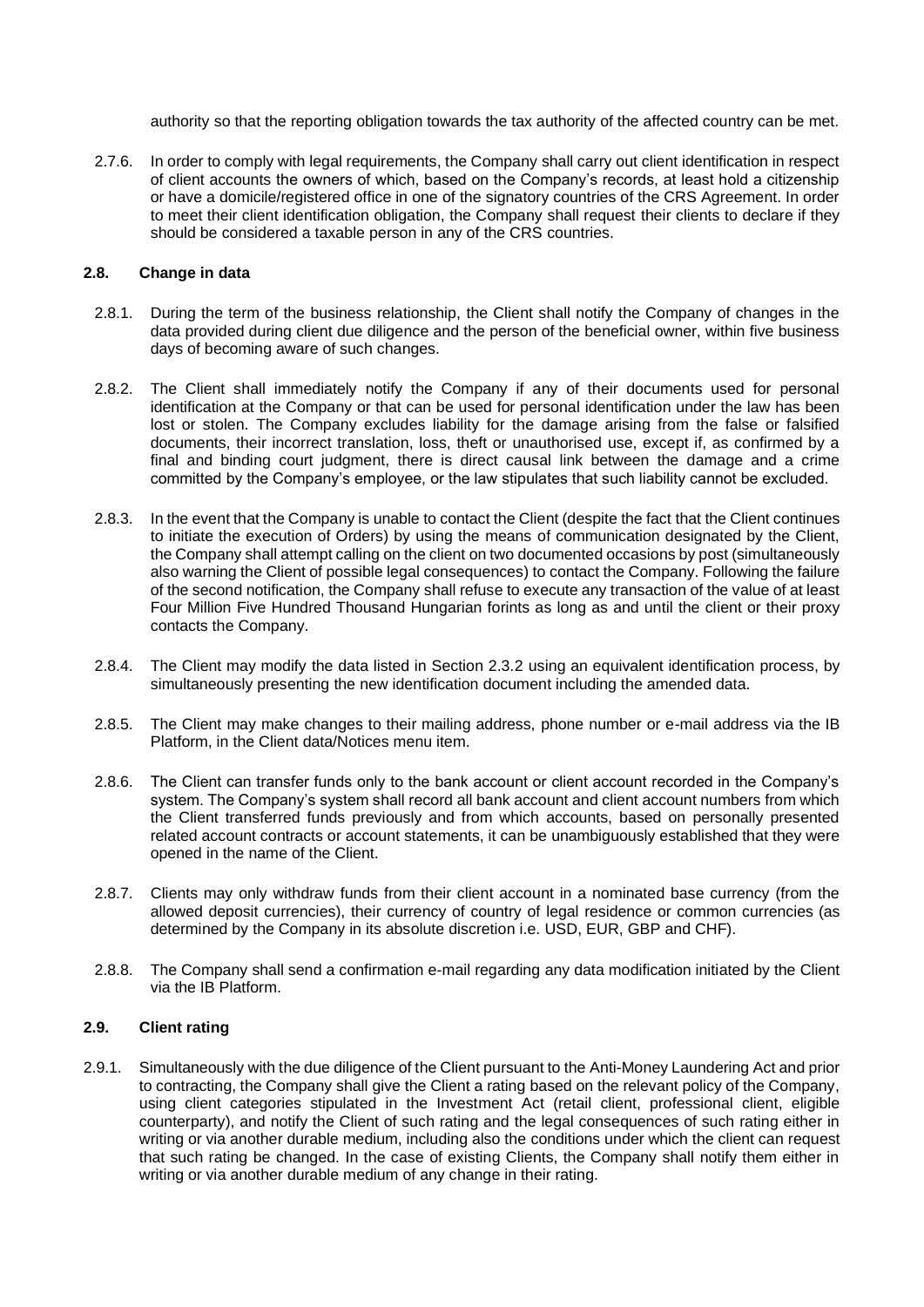- 2.9.2. The Company shall not perform client rating according to the client categories, provided that
	- a) the Order can be concluded based on an already effective Client Agreement or if, regarding the transaction or the financial instrument underlying the Order, rating was already given, or
	- b) following the conclusion of the contract the prospective Client can, in relation to the specific transaction, be regarded as an eligible counterparty.
- 2.9.3. Eligible counterparties and professional clients shall notify the Company of all changes that may modify or affect their rating. If no such information is received and the Company is not officially notified to the contrary either, the Company shall assume that the Client continues to meet the criteria of being rated as eligible counterparty or professional client. If, however, the Company is officially notified that, due to a change in or lack of the circumstances on which rating is based, the professional client or eligible counterparty rating of the Client is no longer correct, the Client shall be called on to make a declaration. In such a case, until rating is verified, the Company shall treat the client as a retail client.
- 2.9.4. In the event of an application seeking re-rating from retail client to professional client under Section 49 of the Investment Act, the Company shall satisfy itself if the requirements laid down in the Investment Act are met. During such verification the Company shall identify the Client's profession and it may also request that the document proving their investment activity (employer statement, bank account statement) be presented. However, the re-rating application shall not bind the Company as it may decide, despite compliance with legal requirements, to treat the Client in accordance with the initially applied client category. Re-rating shall become possible based on a written agreement between the Parties, which may be concluded with the confirmation of the Client's written application by the Company, and then, the date of the receipt of such confirmation by the client shall be deemed the date of such agreement.
- 2.9.5. Pursuant to Section 48(4)-(5) of the Investment Act, the Company shall, in providing investment services and ancillary investment services, ensure the professional Client the terms and conditions identical with those of a retail Client based on a written agreement, provided that the professional Client explicitly requests so, or if rating as a professional client is initiated by the Company, they expressly agree. In this case the provisions of Section 2.9.4 above shall apply accordingly.

# <span id="page-18-0"></span>**3. Preliminary information and inquiries**

# <span id="page-18-1"></span>**3.1. Information Disclosure Obligation**

# **General rules**

- 3.1.1. The Company, in accordance with the laws in effect from time to time, with special regard to the relevant provisions of the Capital Market Act and the Investment Act, shall provide Clients information before the conclusion of contracts and after the execution of an Order. Before concluding contracts, the Client shall use other methods to obtain information about the economic and legal content of the financial instrument that is the subject of the contracts, as well as about the investment risk involved.
- 3.1.2. As part of its investment services activity or ancillary services, the Company shall inform the Client or the prospective contracting party, depending on the services provided by it, in particular about the issues stipulated in Articles 45-51 of Commission Delegated Regulation (EU) 2017/565, as set out therein, which shall also include the following:
	- a) basic information about the Company,
	- b) the rules of operation and activities of the Company,
	- c) the rules governing the management of financial instruments and funds owned by or due to the Client or the prospective contracting party,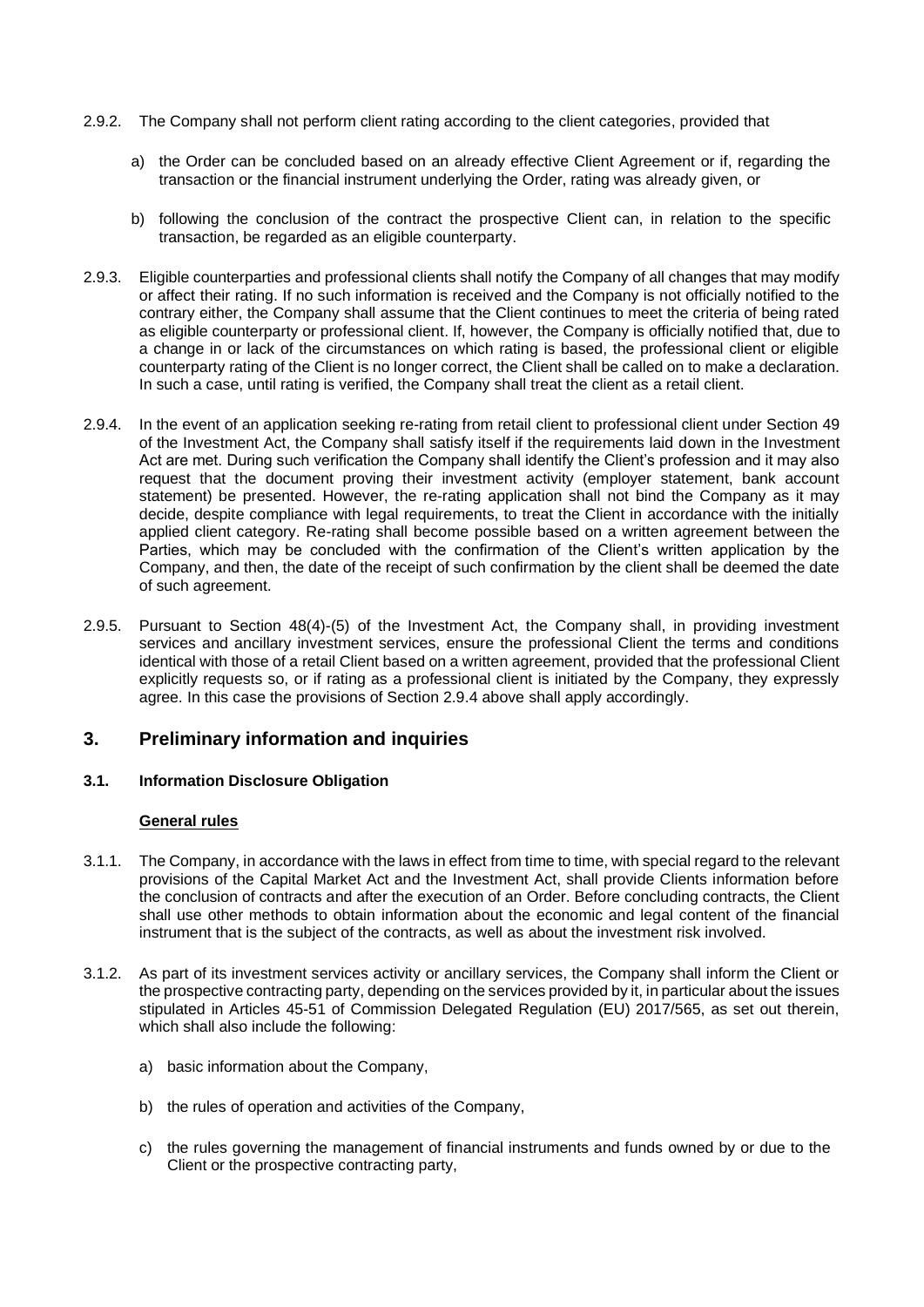- d) information about the financial instrument involved in the transaction contemplated in the contract,
- e) information about the transaction contemplated in the contract, including public information concerning the transaction and the risk involved in the transaction, and about the documents to be provided for each product,
- f) the locations at which the Client's Order is executed,
- g) the rules of concluding contracts electronically,
- h) the charges and fees related to the conclusion of the contract and the conclusion of each transaction, which shall be borne by the Client,
- i) transaction and product fees related to the provision of services and the instrument (open position) purchased by the Client, if required by law.
- 3.1.3. Unless otherwise stipulated in these Business Rules or the Investment Act, the above information shall be provided in a timely and appropriate manner, i.e. within a time period that allows for the Client, given the urgency of the situation and the time required to respond, and the complexity of the transaction contemplated in the contract.
- 3.1.4. The Company provides pre-contractual information by making it available on its website.
- 3.1.5. The Company provides the Client with an opportunity to read and study the terms and conditions of the contract in detail and to indicate if it does not agree with any provision or if further information or interpretation is needed. Therefore, if the Client enters into a contract with the Company, the Company may rightly assume that the contract contains all terms and conditions that are relevant to the Client as well and that all provisions of the contract have been read, understood and expressly accepted by the Client with the conclusion of the contract. This provision shall also apply to offers and Orders made by the Client.
- 3.1.6. Pursuant to the relevant provisions of the Investment Act, the Company is not obliged to (repeatedly) comply with its prior information obligation
	- a) in relation to a transaction or financial instrument in respect of which the prospective Client would be considered an eligible counterparty, in the case of its investment service activities specified in Section 5(1)(a)-(c) and its related ancillary services,
	- b) if the contract is concluded on the basis of a framework contract and the Client has already received the said information,
	- c) in the case of all Clients who submit their Orders electronically, and who has already received the information before the conclusion of the relevant contract or the start of the first such transaction, and
	- d) in the cases regulated by the law, if the Client has given its prior express consent to receive certain information to be provided in advance as a general rule only after the conclusion of the transaction.
- 3.1.7. As in practice, in order to make investment decisions, the Client may need additional information in addition to the information available in the Business Rules, the Client Agreement concluded with the Company, its individual contracts and the Notices, so if the Client is of the view that, based on information provided in such documents, it has not received all the information that is important, relevant for the Client or other information it considers necessary to make its decision, it shall immediately notify the Company thereof in writing before concluding the transaction, indicating the additional specific information requested. The Company is not liable for the consequences of a failure to do so.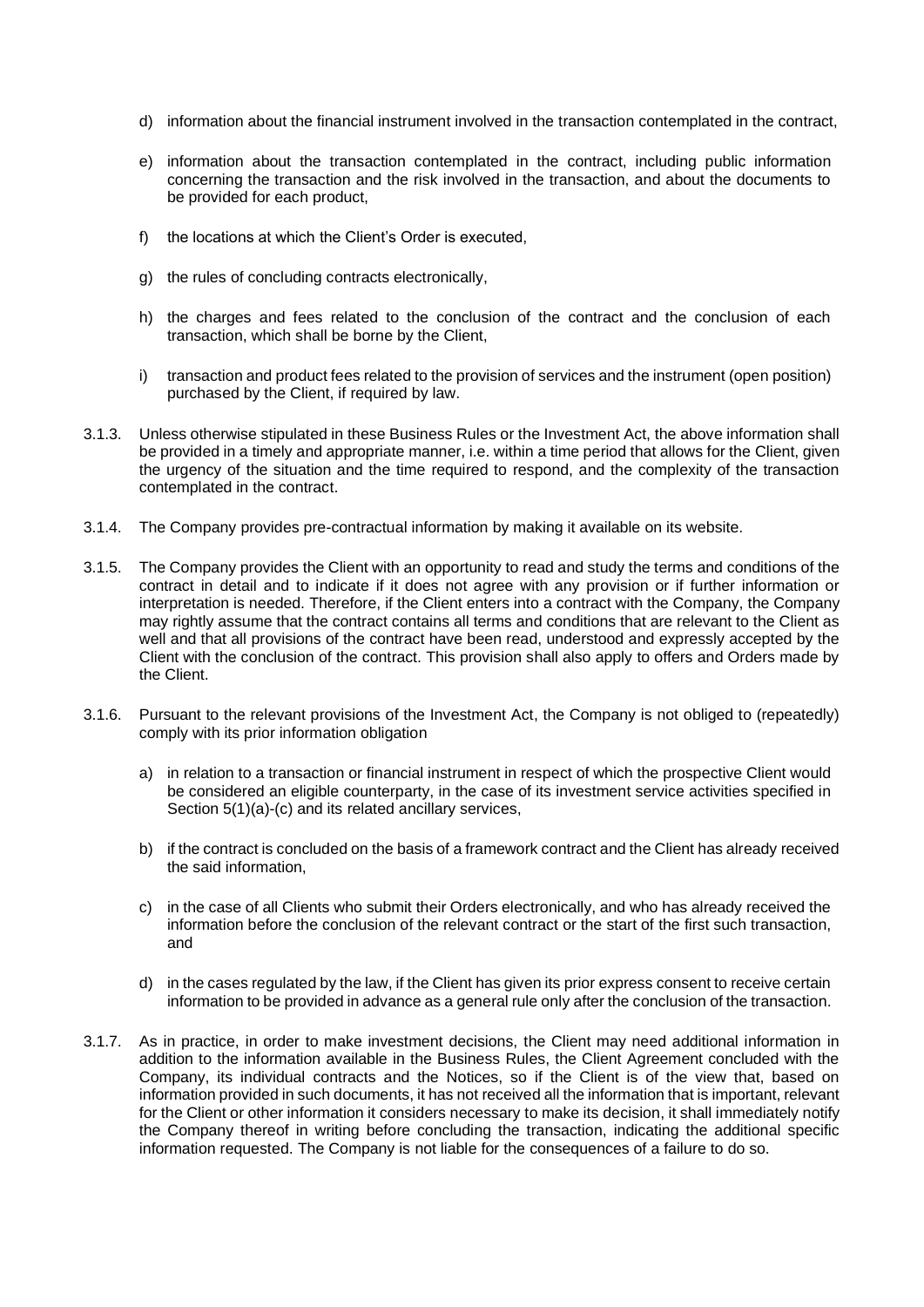- 3.1.8. If any of the Company's documents, i.e. documents in respect of which the Company has a disclosure obligation, are not available to the Client despite regular disclosure, or if in the Client's view they do not contain sufficient information or are not clear enough for it to make a decision, the Client shall, as part of its cooperation obligation, immediately notify the Company thereof in writing, specifying what additional information is required, and based on the rules of mutual cooperation and information obligation there is good reason to believe that the Client has all the information necessary to make its investment decision. Consequently, if the Client fails to notify the Company about such need for additional information, the consequences of the failure shall be borne by the Client.
- 3.1.9. The Company shall use its best effort to provide the Client with the additional information requested by the Client. However, if, for reasons not attributable to the Company, the information requested by the Client is not available to the Company, this shall be immediately communicated to the Client in writing. In this case, the Company shall not be held liable for the consequences of the unavailability of such requested information.
- 3.1.10. In order for the Company to have reasonable grounds to assume before the conclusion of the transaction that it has all the information on the basis of which it can be determined that the transaction or the instrument affected by the transaction is indeed suitable for the Client, the Client shall, in addition to the statements to be made within the scope of its appropriateness assessment, disclose to the Company all information or clarify any information brought to the attention of the Company that may affect the fact that the given transaction or instrument involved in the transaction is in accordance with the information available to the Client at the time the transaction is concluded or the Order/offer is placed by the Client. The Company is not liable for the consequences of a failure to do so.

## <span id="page-20-0"></span>**3.2. Target market information**

- 3.2.1. The target market is determined by both the issuer and the producer of the given instrument, and it can be determined by its distributor and seller. The Company primarily considers the target market defined by the issuer/producer, however, if the Company becomes aware of circumstances that could materially affect the potential risks of the identified target market, it reserves the right to deviate from the definition of the target market given by the issuer/producer.
- 3.2.2. The Company shall regularly monitor the information disclosed by the issuer or producer of the financial instrument regarding the financial instrument, the product approval process of the financial instrument and the identified target market for each financial instrument made available by it on the IB Platform.
- 3.2.3. The Company regularly reviews the financial instruments it offers, takes into account events that could materially affect the potential risks of the identified target market, and assesses whether the financial instrument continues to meet the needs of the identified target market and whether the planned distribution strategy remains appropriate.
- 3.2.4. The Company provides information on the so-called target market regarding the product, relevant in the case of the sale thereof, specified in the Investment Act. It can also provide information about such target market as part of the product information of the given product range, where a so-called negative target market may also be defined.
- 3.2.5. Based on the target market characteristics of the products available to Clients (e.g. product riskiness, complexity, liquidity, intra-group origin, leverage and contingent liability, etc.), it categorises the products and informs the Client thereof before selling. The information may also be provided in a standardized format and may vary from sales channel to sales channel. Such disclosure documents are available on the Company's website, and the Client may also request that they be made available in other ways.
- 3.2.6. The Company uses its best efforts to carry out an assessment of the Client, if required by law for the specific service provided by the Company, the results of which can be used to determine whether the target market of the given instrument is suitable for the Client based on the target market classification of the given product.
- 3.2.7. If the Company, in its own opinion, is unable to perform the targeted assessment of the financial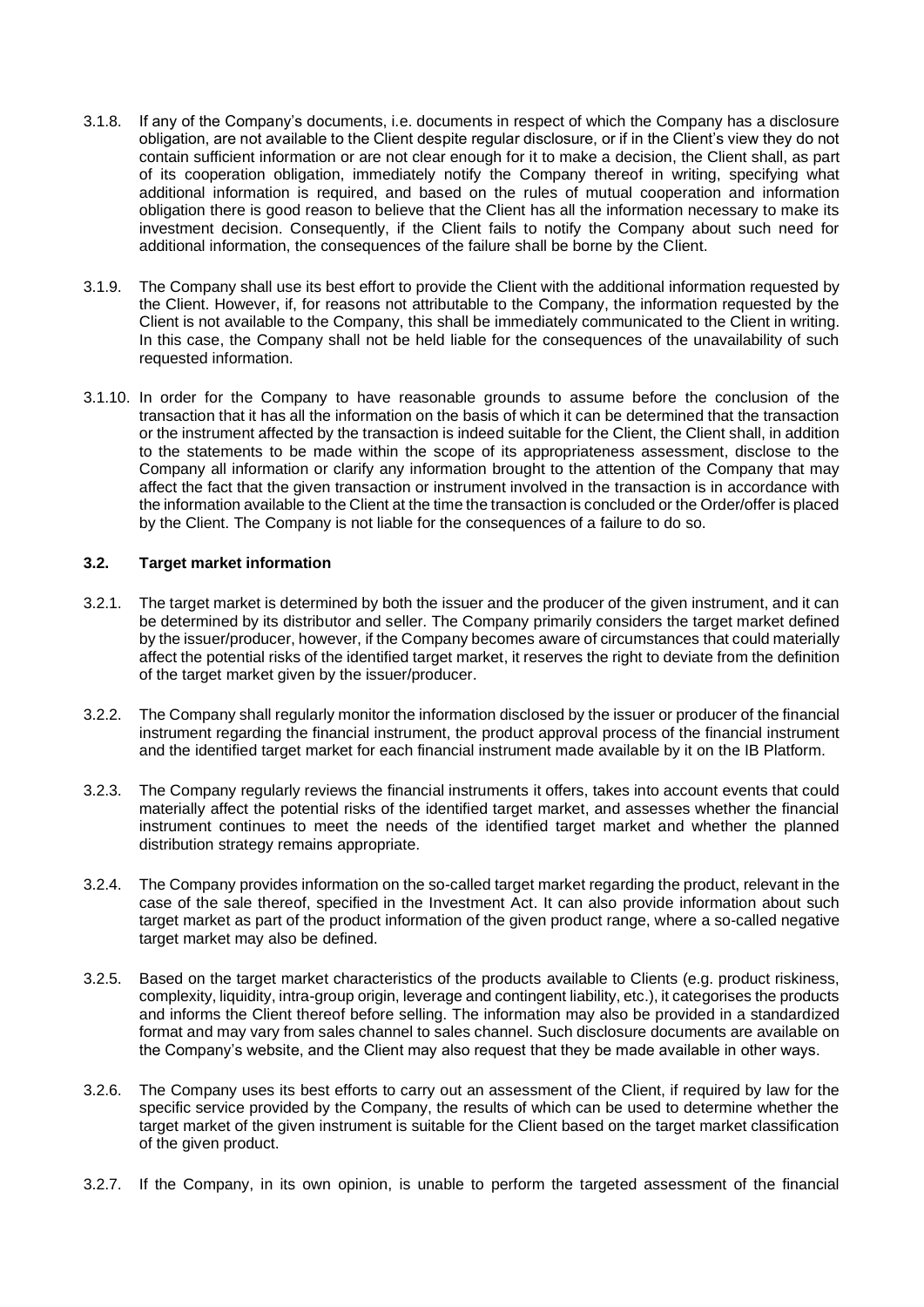instrument to be sold to the Client in respect of the Client, the Company shall notify the Client thereof in advance. The Company may also provide such notice in a standardized form.

3.2.8. In the case of a target market assessment, the target market assessment is performed only in the case of position opening Orders.

## <span id="page-21-0"></span>**3.3. Information on fees and charges**

- 3.3.1. The Company shall provide the Client with the information that is generally to be taken into account in connection with the provision of services. Such fees and costs include the following:
	- direct transaction costs incurred in connection with the use of the service, including the fee for the provision of the service, in the case of a continuous service, the fees and costs for its commencement, maintenance and termination,
	- in addition, in the case of a transaction, based on reasonably accessible information, issuer or producer fees, costs, fees due to the distributor and other product costs incurred in respect of the given financial instrument, which are not directly incurred by the Client, but affect the rate of the given financial instrument.
- 3.3.2. The information also describes, for information purposes, the impact of costs on returns projected to a specific time interval and instrument size.
- 3.3.3. When providing information, fees and costs about which the Company has not exact information prior to the conclusion of the transaction are estimated using available market and other public information, provided that in some cases it is not possible to ensure that the Company has all relevant information about product costs.
- 3.3.4. The Company may provide such information in a standardized form, taking into account the cost items specific to the given financial instrument category (including within the framework of standardized information for several instrument categories). The materials of such disclosure document are available on the Company's website or in other formats at the written request of the Client.
- 3.3.5. The Company shall provide additional information necessary for the Client (especially information on ad hoc fees not directly related to the conclusion of the transaction) at the Client's request, taking into account the Client's specific circumstances related to the conclusion of the transaction and holding a financial instrument.
- 3.3.6. If there is a regular relationship between the Company and the Client, the Company shall inform the Client subsequently about the fees and costs actually incurred in the given period on an annual basis. The Company may disclose such information to the Client together with other notices and statements.

### <span id="page-21-1"></span>**3.4. Product information for packaged retail investment products**

- 3.4.1. In addition to the definition of the Target Market, the key information document ("KID") for so-called packaged retail investment products regulated by Regulation (EU) No. 1286/2014 of the European Parliament and of the Council on key information documents for packaged retail and insurance-based investment products (PRIIPs), shall be made available by the Company to the Client (regarding its retail clients), as required by the Regulation.
- 3.4.2. The KIDs are made available by the Company to the Clients on the Company's website, as well as at the Client's relevant request, on other durable media. At the request of a retail investor, the document will also be made available on paper by the Company free of charge.
- 3.4.3. The Company may also provide the individual KIDs by referring to an electronic site providing access to the issuer or producer or to another electronic site providing access to the KIDs.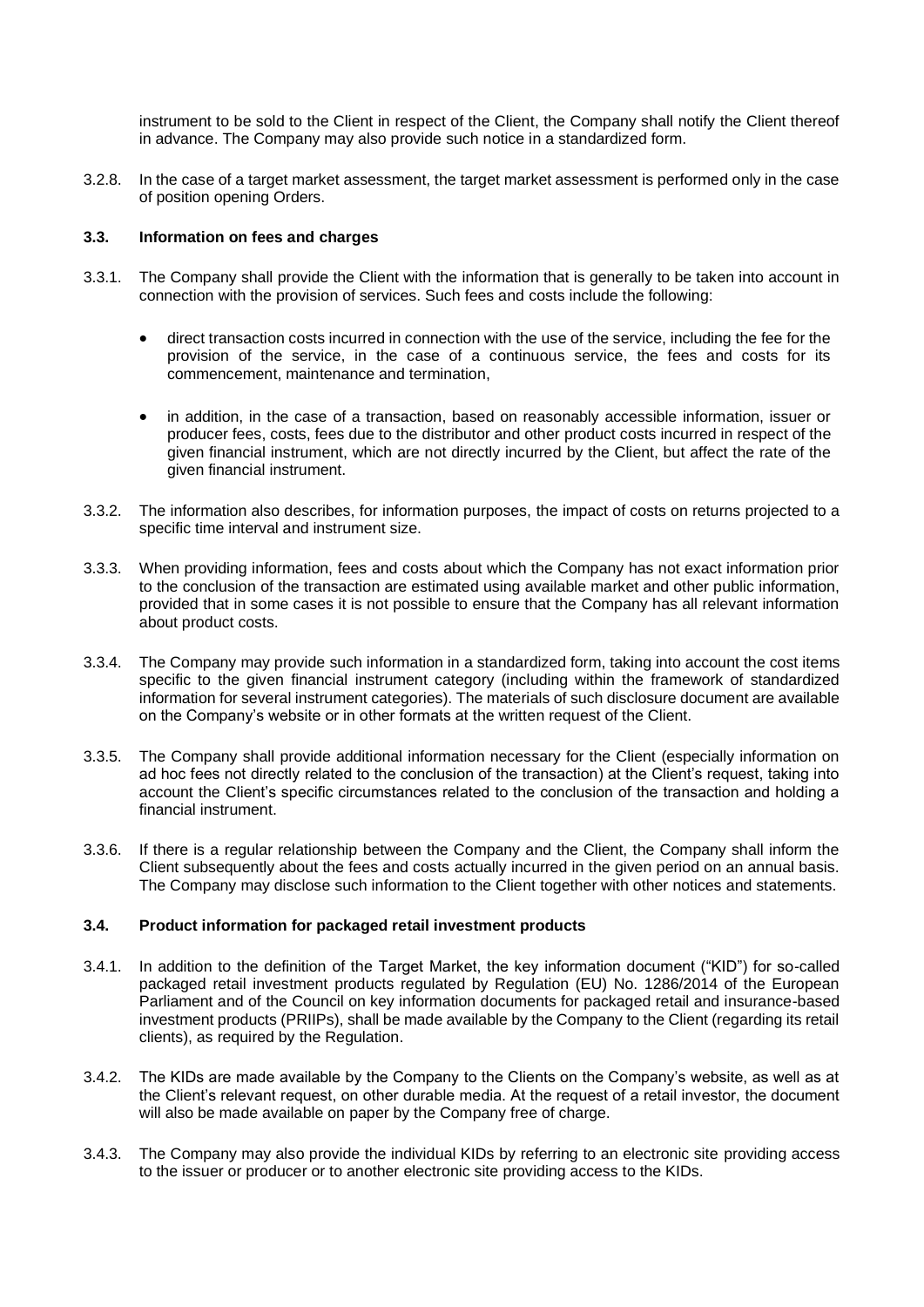## <span id="page-22-0"></span>**3.5. Information on the shift in the 10% threshold**

3.5.1. In the case of retail clients, the Company shall provide information on positions in leveraged financial instruments or contingent liability transactions in accordance with Article 62(2) of Commission Delegated Regulation (EU) 2017/565 regarding the exceedance of the 10% of the threshold by no later than the end of the business day in which the threshold is exceeded or, in a case where the threshold is exceeded on a non-business day, the close of the next business day.

#### <span id="page-22-1"></span>**3.6. Other rules of providing information**

- 3.6.1. The Company may provide certain information by referring to other documents and information published by third parties with an indication of the contact details, on the condition that the Company's liability for the completeness, accuracy and relevance of the information provided by third parties, may be excluded subject to the general rules. Such third-party service provider does not qualify as a subcontractor or other contributor of the Company.
- 3.6.2. Before concluding contracts, placing Orders or offers, and making investment decisions, the Client shall obtain information about the legal, financial, economic, taxation and settlement rules related to the relevant service and financial instrument, and it shall assess certain risks related to the services and transactions related to the financial instrument. In addition to the information provided by the Company, the Client shall use its best endeavours to make its decision in possession of all the relevant information.
- 3.6.3. The Company reserves the right to provide information and send notifications to eligible counterparties, professional clients and retail clients, with different content and at different times subject to the client categories, in accordance with the provisions of the Investment Act.

#### <span id="page-22-2"></span>**3.7. Obligation to obtain information prior to the conclusion of the contract**

- 3.7.1. In order to comply with its client categorisation obligation stipulated by the Investment Act, prior to the conclusion of the contract the Company shall obtain from the Client the statement and documents required for the conclusion of a contract, in particular regarding the Client's knowledge and experience of transactions, financial instruments, related risks, in order for the Company to be able to determine appropriateness of the financial instruments and transactions from the aspect of the Client (appropriateness test).
- 3.7.2. The Client undertakes to make the above statements honestly and truthfully. If the Client does not provide the Company with the information required to perform the appropriateness test, the Company shall warn the Client about the fact that in the absence of the required information the Company is unable to establish appropriateness from the Client's perspective of the financial instruments and transactions selected by the Client and that the Company assumes no liability for any damage resulting from any incomplete or untrue content of the above statement.
- 3.7.3. The Company shall assess, within the scope of obtaining information, whether the risk arising from the execution of the transaction is in accordance with the investment objectives and loss-bearing capabilities of the prospective contracting party or the Client, and whether the prospective contracting party or the Client are in possession of sufficient experience and knowledge with regard to the nature of the service that allow them to understand the related risks.
- 3.7.4. In accordance with the applicable provisions of the Investment Act and Commission Delegated Regulation (EU) 2017/565, before concluding a transaction, the Company is obliged to examine whether the Transaction intended to be concluded by the Client corresponds to the Client's knowledge, riskbearing capacity and investment objectives.

# <span id="page-22-3"></span>**3.8. Appropriateness test, appropriateness assessment**

3.8.1. In order for the Company to assess whether a given instrument or transaction corresponds to the Client's knowledge, it must obtain the Client's statement from the retail Client on its knowledge and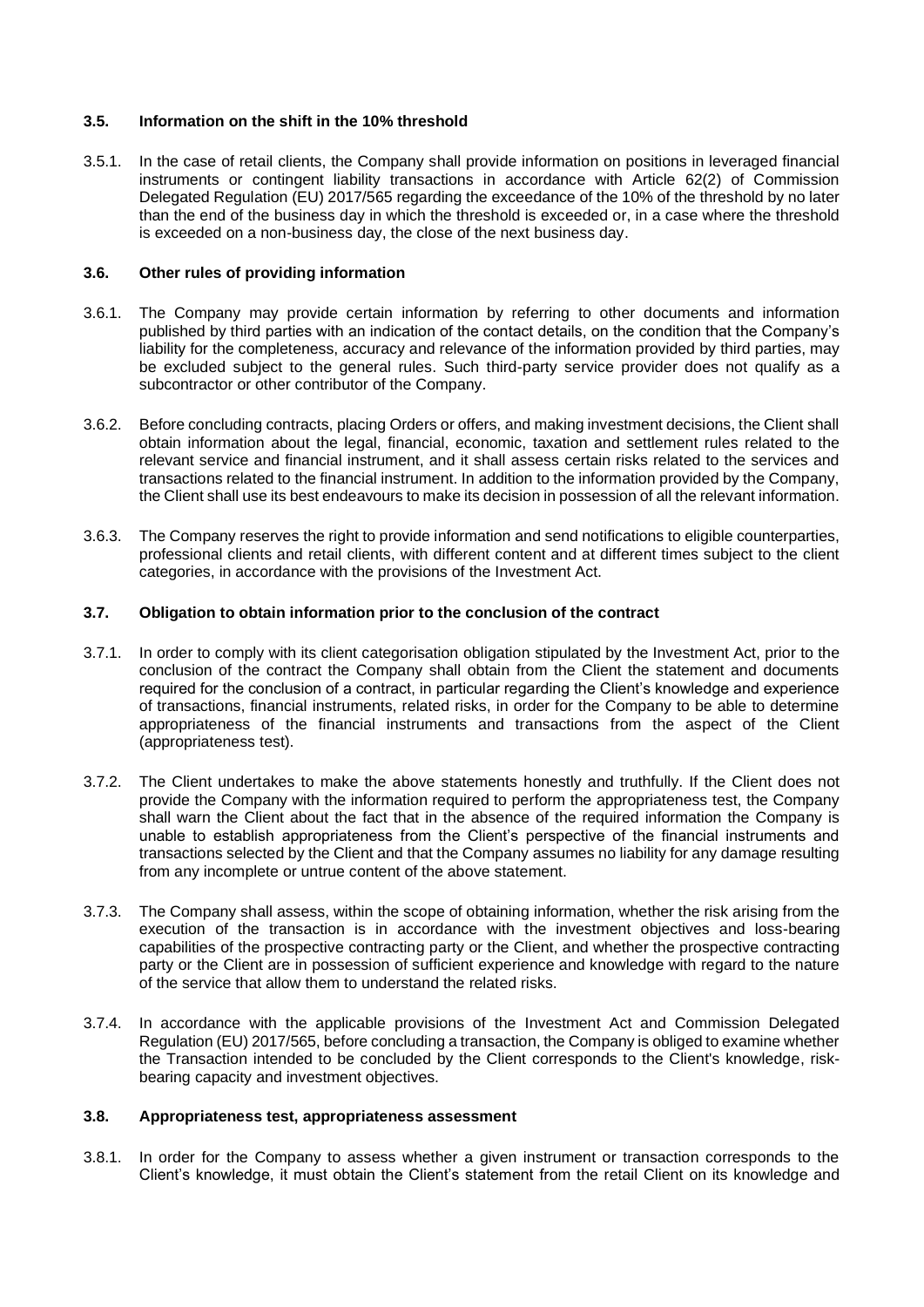experiences regarding:

- the essence of the transaction contemplated in the contract,
- the characteristics of the financial instrument involved in the transaction, and
- in particular, the risks thereof,

in order to judge whether the Company is in fact making available to the Client an appropriate transaction or financial instrument.

The Company is not required to conduct an appropriateness assessment

- in the case of an eligible counterparty,
- in the case of a professional client,

if the Company otherwise has all the information on the basis of which the appropriateness assessment can be performed and the Client's appropriate knowledge and risk taking can be established in accordance with Investment Act, in particular when it has been carried out by a company belonging to the same group of companies as the Company and having its registered office, branch office or business site in another Member State of the European Union.

## **The Company's obligation to refuse or to advise in relation to appropriateness assessment:**

If a appropriateness assessment has to be performed according to the Investment Act, however, the Client does not make a full statement as specified above, and the Company has no knowledge of any relevant circumstances and thus cannot determine whether the given instrument and/or transaction is suitable for the Client, the Company does not have to refuse to provide the given service and may enter into the relevant contract or execute the Order if the Company informs the Client that it is unable to determine whether the given service or product is suitable for them. If the Client still wishes to conclude the given transaction after receiving such notification on the impossibility to establish appropriateness, the Company may enter into the contract, may accept and make an offer, execute the Order, however, the Company shall not be liable any consequences arising from the fact that it concluded a transaction with the Client while being aware that the transaction was not suitable for the Client.

- 3.8.2. The Company may request the statements of the Clients to be provided in the framework of the appropriateness assessment, forming the basis of the rating, in a uniform, questionnaire format. The questionnaire can only be evaluated if the Client answers all relevant questions as specified therein.
- 3.8.3. During appropriateness assessment, the statements requested in a questionnaire format may only be submitted by the Client electronically.
- 3.8.4. The natural person Client may not make the statements required for its rating through a proxy.
- 3.8.5. For non-natural persons or, in the case specified by law, for a natural person, the legal representative (including authorized representatives as per the company register, guardians, custodians, etc.) shall make the necessary statements. In this case, the Company acts in accordance with the rating of the authorised representative submitting the Order.
- 3.8.6. If there is any change in any of the statements of the Client or its proxy, it is obliged to notify the Company thereof in the manner pertaining to the completion of the questionnaire, however, such change shall not affect the validity of the concluded transactions and the Client's obligation to perform.
- 3.8.7. If the Company does not consider the Client's risk bearing capacity and, where relevant, its willingness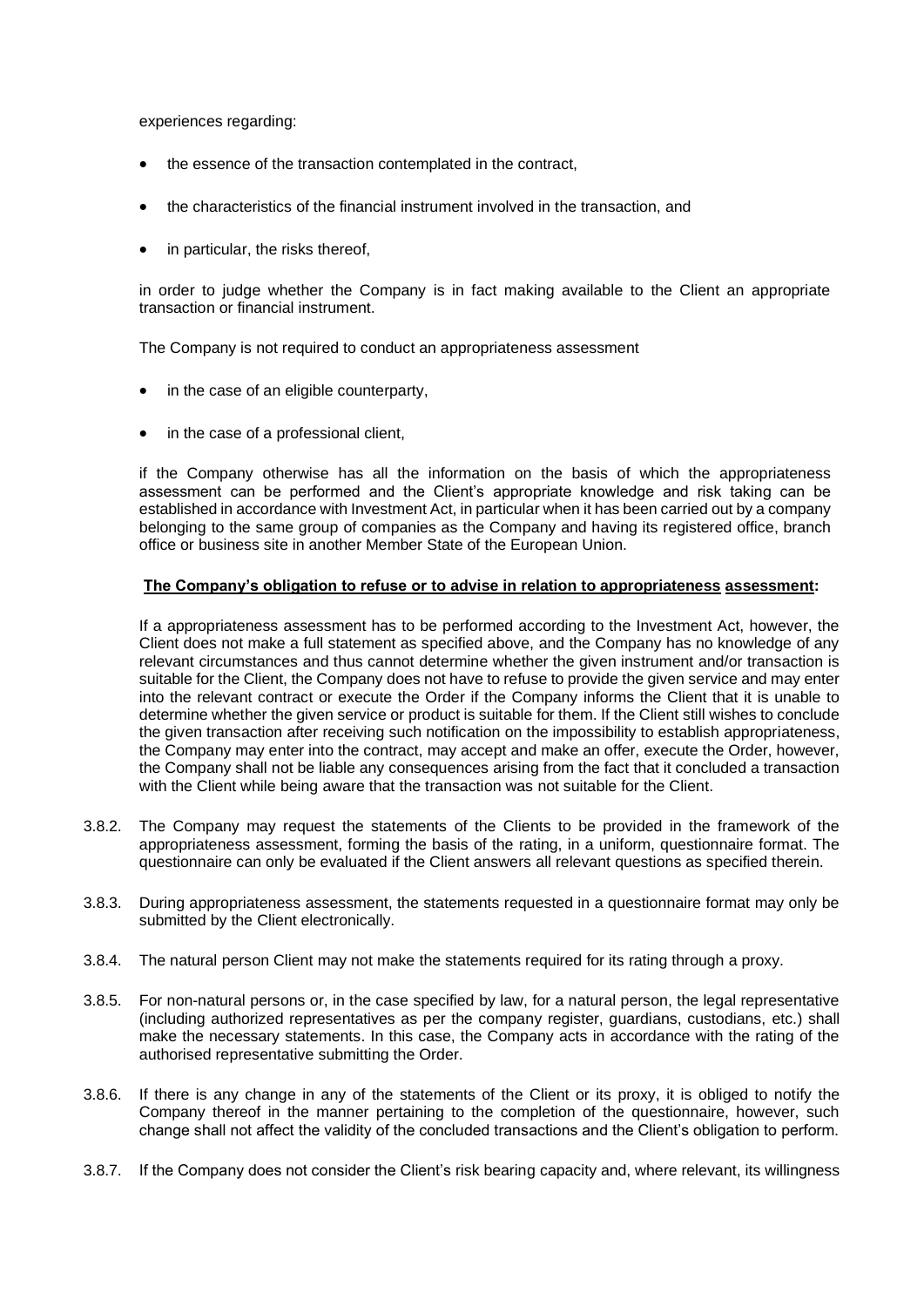to take risks, or the Client's appropriateness to be adequate and lawfully refuses to enter into a contract on this basis, then it excludes its liability for any resulting damage.

- 3.8.8. The Company evaluates the statements provided by the Client during the appropriateness assessment on the basis of the general evaluation system applied by the Company in its own system and accordingly determines the category whose products and services are suitable for the Client. The rating established based on the evaluation will take effect as soon as the result is recorded in the Company's central system. The Company shall notify the Client of the Client's rating. Otherwise, the procedure related to the test, questionnaire and evaluation is a trade secret of the Company.
- 3.8.9. The Company provides the Client or its proxy with an opportunity for re-categorisation. In this case, the rules of rating shall apply on the condition that the results of the new rating shall take effect from the time when the results of this new rating is recorded by the Company's central system.
- 3.8.10. The Company is entitled to unilaterally reclassify the result if the Company becomes officially aware that the Client's statement(s) is (are) not true and correct. The Company shall inform the Client about the reclassification. Unless proven otherwise, the reclassified result shall apply to the legal relationship between the Parties. For example, a final and enforceable court or authority decision shall mean that the Company becomes officially aware of a fact.
- 3.8.11. In the case of reclassification, the result last assessed and registered by the Company shall prevail in all cases regarding the relationship of the Parties. The reclassification shall not affect ongoing transactions, unless otherwise provided by law or in an authority resolution.
- 3.8.12. The Company may request from the Client or its proxy, in confirmation of its previous statements or in the event of new circumstances arising during the client relationship, and also as other review of the relationship with the Client, a full or partial or additional statement of its appropriateness, if this cannot be otherwise established for the Company. In case of a refusal thereof, the Company shall be entitled to disregard the previous statements of the Client and/or the proxy and, until such new statement is made, regarding its transactions concluded as of the refusal, to treat the Client in such a way that its appropriateness cannot be established, or alternatively the Company may decide to categorise the Client on basis of the data otherwise available at the Company. The Company cannot be held liable for the resulting consequences.
- 3.8.13. The Company has the right to repeat the appropriateness assessment from time to time and to review its results.

# <span id="page-24-0"></span>**4. Formalities of contracts and statements**

# <span id="page-24-1"></span>**4.1. Formality**

- 4.1.1. Unless otherwise provided in these Business Rules, the Company concludes its contracts with the Client - in electronic form only and the Client's statements are also made in such form.
- 4.1.2. Unless these Business Rules expressly provide otherwise, the Company will not accept the Client's oral statements even if the statement was made via a recorded telephone line.
- 4.1.3. The restriction under this section shall not prevent the Client from handling its complaints verbally.
- 4.1.4. For the purposes of these Business Rules, only the statements made via the following means of communication shall be deemed to have been made in writing and/or on a durable media:
	- a) legal statements recorded on paper and signed by the declarant,
	- b) statements recorded via the electronic contact and trading platform provided by the Company ("**IB Platform**"), which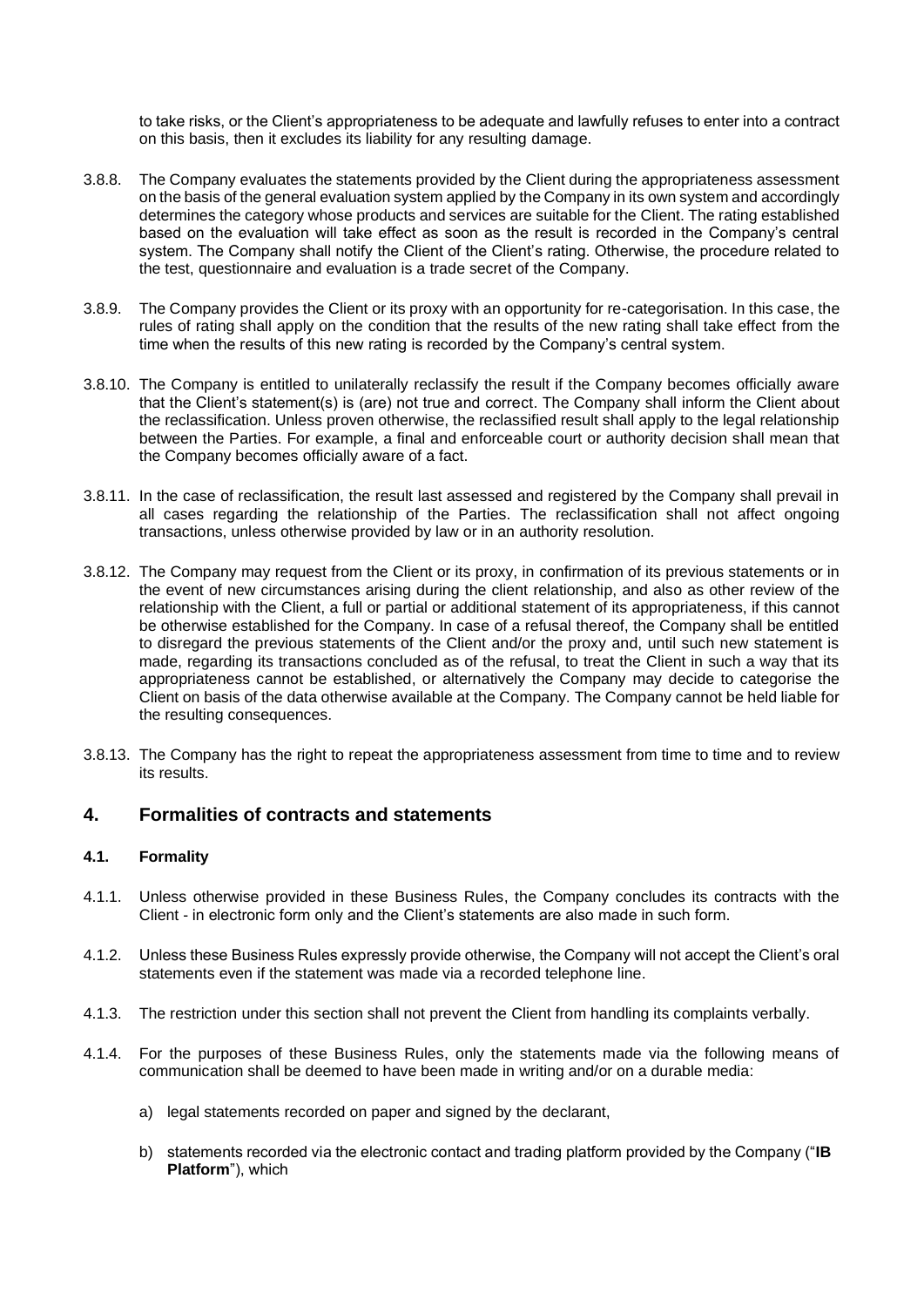- a. have been recorded by the Client after logging in with the identification data issued to it, and sent by it to the Company using the function of the electronic platform provided for this purpose, taking into account the Client's statement data processing, password and username for these systems,
	- b. are sent by the Company to the given Client via the electronic platform,
- c) are sent by the Company to the Client's pre-recorded e-mail address (including the legal statements sent in attachment),
- d) data and statements published on the Company's website.
- 4.1.5. It is possible to conclude a contract in electronic form as described above if the Client has been identified by the Company.
- 4.1.6. In addition to concluding electronic contracts and opening accounts online, the Company keeps records of the contracts concluded with its Clients, the statements accepted by the Clients and the disclosure documents in an electronic format. All Clients of the Company have to make and accept the above legal statements on the electronic platform.
- 4.1.7. The Company records the contracts concluded with the Client, the Orders given by the Client, as well as all offers received electronically from the moment of receipt and stores them for 8 (eight) years from the termination of the Client Agreement.

## <span id="page-25-0"></span>**4.2. IB Platform**

- 4.2.1. The Company grants Clients a non-exclusive, non-transferable license within the Interactive Brokers Group to use the IB Platform only as provided in these Business Rules. The IB Platform and its updates are the exclusive property of the Company and/or of the subsidiaries of the Interactive Brokers Group, including all patents, copyrights and trademarks. The Client may not sell or transfer the IB Platform to others. The Client may not copy, modify, translate, reverse engineer, develop, disassemble or reduce, adapt the IB Platform or use it in any form. The Company is entitled to apply for an injunction in the event of a breach of these covenants within the framework of a interlocutory injunction.
- 4.2.2. The Client, as a user of the IB Platform,
	- shall ensure the availability of suitable operational computer equipment on the Client side,
	- shall master the use of the IB Platform and agrees to use it properly for the intended purpose,
	- may use the market information received from the Company only for its own business purposes, at its own (office) premises, and may not trade, sell or transfer those as a disseminator of information for commercial or other purposes.
	- is obliged to continuously check on the IB Account Interface the fulfilment of its ad-hoc Orders for transactions under the Client Agreement, as well as its obligations based on open positions and the balance and coverage of its account.

The Company shall not be held liable if the Client suffers a financial disadvantage (loss) due to the fact that, in addition to the information, notification provided or made available to the Client by the Company, it has failed to obtain, to collect and to review the necessary information or notification, and it did not inform the Company or only informed the Company with undue delay of any objections related thereto, including in particular information on the fulfilment of its contractual orders, its obligations based on its open positions, and the appropriate balance of its account.

4.2.3. If a client identification is deemed insufficient by the Company, the Company is entitled to refuse the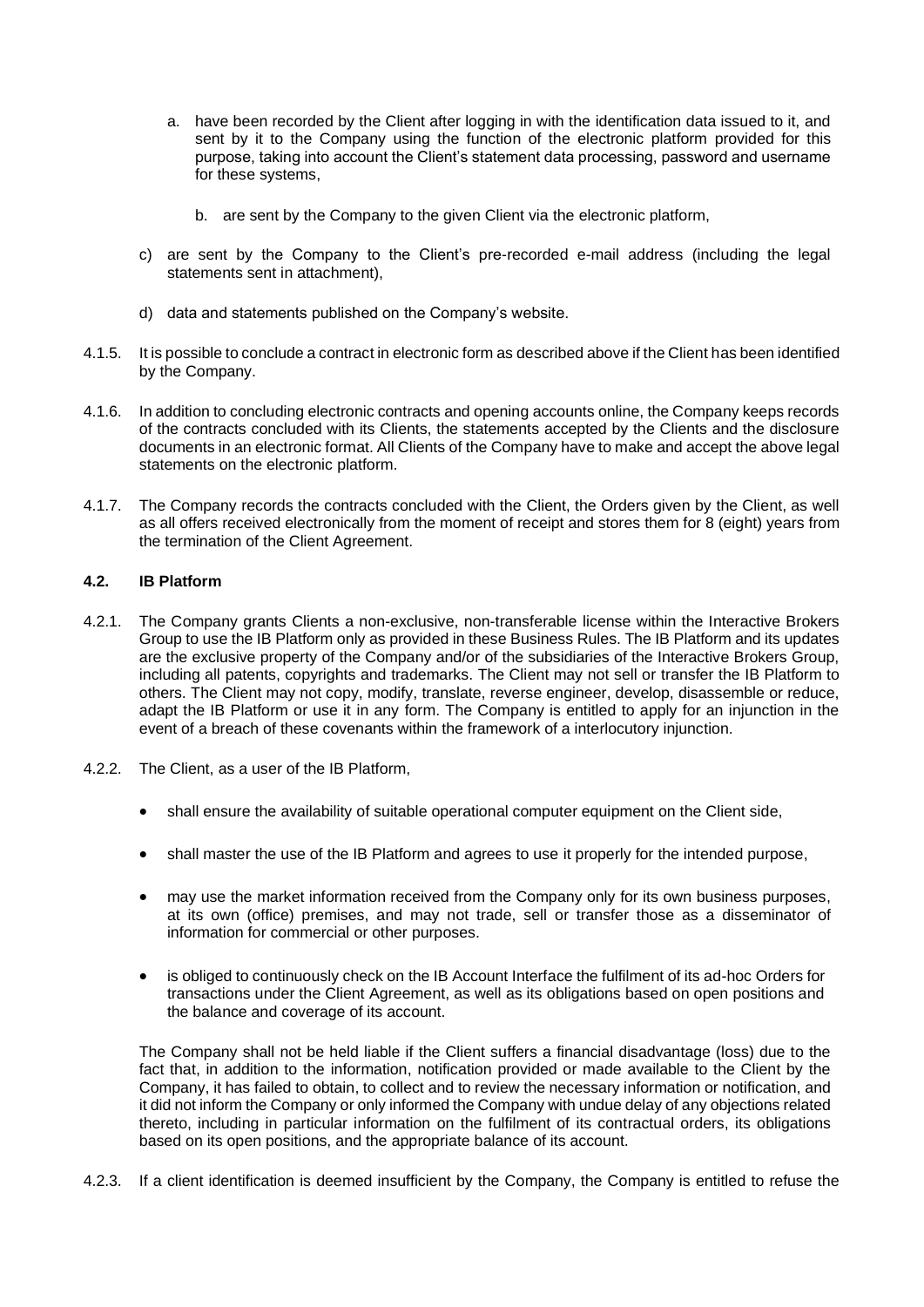relevant Orders or restrict access to the IB Platform.

- 4.2.4. On the date of the Client Agreement, the Client will receive the User Data required to enter the IB Platform. The services of the IB Platform can only be used with valid User Data, and the services can only be accessed after the Client has been identified.
- 4.2.5. The user instructions related to the use of the IB Platform are available on the Company's website.
- 4.2.6. To access the IB Platform, the Company provides appropriate identification data and a two-factor identification method ("User Data"). The Company may, but shall not, request the Client to provide other identification data in addition to the User Data. The Company recommends that the Client change its password from time to time, and the Client shall have full liability for damage resulting from its failure to do so. The Parties consider the person who has logged into the IB Platform with the User Data to be the fully authorized representative of the Client. The Company excludes its liability to indemnify the Client for damage arising from the unauthorized or unlawful nature of any instruction submitted with the User Data through the IB Platform and incurred by or within control of the Client.
- 4.2.7. The IB Platform includes the Trader Workstation, WebTrader and Mobile Trader platforms operated by Interactive Broker.

# <span id="page-26-0"></span>**4.3. IB Platform availability**

- 4.3.1. Availability is the period during which the Company makes the services of the IB Platform accessible and available to its Clients.
- 4.3.2. The period during which the Client is unable to use the service for reasons within control of a third party, but otherwise there is no failure in the operation of the IB Platform at the Company, qualifies as 'contractual availability'.
- 4.3.3. The Company is entitled to suspend the services of the electronic platform to the extent necessary, or even in its entirety, for the purposes of regular maintenance or to repair malfunctions. If such service interruption is foreseeable, the Company will notify Clients thereof in advance through its website. If the service is interrupted as a result of unforeseen repair and maintenance work, the Company shall subsequently notify the Clients thereof without delay, in the same manner as before. Subsequent, immediate notification shall take place at a time when the technical conditions allow and if this does not prevent the problem from being remedied as soon as possible.
- 4.3.4. This section does not release the Company from its obligation to provide information arising from the 'non-derogatory' legislation, in particular its obligation to inform the Client immediately upon detection of a material difficulty arising in relation to the proper execution of the order.
- 4.3.5. The Company does not guarantee 100% availability of the IB Platform. In addition to its own technology, the Company uses third-party manufacturers and telecommunications services. The Company shall not be liable for damage resulting from network failures or for losses incurred as a result thereof if the service is not available to the Client for any reason. The Company's liability does not extend to damage caused by a fault not attributable to the Company.
- 4.3.6. Computer-based systems and electronic services such as those used by the Company are inherently vulnerable to interruptions, delays or failures. In addition to the IB Account Interface, the Company does not provide alternative ordering routes (e.g. personal appearance, telephone). In proportion to the Company's resources, the Company assures its Clients that in an event of a IB Platform failure, during the trading hours of the trading venue, immediately executable closing orders should be submitted over the telephone in accordance with the terms and conditions for electronically submitted Orders.
- 4.3.7. The Client must itself provide alternative commercial contracts for the execution of Orders in the event that the Company's electronic services are not available. By entering into a Client Agreement, the Client declares that it maintains alternative trading arrangements.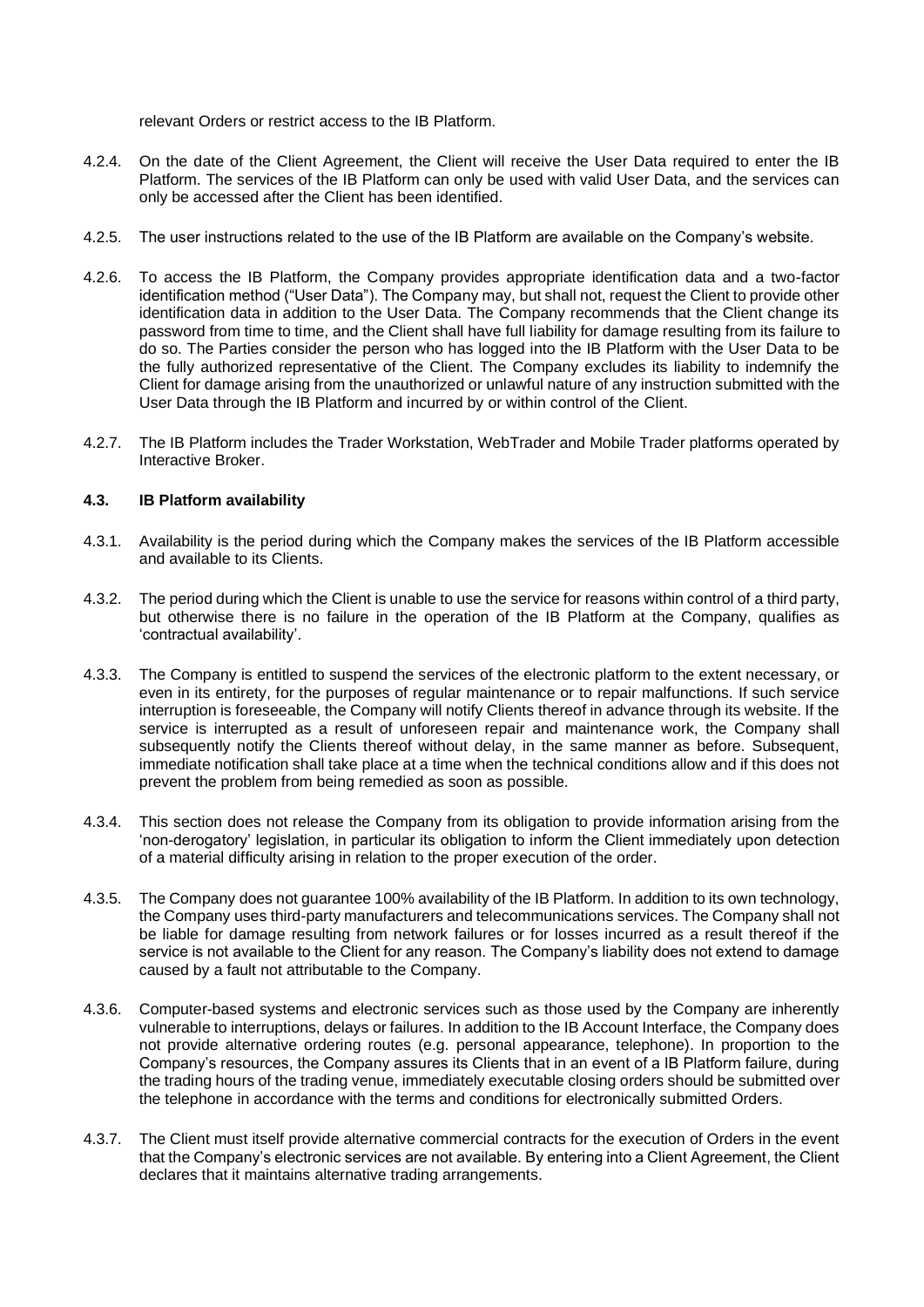# <span id="page-27-0"></span>**5. Client Agreement and Opening an Account**

# <span id="page-27-1"></span>**5.1. The Client Agreement**

- 5.1.1. The Client Agreement is a written framework agreement that can only be entered into if the Client has provided the Company with the documents, data and statements necessary for identification as specified by the Company. The Client Agreement may be validly concluded electronically or, if the Company expressly provides for it, it can also be concluded in a hardcopy. If the contract is signed in a hardcopy, it shall be signed both by the Client and the Company. If the contract is signed electronically, the Client will accept the contract after completing the identification process, and once it has entered the electronic administration platform by using the credentials provided by the Company to the Client. When identifying the Client, the Company will act in accordance with the laws related to the prevention of money laundering and terrorist financing and the rules specified in the Identification section of the Business Rules.
- 5.1.2. Any contract signed electronically will be considered by the Parties as a written contract, having regard to the fact that the method used by the Company is suitable for retrieving the content of a legal statement unchanged, and for identifying the person making the statement and the date when the statement was given.

A Client may hold only one Client Agreement and may hold unique ancillary contracts and additional special sub-accounts related to the Client Agreement.

- 5.1.3. The Client Agreement may only be amended or terminated in the manner applicable to its conclusion and format based on the Parties' common intention. For the avoidance of doubt, the Parties agree that this clause does not affect the right of either Party to exercise the right to withdraw or the right of termination conferred to them by law or by this contract, or the Company's right to unilaterally amend the Client Agreement and its annexes in line with the Business Rules.
- 5.1.4. The conclusion of the Client Agreement does not create an obligation for either the Company or the Client to use the services, therefore neither Party is bound to enter into an individual transaction on the basis of the Client Agreement.
- 5.1.5. Without prejudice to the foregoing, based on the nature of the services provided by the Company and on its operational and verification processes, the Company reserves the right that it will only enter into a contract for special transaction or only accept Orders from a Client holding a Client Agreement, if the Client has provided the statements and granted the consents specified by the Company.
- 5.1.6. It shall not be deemed as an amendment of the Client Agreement if the Company requests additional consents or other statements from the Client in relation to the methods of notification and providing information.

# <span id="page-27-2"></span>**5.2. The Account**

- 5.2.1. The account related services provided by the Company will enter into force upon the conclusion of the Client Agreement.
- 5.2.2. Subject to the type of the Account, it shall include:
	- a) the Account number and its description,
	- b) data specified in the Business Rules and in the applicable law for the purpose of Client identification,
	- c) the code number, description and quantity of the securities, and
	- d) any potential reference to the blocking of the securities.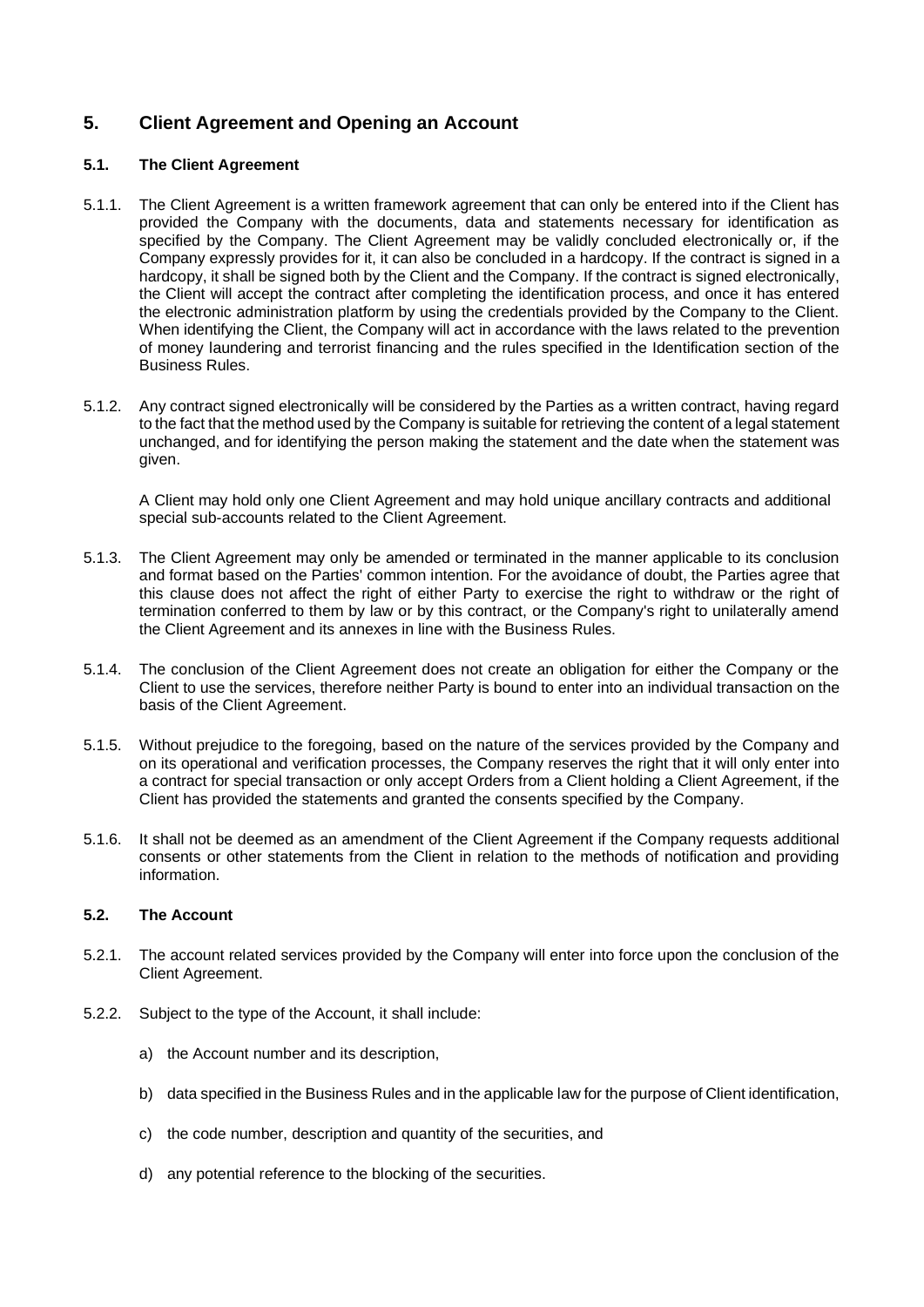- e) the funds broken down by types of foreign exchanges.
- 5.2.3. In the event of an active account, the account holder Client shall not be described by using any number, group of numbers, code word or any other reference suitable for concealing the identity of the Client.

In any dealings with the Company, the Client shall provide their account number as well as any other data required for their appropriate identification and as requested by the Company.

- 5.2.4. The account services include the management of the following types of accounts:
	- a) Client account, a limited purpose account used for recording the funds held by the Client, which is solely used for performing transactions related to the investment services and ancillary services provided by the Company as well as for any other services used within the framework of commodity exchanges services,

Securities account, which basically serves as records kept for the benefit of the securities owner in relation to the dematerialised securities and any related rights. The client and securities accounts are jointly referred to as Account.

- 5.2.5. The Company does not provide cash-desk services, accordingly no cash payments can be made to any client account, and likewise no cash payments will be made to Clients within the framework of the Company's activities.
- 5.2.6. The securities owned by the Client are registered and managed by the Company on a securities account opened with the Company. The Company will perform any legal instruction given by the Client, and will notify the Client about any crediting to the securities account and about the balance of the securities account.
- 5.2.7. The Company does not operate a securities depository, and it shall not undertake custodianship of securities issued in the form of documents, and it shall not perform safe custody management and shall not execute any related Order.
- 5.2.8. The Company keeps its records and manages the Account so that:
	- a) such records are accurate and provide at all times a true and fair view of the Company's financial instruments and funds, and
	- b) those could be used at any time to ensure that separate statements can be prepared without any delay on the financial instruments and funds owned by or conferred to the Client and on the Company's own financial instruments and funds.
- 5.2.9. The Company's Client may request the opening of an individual sub-account with the operator of the securities settlement system as specified in point (3) of Section A of the Annex of Regulation (EU) 909/2014 by signing a related separate contract or statement and by paying the fees published in the effective Notice.
- 5.2.10. Pursuant to the services (custody) set out in Section 5(2)a) of the Investment Act, the Company undertakes to take over, record and release the Client's financial instruments for or from safekeeping (registration) by charging a fee specified in the Notice. Financial instruments may be deposited through securities transfer, or in the event of a completed buy Order, by crediting the financial instruments to the Account.

The Company will not deposit printed securities into safe custody, and it will not accept any Order from the Client for the physical release of printed securities.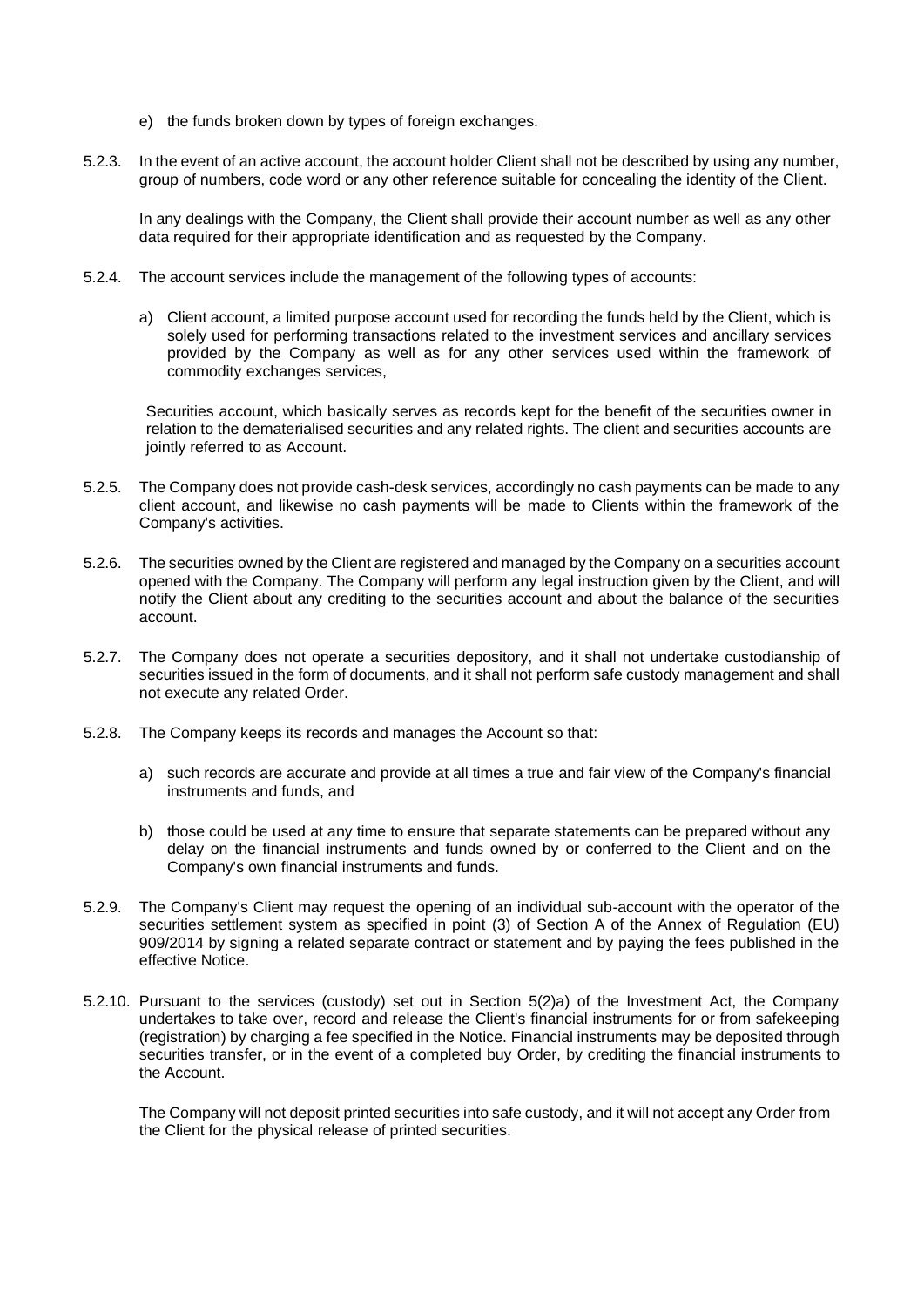In the event of an additional transfer of financial instruments to the Client from another service provider, the Company will reserve the right to refuse acceptance of certain instruments due to operational, risk management, anti-money laundering or any other reasons. Before initiating any securities transfer, the Client shall make sure whether the transfer of such financial instruments to the Company is subject to any constraints. The Company shall not be liable for damage arising from any failure to request such information.

- 5.2.11. Pursuant to the services set (safe custody) out in Section 5(2)b) of the Investment Act, the Company undertakes the temporary safekeeping of financial instruments deposited by the Client, and the administrative tasks related to custodianship as well as the collection of interests due, dividends, yields and repayments (hereinafter collectively "Income"). The aggregate sum of Incomes will be credited by the Company to the Account after deducting the related fees and expenses. The Company will not send a special notice to the Client about such Incomes. The Company only provides safe custody services in relation to such financial instruments that are accepted for safekeeping and safe custody services by the organisations and institutions used by the Company as sub-depositaries. Incomes will be accounted in the currency in which they were generated.
- 5.2.12. The financial instruments deposited on the Account will be treated as a homogeneous thing and will be managed separately from the Company's assets and will be kept and registered as collective deposit. In the case of a collective deposit, the financial instrument that is the subject of the deposit is determined by series and amount. Upon termination of the deposit, the Company shall return to the Client the same series and the same amount of financial instruments.
- 5.2.13. The Company will perform wire transfer and financial transfer orders in relation to the Account, however, it shall not perform cash-out or cash-in payments.
- 5.2.14. Orders for transfers of financial instruments shall be given through the IB Platform. The Company will only perform transfer orders between its accounts held by different account holders based on documents that verify the legal title of the transfer, and at the same time duly certify the legal transaction underlying the transfer.
- 5.2.15. Remittance from the Account can only be made in connection with the use of the investment services to a client account registered under the name of the Client as specified by it in the transfer order, or to a bank account registered under the name of the Client and kept by a credit institution, the details of which have been provided properly by the Client to the Company, except for the case when the Account is seized, as a liability, as a result of an administrative, social security and judicial enforcement procedure, or allocation of inheritance after completing a probate procedure. It must be duly substantiated by the Client in all the cases when a transfer order is given that the bank account or client account specified in the transfer order is registered under their name.
- 5.2.16. The execution date of a bank transfer order given by the Client shall be the date when the amount in question has been credited to the Client Account at the Company. The execution date of any bank transfer sent for the benefit of the Client shall be the date when the amount is question has been credited to the relevant Account. Based on the agreement entered upon with the Company, the transfer may also be submitted with an indication of the value date. In this case, the Account will be debited on that particular day.
- 5.2.17. The financial instruments shall not be withdrawn from the deposit in the following cases:
	- financial instruments, in relation to which the Client holds a valid Order that is being processed,
	- financial instruments, where the related accounting process has not been completed following the execution of the Order,
	- financial instruments that serve as collateral for the benefit of a third party.

5.2.18. The execution date of a transfer order given by the Client shall be the date when the Company transfers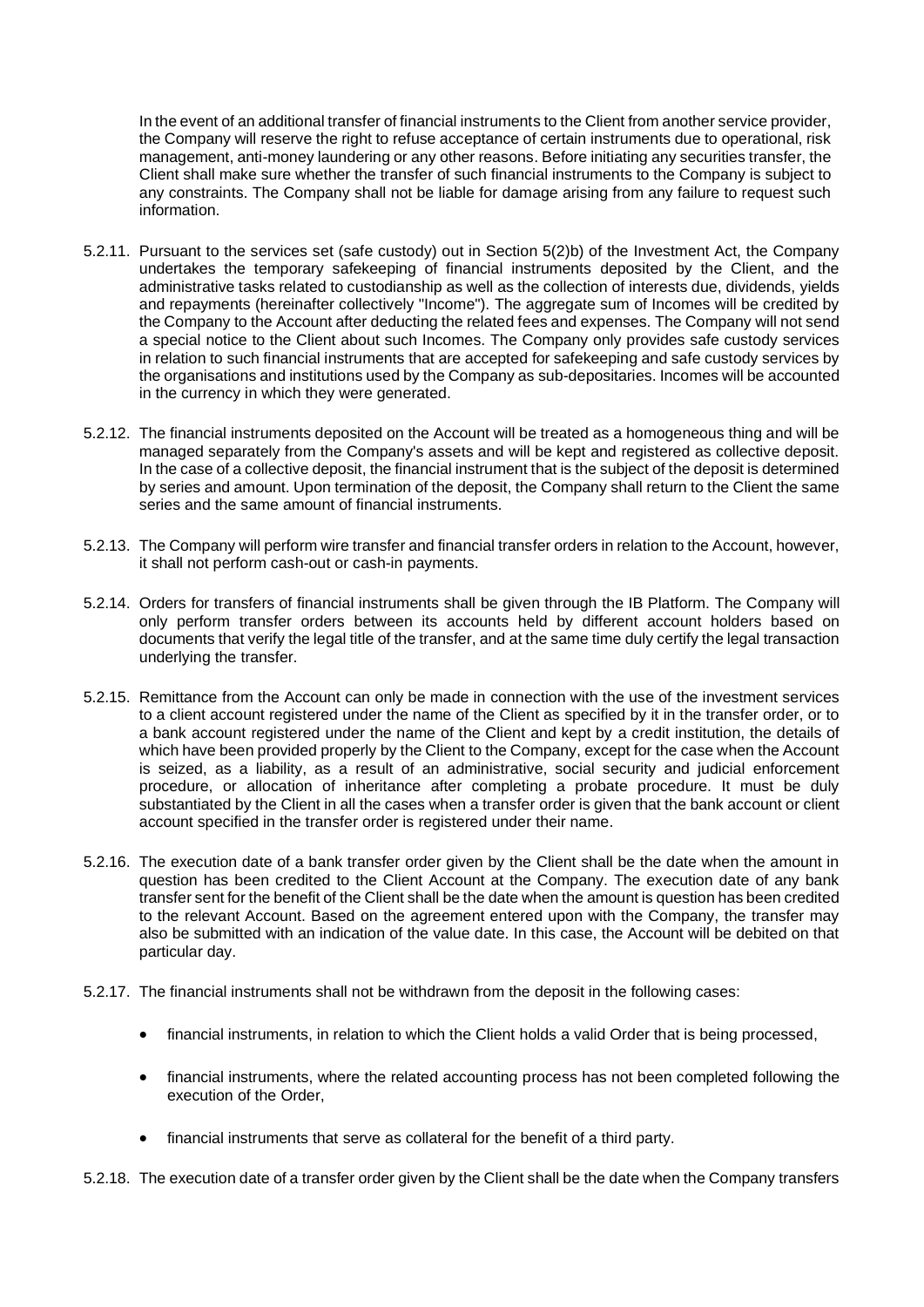the financial instrument in question. The execution date of any bank transfer sent for the benefit of the Client shall be the date when the financial instrument is received by the Company. The Company expressly excludes its liability for damage arising from the fact that the transfer sent to the Company's account fails to clearly include the data necessary for crediting the transfer to the relevant Client Account, for any reason attributable either to the person ordering the transfer or to the credit institution or other entity performing the transfer. In the event of securities transfer between different markets, the date of fulfilment may be different from the date of delivery.

- 5.2.19. The Company will credit any items to the Account sent for the Client's benefit, and it will debit the Account with any potential tax items, or with any fees, expenses or other liabilities duly payable to the Company. The Company acts in compliance with the effective tax legislations when paying interests and dividends to the Clients, or when calculating exchange rate gains.
- 5.2.20. If the client's balance is not sufficient for fulfilling a new transaction in the relevant currency, the Company may refuse to perform such new transaction order. If the execution of an Order would result in a negative cash balance, the Company may charge the relevant interest rate, whether or not it varies daily, on the negative balance, as published on the Company's website. If the actual settlement of the transaction fails to be completed according to the standard settlement cycles, the Client's account statement will nevertheless include the settled balances of the funds and financial instruments, and the Client will be required to pay interests accordingly.

In exceptional cases, the Company may inform the Client of such circumstances, where the transaction(s) has/have not been settled yet on the Company's accounts kept with clearing houses or sub-depositories, and with a view to fulfilling its legal obligations it may require the Client to close the affected transaction or enter into a transaction in the opposite direction compared to the position being settled.

- 5.2.21. In addition to the above, the Account may not have a 'debit' balance, i.e. the Client shall not validly give an Order, or shall not create any situation, as a result of which their outstanding payment obligations related to the Account become unsecured or unenforceable. If the funds on the Account are exhausted, it shall not be a reason for terminating the Client Agreement. Until the negative balance is resolved, the Company has the right to suspend the fulfilment of any further orders.
- 5.2.22. Funds on the account will be deemed sufficient, if the instrument has been credited to and/or blocked on the Account. The Client shall not withdraw the collateral until the expiry of the security interest, and the Client shall not otherwise be entitled to dispose of, including the assignment and encumbrance of the collateral. The collateral shall become due upon the acceptance of the Order.
- 5.2.23. The Company will determine the collateral and its calculation method according to the effective Notice. The sum of the collateral will include the costs required for enforcing the collateral as well as the expenses incurred in relation to the collateral security.
- 5.2.24. If the financial funds available on the Account is not sufficient for fulfilling all due Orders, the Company will take into account the order of arrival when fulfilling the Orders, unless the Client provides otherwise.
- 5.2.25. The Client shall monitor its open positions and the market processes and shall secure the margin level specified in the effective Notice, without special notice from the Company. If the funds available for the open positions drops below the required level published by the Company in the effective Notice, the Company shall have the right, at their sole discretion, to close the open position, by following the Order of liquidation, without prior notice to the Client, or without the Client's approval.
- 5.2.26. Once the open positions are closed, the Collateral deposited thereof and remained unused shall be at the Client's disposal, the financial instruments and the securities will be credited by the Company to the Client Account.
- 5.2.27. If a Security Deposit/Collateral is used, the Client will be responsible for paying the default interest published in the Notice and calculated based on the time period between the sale of the securities provided by the Client as Security Deposit/Collateral and the crediting of those to the Company's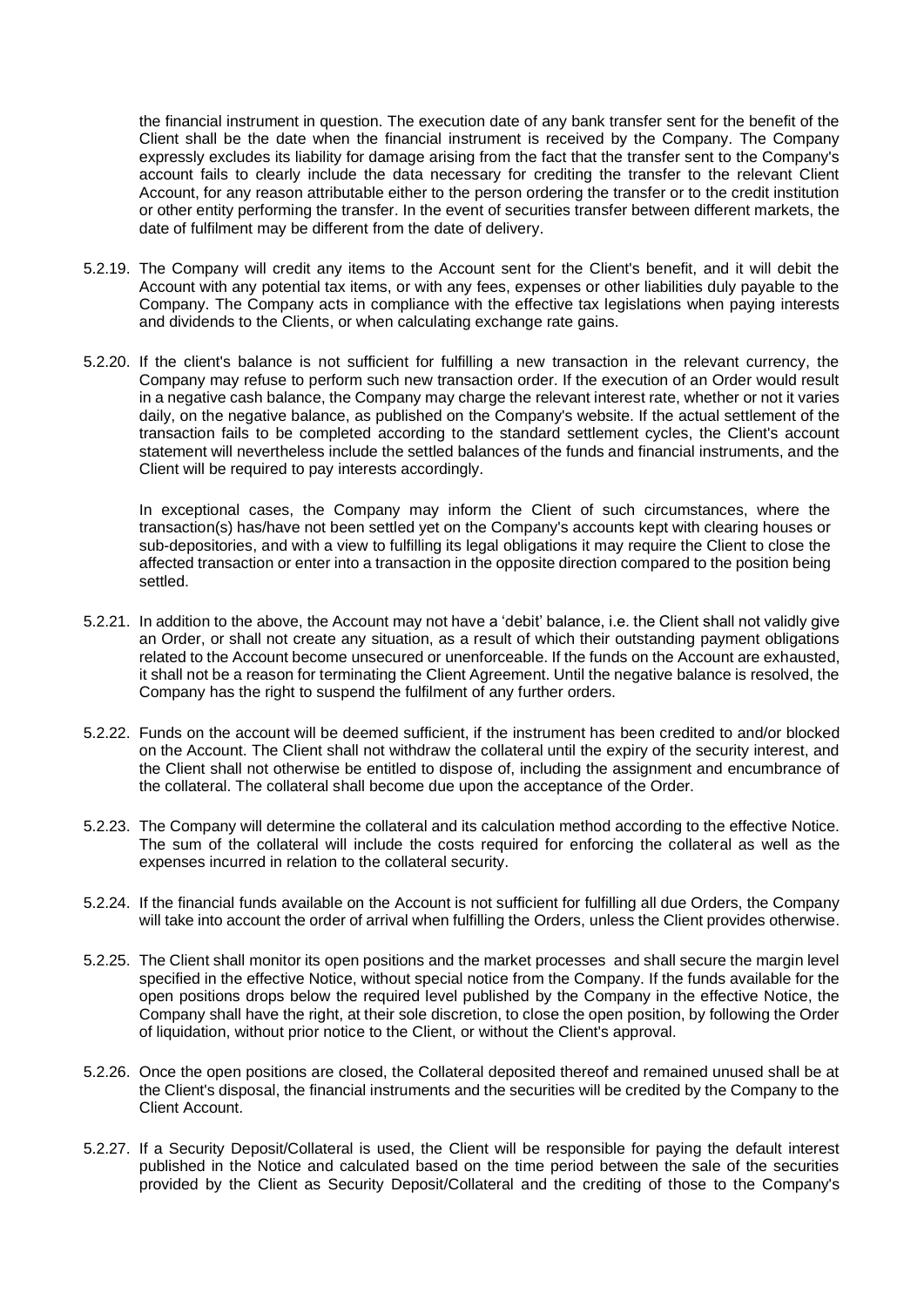account.

- 5.2.28. The Company shall not be required to send special notice to the Client in the event of lack of funds, or in the case of imminent lack of funds.
- 5.2.29. If any cash is sent by bank transfer to the Company, the beneficiary of which cannot be clearly identified (in particular, if the transfer notification does not contain the corresponding identification number) or the beneficiary does not have an Account with the Company, the Company shall, at their own discretion, keep these items suspended until the beneficiary is identified, or shall transfer the amount back to the sender investment enterprise or financial institution with the indication of "incorrect wire transfer" or any similar wording.
- 5.2.30. In the event that during the course of generating securities the Company is unable to reach the owner of the dematerialised securities based on the data provided by the issuer, the Company shall have the right to direct the securities via the central securities depository to the securities account kept for such purpose under the issuer's name.
- 5.2.31. In case of incorrect money or securities debit or credit, the Company shall have the right to correct any previously incorrectly credited or debited amount or securities on the Client Account without the Client's instructions, or even despite any possible contrary instructions given by the Client, when recognizing such error, or at any time afterwards, and prior to arranging anything else. In other words, it will debit the Client Account with any incorrectly credited amount or securities or will credit any incorrectly debited items. If the Account does not provide adequate coverage for the debiting of any incorrectly credited amount or securities, the Company will show a negative balance corresponding to the amount of the debt. At the same time, the Company will charge the default interest or penalty as set out in the Notice and will use their best endeavours to enforce the debt.
- 5.2.32. If debits are required to be made as a result of incorrect crediting or debiting, the Client's Positions may be made subject to compulsory liquidation. The Client shall not make any claims to the Company in relation to compulsory liquidation resulting from such corrective transactions.
- 5.2.33. The Client may not claim compensation based on incorrect statements and/or based on their obligation to surrender (e.g. used any subject of unjust enrichment as their own, or believed it to be their own). The Client shall immediately indemnify the Company for the damage incurred by the Company.
- 5.2.34. The Company shall notify the Client about the composition and amount of the securities recorded on the securities account, according to the provisions on notification set out in the Business Rules, and as per the rules on verifying fulfilment of the Order. Upon the Client's request, the Company shall provide the Client with account statements for whatever dates or time periods, which include the Client's identification data as well as data related to the series and amounts of financial instruments. A certificate of deposit will be issued by the Company to the Client on the deposited financial instruments.
- 5.2.35. The Company will not pay interest on the financial instruments deposited on the Account.
- 5.2.36. The Company will not exercise voting rights with respect to the Client's financial instruments. The obligations of the Company as depositary do not include preserving the value of the financial instruments or making endeavours to realise the highest possible yield.
- 5.2.37. By signing the Client Agreement, the Client agrees that the Company may engage (sub-)depositaries, either within or outside of the European Union, for individual transactions within the framework of any investment and ancillary services without any prior notice to the Client. Such parties will include entities affiliated with the Company's group of enterprises, Interactive Brokers, in particular, including but not limited to Interactive Brokers LLC (registered office: One Pickwick Plaza, Greenwich, CT 06830, United States of America) and Interactive Brokers U.K. Limited (registered office: Level 20 Heron Tower, 110 Bishopsgate, London EC2N 4AY, United Kingdom). The actions of these third parties may affect the fulfilment of the Orders given to the Company. In case of a need for engaging a depositary, the Company reserves the right to perform any crediting to or debiting on the Client's account kept at the Company only, if it has received the related notification, other statement or information from the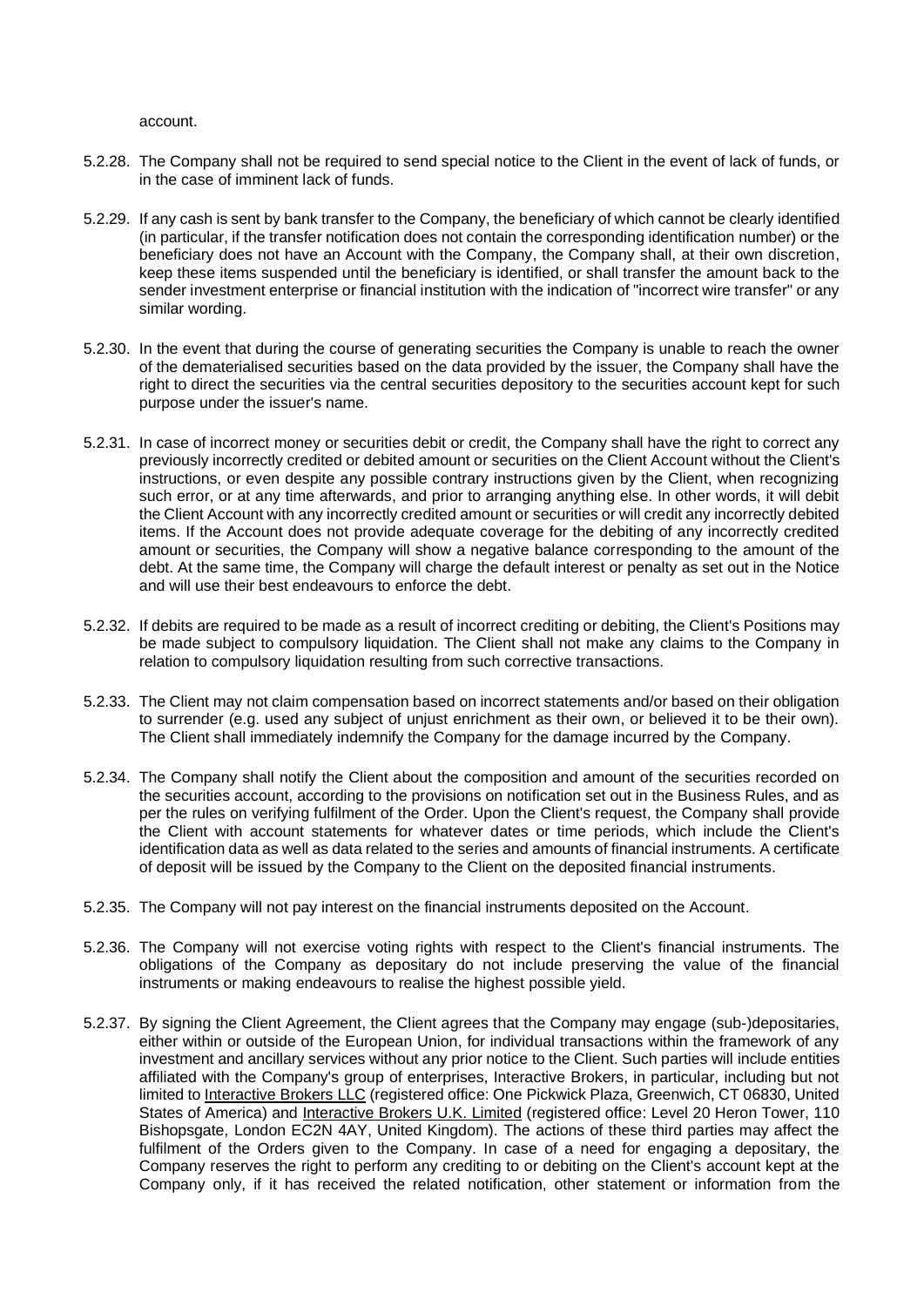depositary.

- 5.2.38. The Company will develop internal rules to prevent any infringement of the Client's financial instruments and funds or of the Client's related rights arising from unlawful use, fraud, capital investment fraud, inadequate recordkeeping or from negligence.
- 5.2.39. If the Client Agreement is terminated, the Company will handle the instruments on the Account according to the rules of possession without title (custody).
- 5.2.40. If the Company, in its sole discretion, believes that the Account is affected by or involved in any fraud, or other felony, or in any other infringement, or the Company detects any suspicious access to the Account, or the Client is otherwise involved in any other suspicious activity (either as a victim, or as a perpetrator, or otherwise), the Company will be entitled to suspend or limit the Account, and may freeze or liquidate the financial instruments or funds. Furthermore, the Company will be entitled to file a report with all relevant regulatory authorities.

## <span id="page-32-0"></span>**5.3. Persons entitled to control the Account**

- 5.3.1. The Account holder or a proxy for the Account holder will be entitled to control the Account. The Client, if operates as an entity, may exercise their right of control only, if the Company, in its sole discretion, believes that the Client has adequately demonstrated their power of representation.
- 5.3.2. Access to the Account is provided by the Company through the IB Platform.
- 5.3.3. The Client when acting as an account holder has full right of disposal. Such authorisation shall only be applicable to the services provided by the Company and to control the Account, and to statements to be made in relation to the legal relationship existing between the Client and the Company, therefore, it shall not be considered as a general power of attorney as set forth in the Civil Code.
- 5.3.4. The Company may consider an Order, notification or request valid if it is received from a person, of whom it can be presumed in good faith by taking into account the provisions set out in these Business Rules or in the applicable laws, that they act on behalf of the Client or as the Client's proxy. The Company shall not be liable for the legal consequences of any Order fulfilled based on a false or falsified power of attorney, the false or falsified nature of which could not be detected by any standard examination methods used in the business sector.
- 5.3.5. A power of attorney may be issued to several Proxies at the same time. In this case, Proxies will act independently of one another. A Proxy shall not issue any further power of attorney to any other person. The Client and their Proxy are jointly and severally liable to the Company for damages resulting from the Proxy's activities. The Company shall not be held liable for any damage incurred by the Client attributable to the Proxy's activities. If there is any doubt about the Client's or the Proxy's right of disposal, the Company will be entitled, at its sole discretion, to block the Account and to refuse fulfilment of any pending Orders, by excluding all liabilities and without any prior notification.
- 5.3.6. The Company's employee or any other person employed by it within the framework of any other employment relationship shall not exercise the right to control, as the Client's representative, any client account or securities account kept for the Client, except for the right to control the client account or securities account held by its close relative and except for the right of representation based on law, any judicial or administrative decision, or based on any articles of incorporation.
- 5.3.7. The Client is entitled to grant an authorization (indirect right to dispose of the Account) to a service provider with its own activity license or registration with whom the Company has entered into a "Financial Advisor" or "Introducing Broker" contract and for which the Company has opened and maintains an account. Based on this authorization, the Financial Advisor or Introducing Broker will access the Account indirectly.

The Company does not pay a fee to the Financial Advisor or Introducing Broker, or the Company does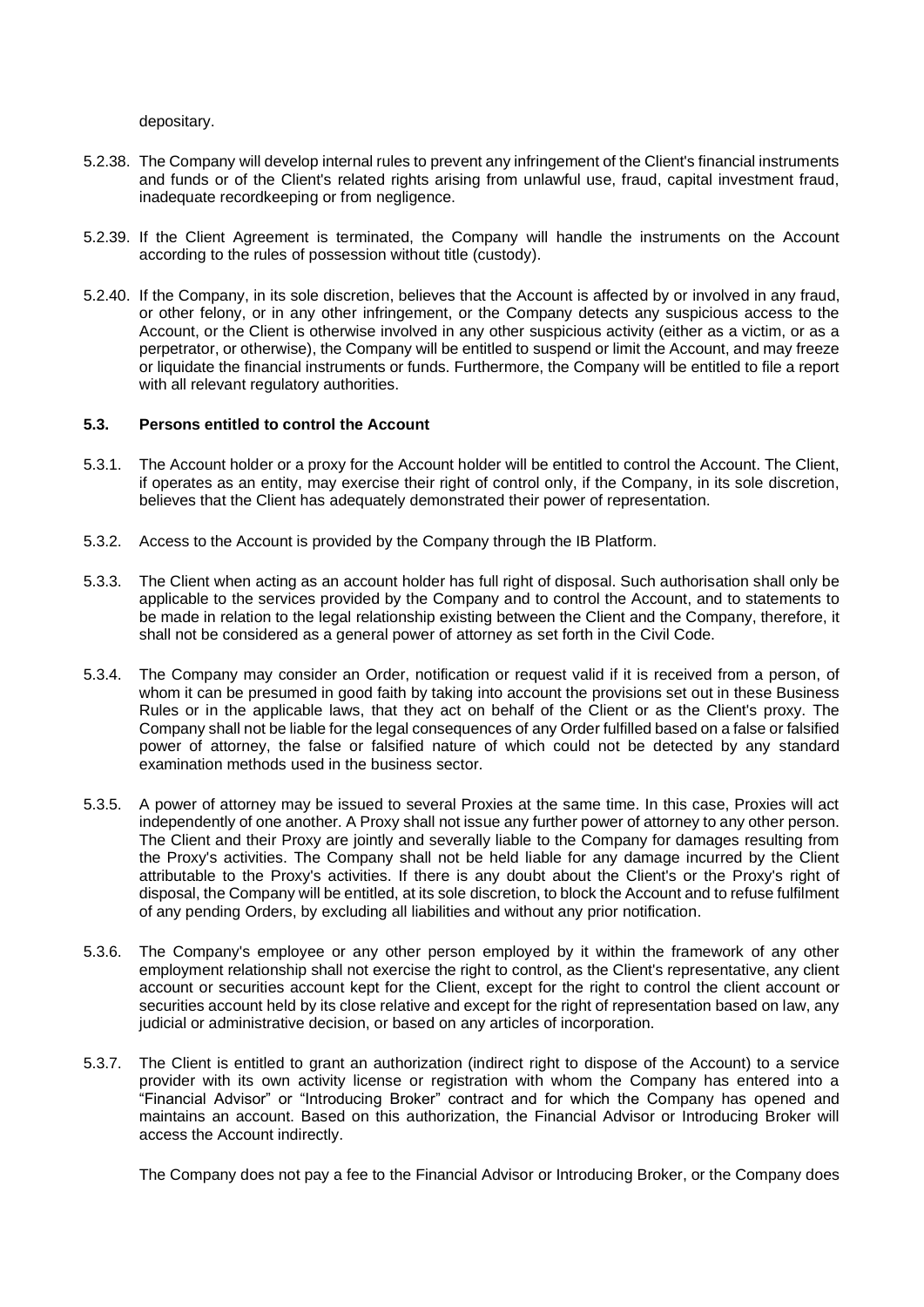not receive a fee from these persons, excluding fees that are collected or paid through the Company based on Client's instruction.

Use of the Financial Advisor or Introducing Broker will only be done if initiated by the Client and in accordance with Client's instruction. A Financial Advisor or Introducing Broker is not an employee, agent, broker or dependent agent of the Company. The Company does not make any recommendation or solicitation to use any particular Financial Advisor or Introducing Broker.

The Financial Advisor or Introducing Broker shall not act on behalf of the Company, but in its own name, under its own license, in accordance with its own business rules and the contract between the Client and the Financial Advisor or Introducing Broker. The Company does not investigate whether the Financial Advisor or Introducing Broker's procedures comply with these rules applicable to that Financial Advisor or Introducing Broker.

The Company does not examine whether the specific investment advice or portfolio management performed by the Financial Advisor or Introducing Broker is suitable for achieving the goal desired by the Client.

Using a Financial Advisor or Introducing Broker may incur additional costs for the Client. This cost is governed by the agreement between the Financial Advisor or Introducing Broker and the Client. The use of the Financial Advisor or Introducing Broker does not affect the separate management of the Clients' cash and financial assets, nor the rights or obligations of the Company towards the Clients or the Clients to the Company under these Business Rules or legislation.

The Client may revoke the authorization given to the Financial Advisor or Introducing Broker at any time. The Company has the right to terminate this status of Financial Advisor or Introducing Broker at any time, which may result in the termination of the power of attorney (right of disposal) over the Account.

#### <span id="page-33-0"></span>**5.4. Termination of the power of attorney**

- 5.4.1. The power of attorney shall be terminated:
	- a) upon the death or termination without successor of the authorising Client or of the Proxy,
	- b) upon withdrawal,
	- c) upon expiry of the term specified in the power of attorney.
- 5.4.2. The termination of the power of attorney shall be reported to the Company after the occurrence of the termination event by the authorising Client or the Proxy, or in case of their death by their close relatives in the form of a private document representing conclusive evidence. The power of attorney shall be deemed terminated by the Company upon the date of receipt of the notification on termination. The Company shall exclude its liability for damage arising from incorrect or late notification.
- 5.4.3. When making the announcement, the Client is required to make a statement if the Company is to execute the unfulfilled Orders given by the Proxy, or those are to be cancelled. In the absence of such a statement, any Orders given prior to termination will be executed by the Company at the risk and costs of the Client. If there is any doubt about the termination of the power of attorney, the Company will be entitled, at its sole discretion, to block the Account and to refuse fulfilment of any pending Orders, by excluding all liabilities and without any prior notification.
- 5.4.4. After termination of the power of attorney, the Company will retain the Proxy's data in a similar manner as the Client's data are retained.
- <span id="page-33-1"></span>**5.5. Client's authorised representative in the event of termination without successor**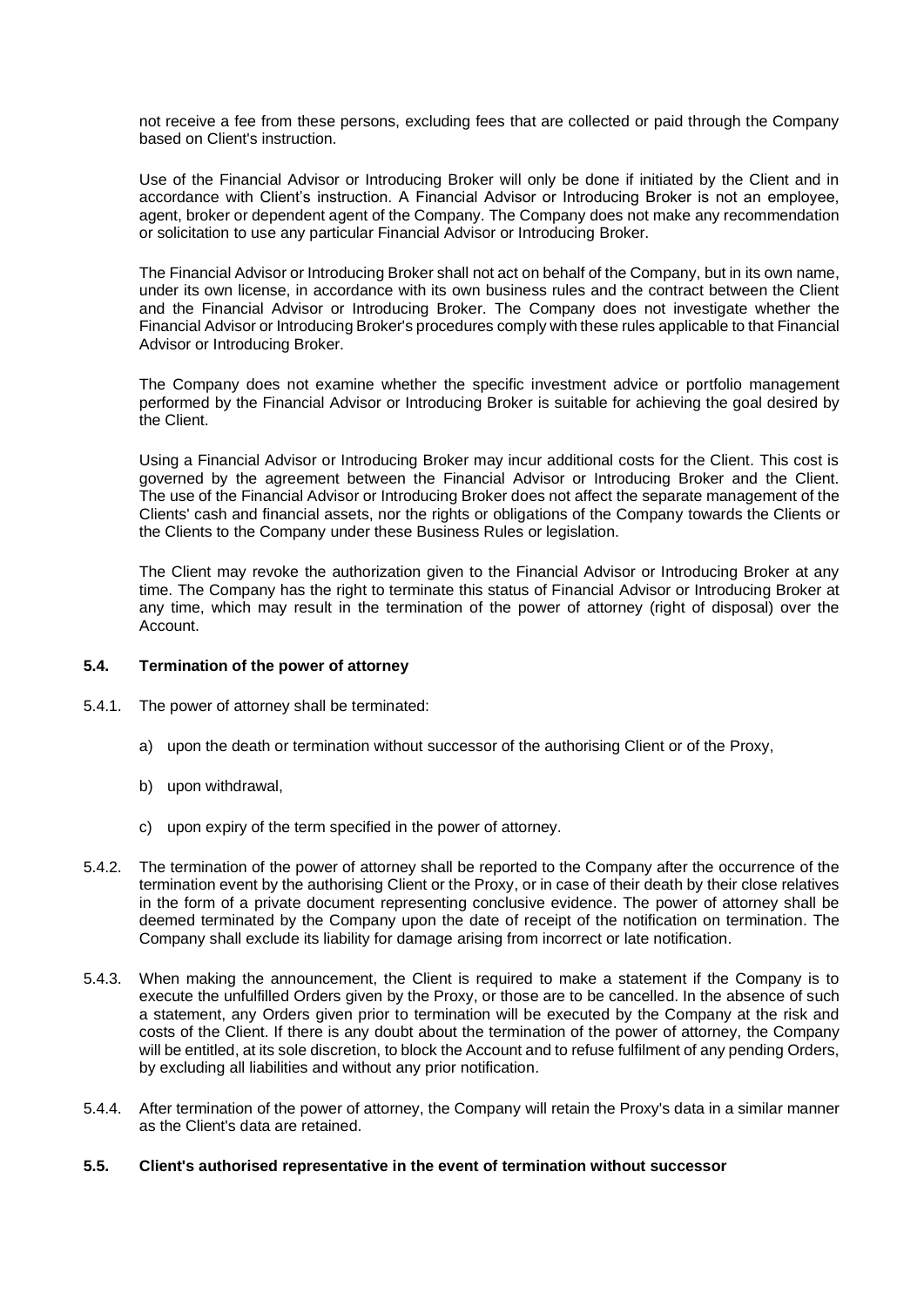- 5.5.1. The Client shall promptly inform the Company if any bankruptcy, liquidation, winding-up or any other termination without successor proceedings are initiated by themselves or by any third party against the Client.
- 5.5.2. If the Client is subject to any of the above mentioned proceedings, the right to control the Account shall only be exercised by a person specified by the law applicable to the Client. In the event that such proceedings have been initiated, the Client shall promptly inform the Company about the identity of the person entitled to act on their behalf and shall properly certify the relevant person's right of representation.

## <span id="page-34-0"></span>**5.6. Representation of the Company**

- 5.6.1. The persons designated as authorized representatives of the Company by the force of law shall be given a full right of representation.
- 5.6.2. The Financial Advisor or Introducing Broker appointed by the Client is not entitled to represent the Company.

#### <span id="page-34-1"></span>**5.7. Provisions securing the Client's receivables**

- 5.7.1. The financial instruments and funds owned by or conferred to the Client will be used by the Company for the purposes specified by the Client. The Company may not dispose of the financial assets and funds held by it, as custodian, but owned or conferred to the Client, as if those were the Company's own instruments, and shall ensure that the Client may at any time dispose of such financial instruments and funds. The financial instruments and funds owned by or conferred to the Client may not be used by the Company, unless the Client has granted their prior written consent to the use of such financial instruments, including the exact purpose of such use. The Client's receivables shall not be used for satisfying any claims submitted by the Company's creditors.
- 5.7.2. The funds owned by or conferred to the Client received by the Company within the framework of their investment services or ancillary services, or deposited in safe custody with the Company after fulfilling the Client's Order shall be promptly deposited by the Company
	- a) with the central bank,
	- b) with a credit institution,
	- c) with a credit institution holding a license authorising credit related activities or
	- d) with a money market fund that is considered a qualified money market fund under the Investment Firms Act.

The Company may keep the money thus deposited on an omnibus account.

This section shall not prevent the Company from placing the amount of money (in particular the collateral) necessary for fulfilling the Orders in custody of a third-party investment enterprise or with an equivalent institution.

## <span id="page-34-2"></span>**5.8. Confirmations**

5.8.1. The Company will make available a confirmation with regard to the securities and cash transactions performed in relation to the Account on the IB Platform by the end of each day.

# <span id="page-34-3"></span>**5.9. Monthly report**

5.9.1. Pursuant to Section 69 of the Investment Act, the Company will prepare a monthly report on the balance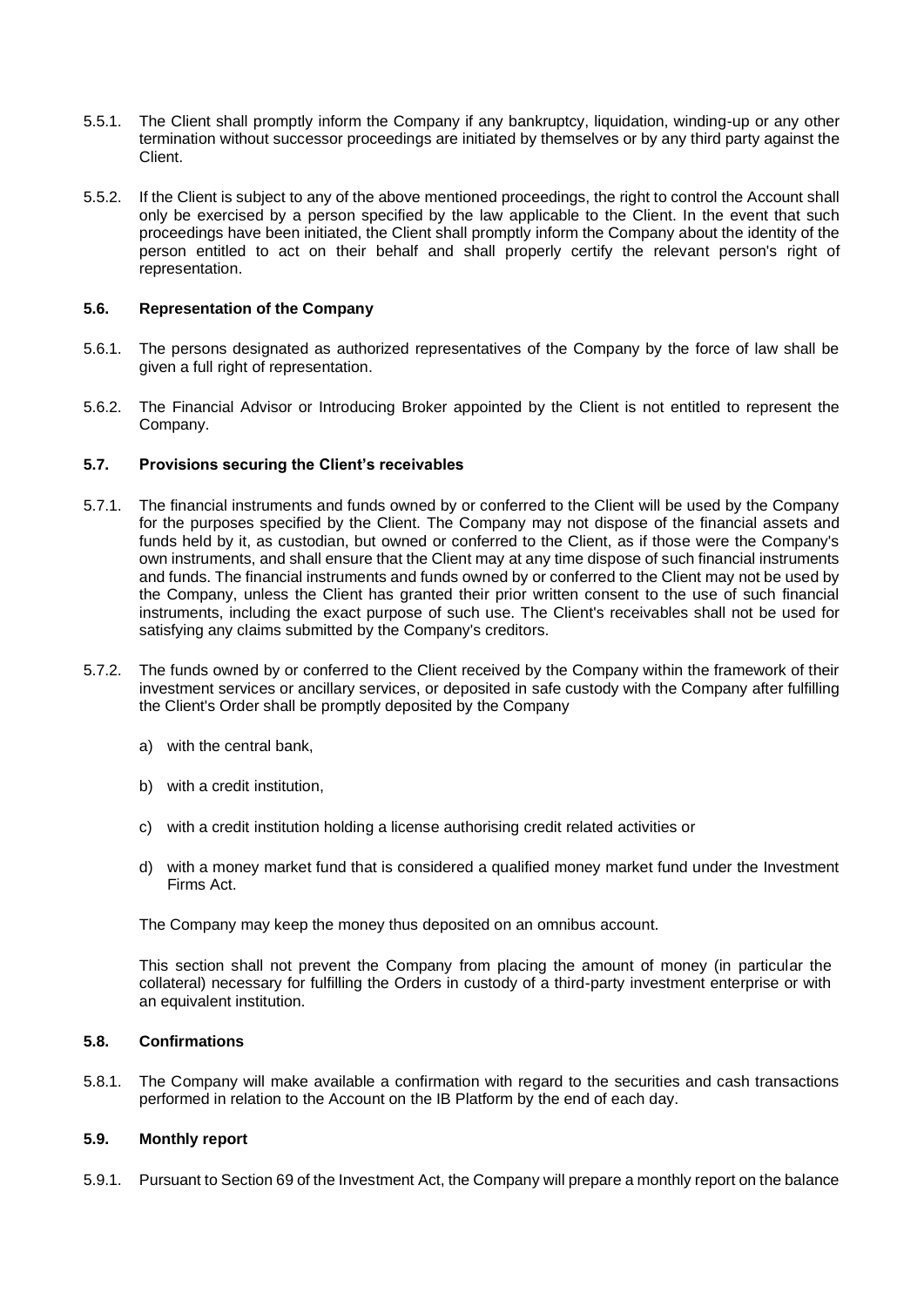of the financial instruments and funds owned by or conferred to the Client, and on part of the balance that was subject to a securities financing transaction as well as on the profits that the Company has generated in relation to the financial instrument or funds that were subject to the securities financing transaction, including the basis for calculating such profits, and will include in the report all other mandatory items required by law (hereinafter Monthly Report), and will send such report to the Client by uploading it on the IB Platform. The Monthly Report will also be considered a monthly account statement.

- 5.9.2. If the Client fails to review the Monthly Report at least every three months on the IB Platform, the Company may send the Monthly Report to the Client by electronic means.
- 5.9.3. Pursuant to Decree No. 36/2015 (IX.24.) of the Governor of the Magyar Nemzeti Bank (MNB), the Company will provide anonymized data to MNB based on the Monthly Report, and MNB will publish and keep available for the Client the actual balance of the Client's securities and client accounts as of the last day of the reference month from the 5th business day following the date of the data supply until the 10th business day of the second month following the reference month. The Client may access the website operated by MNB https://eszlaweb.mnb.hu/Lekerdezo by using a unique ID generated by the Company and a monthly changing password to review the data provided by the Company to MNB.
- 5.9.4. The user ID required to log in will be generated by the Company after the opening of the account and at the same time when the first Monthly Report is made and will be uploaded on the IB Platform, while the password required to log in on the MNB website will be included in each case in the actual Monthly Report uploaded by the Company on the IB Platform.
- 5.9.5. The Client may at any time request that the ID or the Monthly Report be sent electronically in a Notice.
- 5.9.6. The replacement of an ID or password sent by mail can be requested by the Client through the Company's Customer Service by telephone or in person, after verifying their personal identity. Once the related inquiry is received, the Company will take steps to send again the requested ID or password.
- 5.9.7. The Client will be responsible for preventing access to their ID or password by third parties. The Company shall not be liable for damage arising from the loss of the ID or password, or from any access by unauthorised third parties.

#### <span id="page-35-0"></span>**5.10. Account statement**

- 5.10.1. The account statement includes information for the Client on the turnover on and the balance of the account, by including the cash-related, securities and funds-related credits and debits performed on the Account within the reference period and the end-of-period balance. The account statement includes all data necessary for identifying the transactions performed on the Account. The Client may not request the personal receipt of the account statement, as the Company sends it on a durable medium according to the provisions set out in the Client Agreement or makes it available on the IB Platform. If the Client fails to review the Monthly Report at least every three months on the IB Platform, the Company may send the Monthly Report to the Client on a durable medium.
- 5.10.2. The Company will prepare a report on the financial instruments and funds owned by or conferred to the Client and placed in the custody of the Company and will make such report available to the Client on a durable medium. The Company will send such reports to their Clients through the IB Platform, or as agreed in the provisions set out in the Client Agreement. The Client shall not have the right to request the personal delivery of any information supply referred to in this section to the registered office, site or customer service office of the Company or its agents.
- 5.10.3. In addition to the Monthly Report, the information supply referred to in this section will be made available by the Company to their Clients on an annual basis, or if the Client so requests the information will made available quarterly on the IB Platform. However, at the special request of the Client, and against payment of a fee indicated in the Notice, the Company will promptly issue account statements, which will be uploaded on the IB Platform or handed over on durable media, according to the applicable contractual provisions.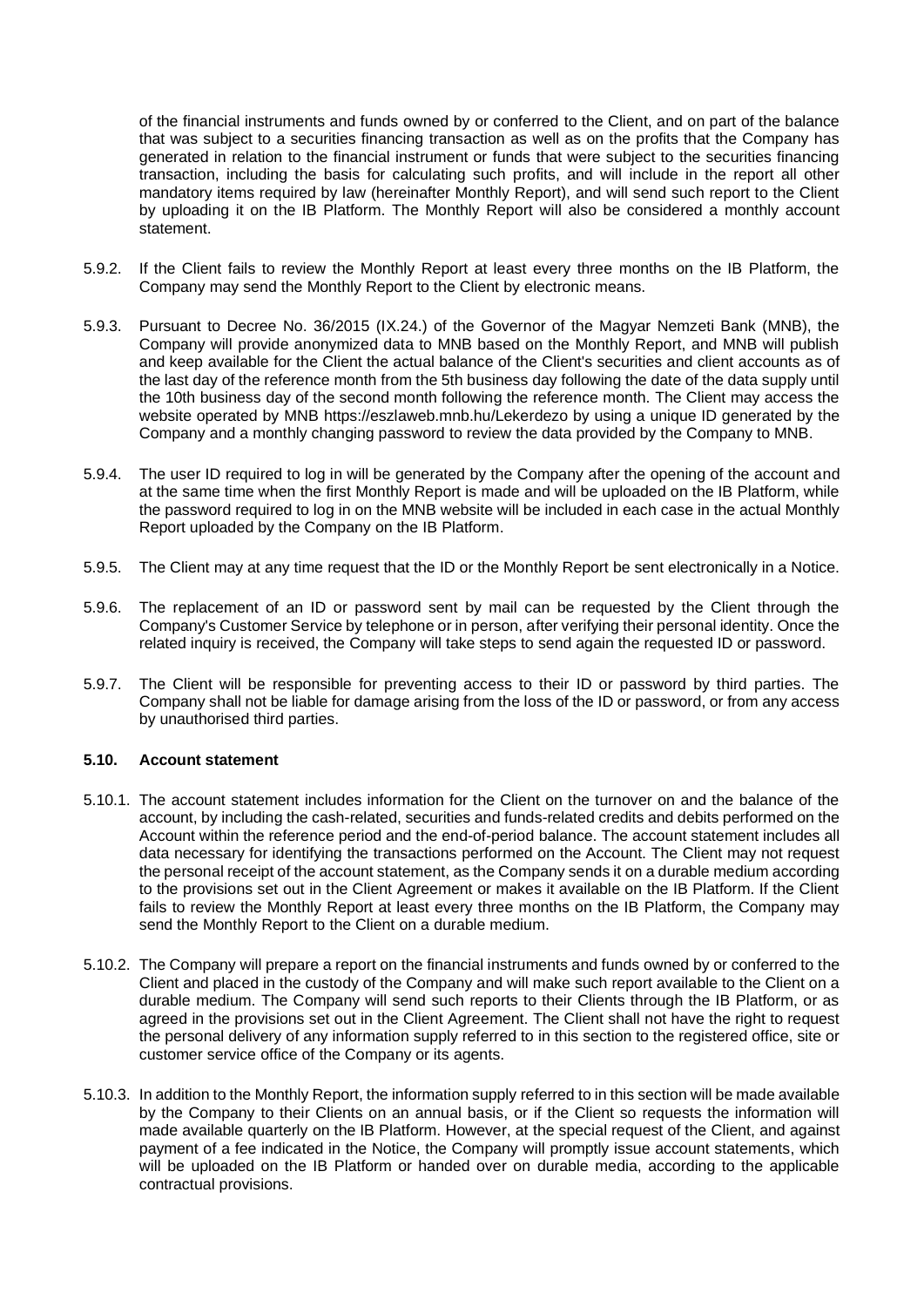- 5.10.4. Concerning the certification of the execution of Orders submitted by the Client, the Company shall send a performance certificate to the Client by way of a system message on the trading day following the execution of the Order in line with applicable contractual provisions. The official notice verifying fulfilment contains the data required for the identification of the operations executed.
- 5.10.5. The account statement certifies the ownership of the securities to third parties as of the date of its issue. The account statement shall not be transferred or assigned.

# <span id="page-36-0"></span>**6. Orders**

# <span id="page-36-1"></span>**6.1. The submission of Orders**

- 6.1.1. The Company will accept Orders from Clients exclusively through its IB Platform, unless otherwise provided herein.
- 6.1.2. The Company will record and forward Orders and execute Orders for the Client under the Client Agreement concluded with the Client for this purpose. The Company will accept Orders from the Client, and attempt to execute them, in accordance with the terms and conditions laid down in the Business Rules. By accepting commission Orders as an intermediary, the Company undertakes to attempt a sale and purchase contract in its own name for the benefit of the Client for the financial instruments specified in the Order, at a price that is not less favourable than the limit price set out in the Order, or at market price, under the terms and conditions set forth in the Order.
- 6.1.3. With the exception of CFD products, for which the Company carries out activities on its own account, the Company shall not, even during the execution of the Client's buying order, acquire ownership of the instruments specified in the Order; ownership such instruments shall pass from the previous owner directly to the Client.
- 6.1.4. The types, validity and mandatory data content of the Orders that may be placed by the Client may vary by financial instrument and place of execution.
- 6.1.5. The Company shall have the right to unilaterally specify, modify and limit the list of financial instruments, transaction types and available trading and execution venues for which it accepts individual orders. The Company will disclose the list of services available from time to time on its IB Platform.

Accordingly, in the case of forward contracts to be settled not in cash but by actual physical delivery of the underlying commodities (including contracts concerning foreign exchange requiring actual delivery of foreign currency, not included in the IB Deliverable Currency List on the Company's website), the Client cannot transfer or accept the underlying commodity. In the case of positions not settled in cash, where the Company does not support the delivery or receipt of the underlying product, the Company will provide information in good time in advance on the closing date ("Closing Date"). The Client shall be liable for ensuring that it is aware of the last trading date and the Closing Date applicable to such contracts. In case the Client failed to close its positions in its contracts by the relevant date, the Company shall have the right to close the Client's position in its expiring contract at any time and in any way the Company sees fit, without prior notification to the Client. If the Client fails to close a position and the Company cannot close it either before the expiry of the contract, the Client shall be responsible for all costs of delivery and the termination of the resulting physical currency position.

- 6.1.6. The Company shall be responsible for fulfilling all of those obligations if it has accepted the order concerned.
- 6.1.7. The Company shall not be liable for any result in relation to the conclusion of the transaction as specified in the Order. In particular, the Company does not undertake to ensure that it will manage to execute the Order at the given day's most favourable price. In the case of an Order with a limit price, the Company does not undertake to ensure that it is able to execute the Order even if the financial instrument's price reached the limit on the given transaction day.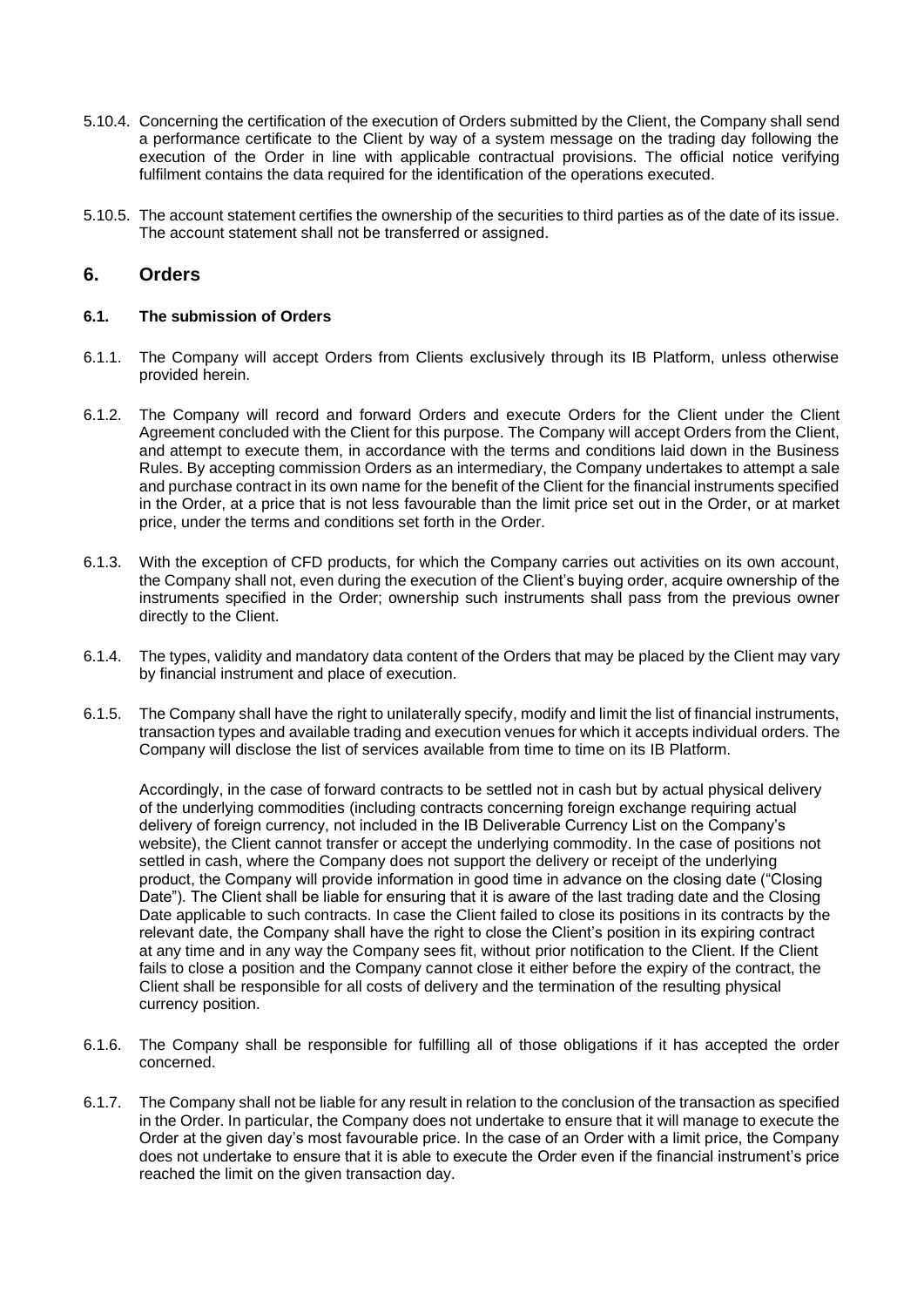6.1.8. Orders to be executed at a trading venue or execution venue shall be governed by the rules of the given trading venue, central securities depository, clearing house, organisation engaged in clearing house activities or central contracting party as well as the applicable laws, marketplace conventions and official regulations; it shall be the Client's obligation to familiarise itself with such rules, conventions and regulations. Changes in such rules may affect the execution of an Order even retroactively.

## <span id="page-37-0"></span>**6.2. Recording Orders**

- 6.2.1. Any Order, notification or request received from the Client shall become effective upon its receipt by the Company (i.e.: when it is filed and recorded by the IB Platform) without the Company being obliged to send written confirmation of receipt.
- 6.2.2. Orders shall be registered and stored by the IB Platform in a retraceable manner for the period prescribed by law, but at least until the end of the fifth calendar year following the year in which the Order is submitted.
- 6.2.3. The IB Platform shall receive Orders round the clock. The Company shall have the right to unilaterally deviate from the above rules of receiving orders; such deviations shall be disclosed in Notices in accordance with its rules on disclosure.
- 6.2.4. The Company shall attempt to execute Orders in accordance with their terms and conditions, on the day and at the time of their receipt at the earliest, to the best of its ability. Failure to execute an Order shall not, in itself, result in liability for the execution of the transaction concerned. The Company shall forward, and attempt to execute Orders on foreign markets.
- 6.2.5. The Client understands that the date of the submission of an Order and that of its receipt by the Company may be different; consequently, an Order may not necessarily be executed on the day of its submission. Consequently, although the Company shall take all steps that can be expected of its and that are prescribed for it in the contract or by law on a mandatory basis, regarding immediate registration, forwarding and execution of Orders, changes may, in some cases, take place in market processes during the time between the submission and registration, or execution, of an Order, or an Order may undergo a new risk assessment, or fall under internal risk management limits applied by the Company, as a consequence of which it may no longer be executed, or it may only be executed in part, or under less favourable terms and conditions.
- 6.2.6. The Client accepts and acknowledges that the principle of best possible execution does not mean that any specific transaction will be executed with the best available terms and conditions globally in general or at the given point in time. It cannot be ruled out that market participants that are independent of the Company are able to offer better prices or quicker execution of Orders or may have access to execution venues or offer execution modes that are not available to the Company.

# <span id="page-37-1"></span>**6.3. Modification and withdrawal of Orders**

- 6.3.1. The formalities applying to the modification and withdrawal of Orders shall be governed by the same rules as those governing the submission of Orders, i.e. the Company's consent shall be required for modifying Orders and modification of Orders shall be regarded as valid upon the Company's confirmation of acceptance.
- 6.3.2. One general rule is that a modification or withdrawal of an Order shall be valid once the Company transmits the relevant certificate, regardless of whether the Client has seen it or confirmed its receipt. Requests concerning the modification or cancellation of Orders shall also be governed by the rules pertaining to the trading venue, including its timing.
- 6.3.3. The Company shall accept no liability whatsoever in case it has performed the commission contract in accordance with its original terms and conditions before receiving notification of the intended modifications. The resulting obligations shall be performed by the Client.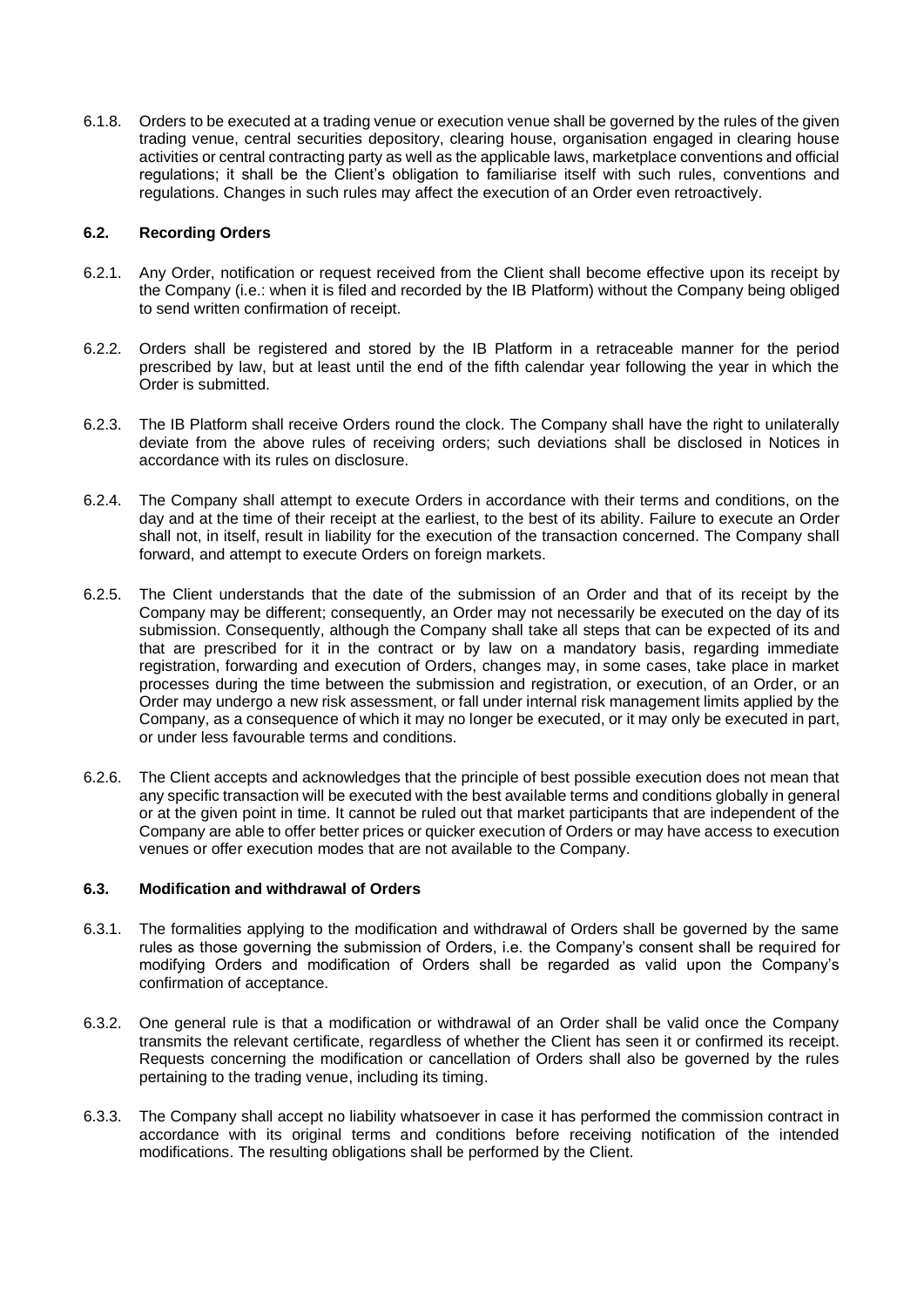- 6.3.4. The Client shall not submit Orders in which it assigns the power to modify to the Company by identifying the parameters that may be modified, apart from cases where the Client uses an algorithmic type of Order, precisely specifying the process itself together with the rules on effecting such modifications. The Company shall not accept discretional Orders that require decisions to be made by the Company's employees regarding the determination of the Order's terms and conditions, apart from those laid down in the algorithm's documentation.
- 6.3.5. All consequences arising from procedures of the trading venues shall be borne by the Client as long as the execution of the Orders is in line with the Order.

## <span id="page-38-0"></span>**6.4. The execution of Orders**

- 6.4.1. An adequate funds shall be made available to the Company as a prerequisite for the execution of an Order.
- 6.4.2. The Company shall post confirmation of the execution of the Client's Order on the IB Platform as quickly as possible.
- 6.4.3. In executing an Order, the Company shall always proceed in accordance with applicable laws and the rules of the profession, in a fair and efficient manner, as befits the Client's interests.

To comply with the applicable laws and the rules of the profession and to ensure that it proceeds in a fair and efficient manner, the Company shall accept no financial or other benefit or advantage which is

- not provided or performed to or by the client or a third party acting for and on behalf of the Client, apart from cases in which the Client is adequately informed of the possibility of the indirect benefit, e.g. discount from fees or reimbursement of fees granted or paid by the trading venue or clearing house used in accordance with the Company's Best Execution policy, or a benefit provided by a third party liquidity provider,
- not provided for or by a person or organisation in the case of which
	- o the financial or other benefit, or the method used in calculating its amount or quantity, can be accurately, consistently and clearly revealed to the client before the conclusion of the contract or the execution of the Order, and
	- $\circ$  the financial or other benefit is provided in Order to improve the quality of the activity performed or the service provided, and does not have a negative impact on the satisfaction of the criteria applying to execution by the Company
- not related to the Company's performance of its investment service activities or its ancillary services and has no negative impact on the satisfaction of the criteria applying to execution by the Company.
- 6.4.4. In executing an Order, the Company shall satisfy all sufficient criteria and condition for ensuring that the best possible result is achieved for the Client.
- 6.4.5. The Company shall consider that by concluding the Client Agreement, the Client confirms and acknowledges, without any separate declaration, the reading and acceptance the prevailing content of the Company's Best Execution and Allocation Policy. The Client shall keep track of changes in the contents of the Company's Best Execution and Allocation Policy even after the execution of the Client Agreement.
- 6.4.6. The Company shall keep records of the Orders in a chronological order and execute the Orders of identical contents in such chronological order. The Company may aggregate Orders.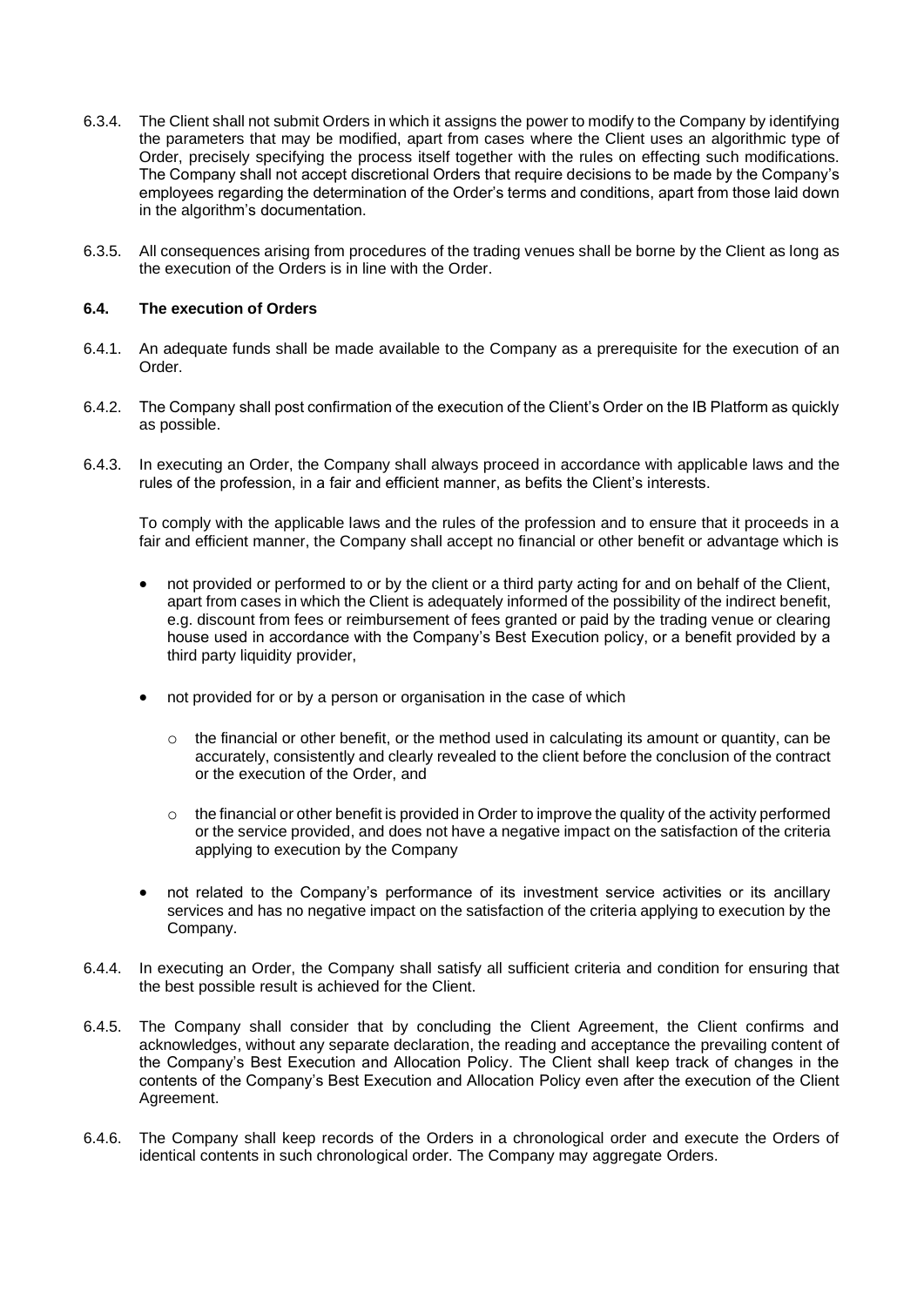- 6.4.7. The Company shall execute the Client's Order in a way that is the most advantageous for the Client, providing that if execution takes place in accordance with the Company's Best Execution and Allocation Policy, it shall be regarded as the most favourable execution for the Client. The information provided regarding the Company's Best Execution and Allocation Policy shall form an Annex to the Business Rules.
- 6.4.8. The venue of the performance of the obligations arising during the contractual relationships between the Company and the Client shall, unless otherwise provided in given specific contract, be specified in the Best Execution and Allocation Policy. If, however, the Client specifically identifies one of the venues offered by the Company at which it wishes to have the Order executed, such specific instruction of the Client shall be followed in the execution of the Order. As a result, the Client shall lose the protection and rights afforded by the policy pertaining to the execution of the Orders.
- 6.4.9. During the execution of the Order received from the Client the Company shall
	- a) immediately and precisely record and allocate the executed Order,
	- b) immediately execute all otherwise comparable client Orders in the chronological order of their registration, with the exception noted below, and
	- c) immediately notify the retail client concerned when it learns of circumstances preventing the execution of an Order.
- 6.4.10. The Company shall keep records of the Orders received from clients in a chronological order and execute the ones with comparable contents in the same Order, unless
	- a) the Order received from the Client is one with a specific limit price,
	- b) the relevant Order cannot be executed under the prevailing market conditions,
	- c) the Client has given any other instruction to the Company, or
	- d) execution in chronological order would be against the Client's interests.
- 6.4.11. If multiple Orders of comparable content are generated at the same time, the order of execution shall be determined by the chronological order of their receipt by the Company.
- 6.4.12. Orders with limit prices regarding stocks traded on regulated markets, which are not immediately executed owing to the prevailing market conditions, shall be immediately disclosed by the Company in a way that will make them easily accessible for other market participants, thereby facilitating their quickest possible execution, unless the Client instructs the Company specifically otherwise or if the Order received from the Client is of a magnitude exceeding the scale considered as customary at the execution venue concerned.
- 6.4.13. Owing to delays inherently occurring in telecommunication systems it may happen that certain Orders, particularly as regards Orders stipulating market prices, can only be executed at prices less favourable than the prices offered at the time of submission (e.g. the entire quantity of the displayed offer had been effected with regard to another client Order submitted beforehand or the price offer was being updated when the Order was received). This kind of risk may be mitigated by submitting Orders with limits.

# <span id="page-39-0"></span>**6.5. The lapse of an Order**

- 6.5.1. An Order (one-off contract) lapses:
	- a) upon its performance,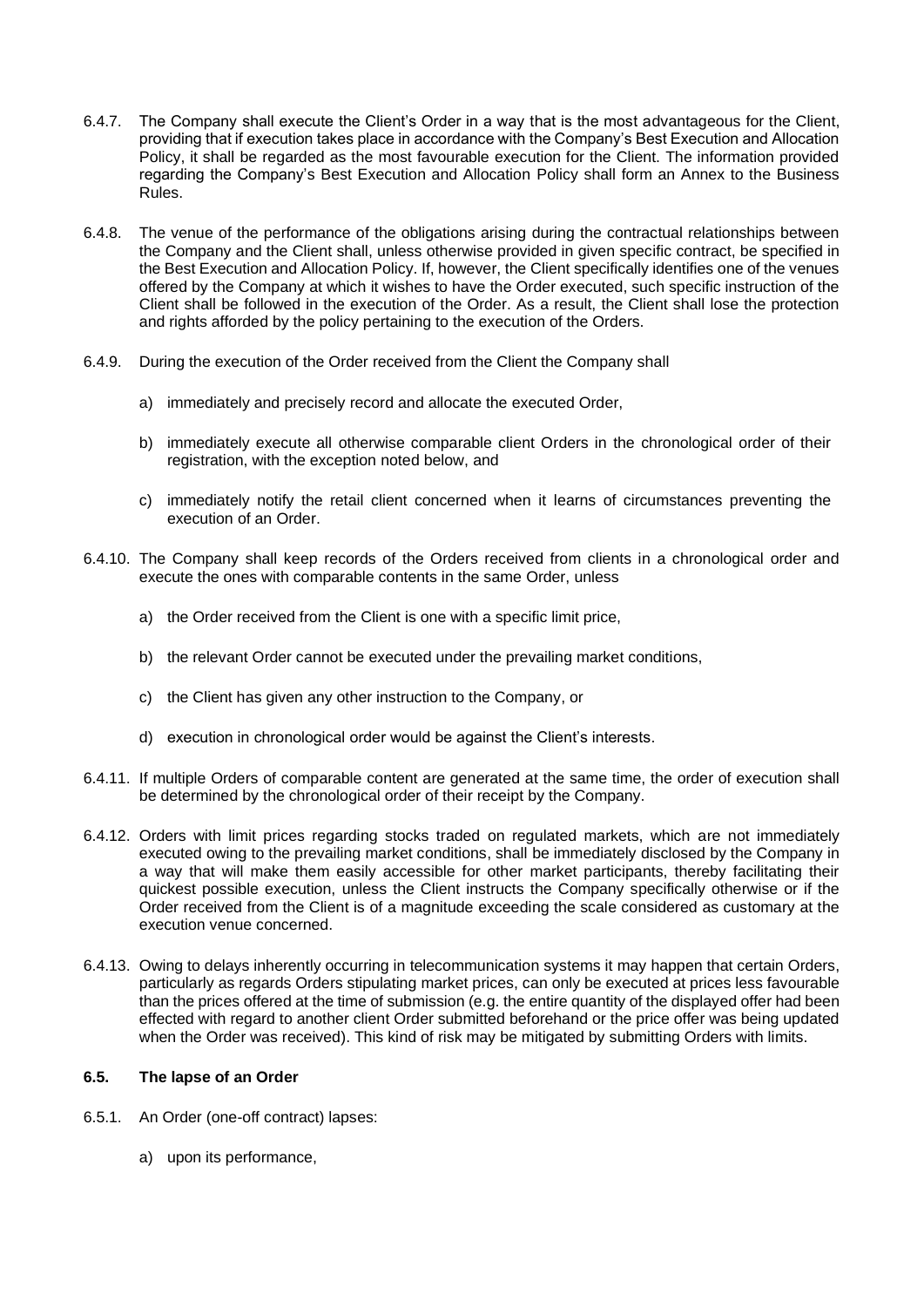- b) upon the expiry of the date specified in the Order or prescribed by the trading rules in place at the given trading venue,
- c) by a party's withdrawal from the contract,
- d) with its termination by either party,
- e) by amendment,
- f) upon the Client's death or termination without legal successor.
- 6.5.2. The parties agree that the execution of all obligations related to the transaction shall be deemed fulfilment. The Company shall notify the Client of the execution of the Order in accordance with the Business Rules and the Notification Policy. After the execution of an Order the Company shall settle accounts with the Client as prescribed in the Business Rules.
- 6.5.3. Expiry of a date: when an Order has not been executed within the date set for this purpose.
- 6.5.4. A one-off contract may be terminated by ordinary termination only if the right of ordinary termination is granted by law or the agreement between the Parties.
- 6.5.5. The Parties shall have the right to withdraw from the contract if such option is stipulated in the one-off contract or is permitted by law.
- 6.5.6. Withdrawal or termination shall be communicated by the Parties in writing, unless otherwise stipulated herein or by the agreement between the Parties.
- 6.5.7. Amendment: upon an amendment the original Order shall lapse, in which case the amended Order shall be regarded as a new one.

# <span id="page-40-0"></span>**6.6. Settlement**

- 6.6.1. After the execution of an Order the Company will inform the Client of the fact that the Order has been executed, with details of the transactions on the Account and the result of execution, in accordance with the rules on providing of information. The provision of information as referred to above, following the execution of the Order, shall at the same time be regarded by the Parties as settlement. The Client may object to the content of settlement in accordance with the Business Rules. Specific rules on various specific activities and various contracts may deviate from the regime of settlement as regulated in this section; in the case of such deviation such specific rules or the relevant individual contracts shall be observed.
- 6.6.2. The Client shall draw the Company's attention to any error that may have been made. Upon recognising an error the Company shall have the right to adjust, without, or contrary to, the Client's instruction, any amount or securities credited or debited to the Client Account by mistake. The Company shall hold such right without limitation in time. In case there are no sufficient funds available on the Account for the debiting of an amount or securities credited by mistake, the Company shall call on the Client to settle its debt to the Company. In case the Client fails to settle such debt, the Company will, from the expiry of the time set for payment, charge interest for late payment as specified in the Notice, along with other costs that are to be charged on a mandatory basis under the applicable law. The Client shall not claim indemnification on the basis of incorrect account statements that are not attributable to the Company or owing to its obligation to return.
- 6.6.3. Upon the termination of an Order for any reason whatsoever, the Parties shall settle accounts with each other in such a way that the Company shall credit the purchased securities to the Client Account, or deposit them for the benefit of the Client, and credit the amounts received from the sale of securities, less the commission agency fee to which the Company is entitled, the management costs and other costs incurred, to the Client Account. Upon the lapse of the Order without having been executed, the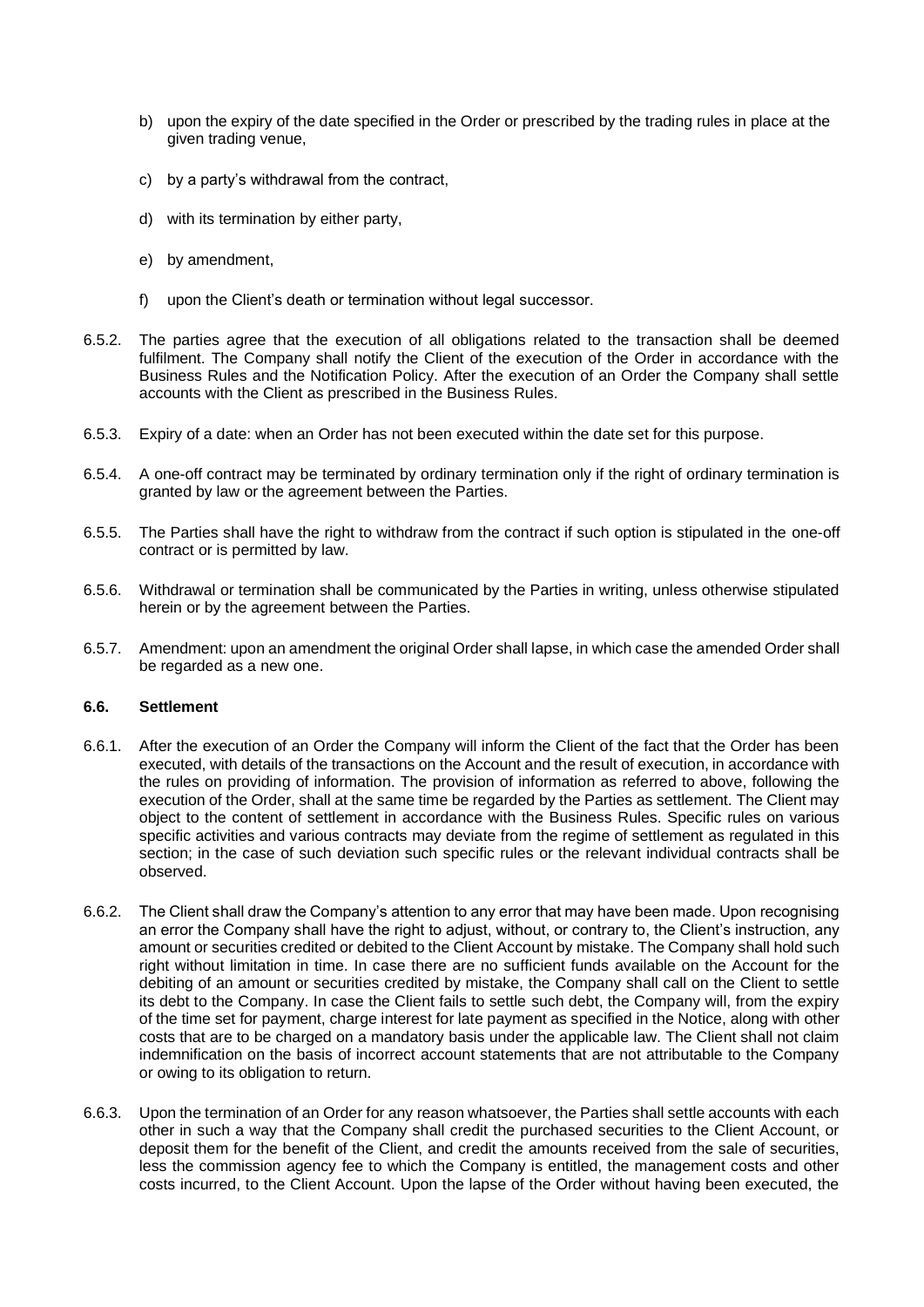Company shall, at the Client's request, return the cash and securities deposited as coverage for the Order; this however, shall not exclude the Company's right to collect from the collateral coverage the fees to which the it is entitled, along with the relevant costs and other claims.

6.6.4. The Company shall not be liable for a delay in settlement if the delay has resulted, in the case of execution at a trading venue, from the trading venue's delay in settlement or, in the case of OTC execution, from any reason not attributable to the Company.

#### <span id="page-41-0"></span>**6.7. Fees and costs**

- 6.7.1. The Company shall have the right to establish and charge, and the Client shall pay, fees and/or costs for the performance of investment service activities or for the provision of ancillary services. The amounts/rates of the fees and costs to which the Company is entitled are specified in the Notice incorporated into the Business Rules or the various specific contracts concluded with the Client.
- 6.7.2. The Company shall have the right to charge any costs incurred/to be incurred in relation to any of its services governed by these Business Rules, even before they have been incurred, to the Client.
- 6.7.3. The Company shall have the right to unilaterally modify its List of Conditions in accordance with the Business Rules. Such a modification shall enter into force at the time specified in the modified Notice, or in the absence of such, when it is disclosed on the Company's website and on the same day, as specified in the disclosure.
- 6.7.4. The due dates of fees and costs:
	- a) in the case of a commission type of transaction, at the time of the performance of the contract,
	- b) in the case of a securities loan once a day, during the maturity of the loan,
	- c) in the case of real-time data supply, each month in advance, on the first business day of the month, and, in the case of a new subscription, at the time when the contract is ordered,
	- d) in the case of other transactions, the Company's fees and costs shall fall due and payable when the Company performs its main obligation relating to the transaction concerned.
- 6.7.5. The Company shall have the right to charge the Client default interest, at the rate specified on its website, which may vary even on a daily basis, without prior notification, for late performance by the Client of its payment obligations or its obligation to provide financial instruments.
- 6.7.6. In addition to the default interest, the Client shall indemnify the Company for any reasonable damage and/or costs suffered or incurred by the Company in relation to the delay (including penalty interest and/or costs arising from the non-performance).
- 6.7.7. The Company may debit to the Client Account any amount due to it as specified above, without any prior notification. The Company shall have the right to charge and enforce, in relation to the above, any and all costs that must be charged on a mandatory basis according to the applicable laws. If the funds are not sufficient for the collection of such fees, the Company shall have the right to close the Client's positions.
- 6.7.8. The information, report delivered to the Client or available on the IB Platform shall be deemed a payment request towards the Client with respect to the negative balance shown in them, and such payment request entitles the Company to exercise the rights specified in the terms and conditions laid down in its Business Rules and the annexes hereto, and in the prevailing relevant pieces of legislation, including, in particular, the right of termination, collection from the collateral and charging default interest for late payment.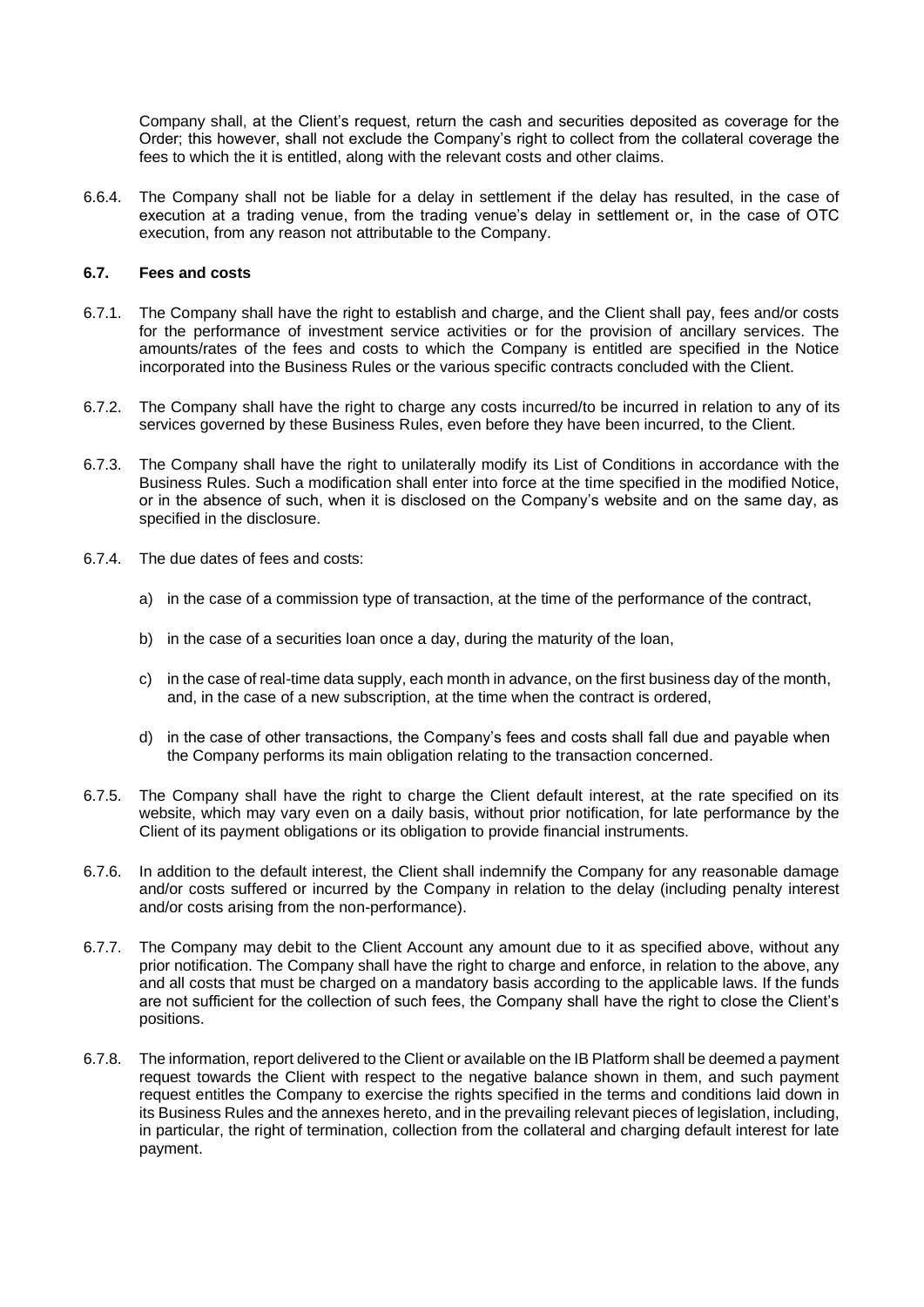6.7.9. Clients using the Financial Advisor's or Introducing Broker's services may have agreed with the Financial Advisor or the Introducing Broker on the amounts of the fees to which such service providers are entitled in exchange for the services provided for the client in relation to the Account.

The Financial Advisor costs and fees shall be paid in addition to the costs and fees applied by the Company. The Financial Advisor shall be responsible for notifying the Client of the amounts of the Financial Advisor costs and fees due to them. The Company collects and pays the Financial Advisor the fees due to it solely on the basis of and within the framework of the Client's authorization from its Account.

In the case of using an Introducing Broker, the Introducing Broker and the Client shall jointly determine the amount of fees and costs applicable to the Account, provided that they may not be lower than the fees and costs indicated on the Company's website. The Introducing Broker and the Client shall jointly communicate the fees and costs agreed between them to the Company, which - instead of the fees and costs indicated on its website - shall charge and deduct these fees and costs from the Account and pay them to the Introducing Broker. The Company will collect the fees and costs due to it from the Introducing Broker in an amount commensurate with the fees and costs listed on its website. In all statements made to the Client, the Company shall indicate the fees and costs actually deducted from the Account.

#### <span id="page-42-0"></span>**6.8. Security deposit, collateral and the reuse of the collateral General provisions.**

- 6.8.1. In case the Client fails to fulfil any of its obligations concerning payment, book transfer or transfer, by the relevant due date, it shall be considered to be in delay with such obligation. When the Client is past due, or when the extended performance date has passed inconclusively, if such has been provided, the Company shall have the right, in relation to the period past due, to:
	- suspend the execution of the Order concerned or any and all other Orders of the Client, at the Company's discretion,
	- exercise, at its discretion, its security interest, or restrict or suspend the handover to the Client of any funds or financial instruments owned or due to the Client or the Client's access to such, including the Client's right to control the Client Account,
	- initiate or effect forced liquidation, at the Client's cost,
	- exercise its other rights specified in these Business Rules, the contracts concluded with the Client or in the Notices.

#### <span id="page-42-1"></span>**Provisions securing the Company's receivables**

6.8.2. By signing the Client Agreement (which is, for the purposes of this section, a pledge contract at the same time), the Client establishes a security deposit on the Client Account kept with the Company, to the benefit of the Company, and on all other funds and financial instruments of the Client kept on third party accounts for the benefit of the Client as obligee, as well as on other such client account receivables. Such security deposit shall secure any and all receivables of the Company from services hereunder, including any damage/loss, fee, cost, interest, claim for coverage, as well as receivables arising from the Company's performance of payers' obligations prescribed by laws on taxation. A security deposit shall be regarded as having been handed over when the instrument is credited to the Account or otherwise taken possession of by the Company.

In case the Client fails to settle its outstanding debt to the Company on the basis of the Company's call for settlement, the Company's right to settle its receivables shall arise and the Company shall be entitled, without the Client's specific consent, to block the assets constituting the security deposit or keep them blocked until settlement, and to settle its receivables immediately and directly from the security deposit and so reduce the balance on the Account. This shall involve the Company's right to charge to the Client Account the amounts of the fees, costs, interests and/or other financial claims to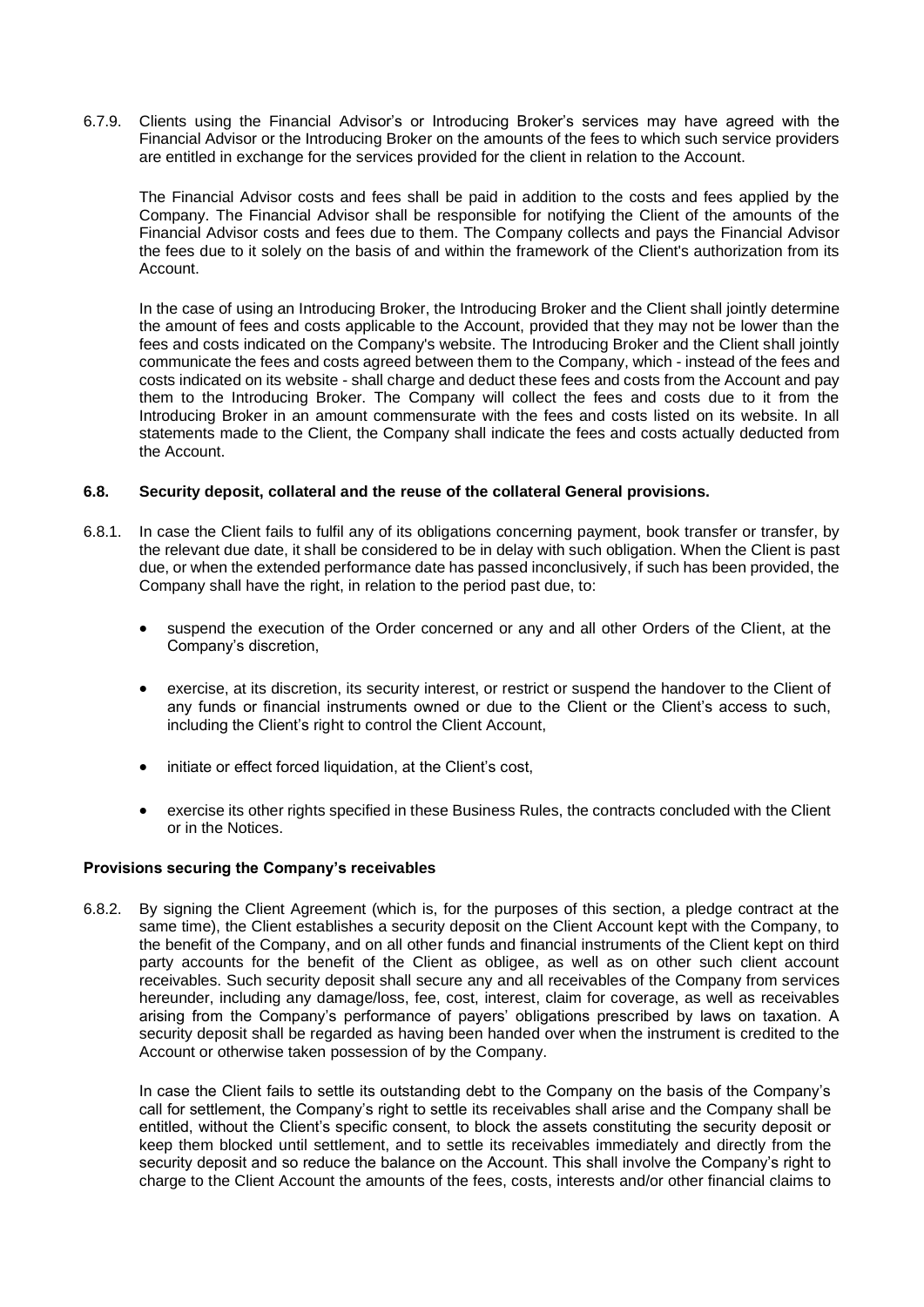which it is entitled, without the Client's specific approval. In this context the Company shall have the right to obtain title of the instruments through direct satisfaction and sell them to third parties. In doing so, the client account receivables shall be taken into account at their outstanding nominal value at the

time when the right of satisfaction arises, while other financial instruments shall be taken into account at their public market value or in the absence of such, at their value that can be established at the given point of time independently of the parties.

The costs associated with exercising the right relating to the security deposit and the blocking of the Account shall be borne by the Client. The Company shall recognise the Client's payments, in case they are not sufficient for settling the principal amount, the interest and cost items, first for the settlement of costs, then for the settlement of interests and thereafter for the repayment of the principal debt. The Parties may, in their contract, stipulate other collaterals as well, regarding defective performance or non-performance. The Company shall have the right to unilaterally determine the Order of satisfaction.

- 6.8.3. In the case of security deposit contracts concluded with consumers, the maximum amount covered by the security deposit shall equal the maximum amount specified in the Client Agreement or in any other relevant contract, or, in the absence of such amount, USD 10,000,000. The Parties categorised as professional clients shall not regard consumers.
- 6.8.4. By executing the Client Agreement, the Client consents to the Company's effecting a netting transaction or transactions to close positions when its security interest arises with respect to the security deposit or upon the lapse of the Client Agreement at the time or times it has determined. In this context, the Company may (but shall not) convert debts and receivables arising from sport foreign exchange and securities transactions, derivative transactions, repo or reverse repo transactions, agreements regarding securities lending, agreements concerning investment loans, security deposit or other collateral contracts, or other similar transactions, concluded on the exchange or over-thecounter, concerning commodities or financial instruments, into a single net debt or receivable, as a result of which the debt or receivable applies exclusively to the net amount so established.

#### <span id="page-43-0"></span>**Collateral involving the transfer of title**

- 6.8.5. In the case of natural persons or retail clients, the Company shall provide no service where opening and maintaining positions would involve the provision of collateral entailing the transfer of title.
- 6.8.6. In the case of clients not considered as natural persons or retail clients, the Company may provide services where the Client transfers the title of the collateral to the Company (collateral with transfer of title), providing that
- there is a weak correlation between the liability to the client and the financial collateral involving transfer of title and the probability of non-performance regarding the clients' liability is low or negligible,
- the value of the funds and financial instruments under the agreement on financial collaterals involving the transfer of title is significantly higher than the client's liability (or even unlimited),
- a sufficiently high proportion of the Client's funds and financial instruments are or will be covered by agreements on collaterals involving the transfer of title, regardless of the number and the scope of individual agreements.
- 6.8.7. In the case of collaterals involving transfer of title
- ownership of the instrument passes to the Company and the Company acquires discretionary right of disposal in the instrument.
- the Company treats the collateral so provided as its own asset, provided that it keeps it recorded in its system as collateral provided by the Client about which it can provide the Client with up-to-date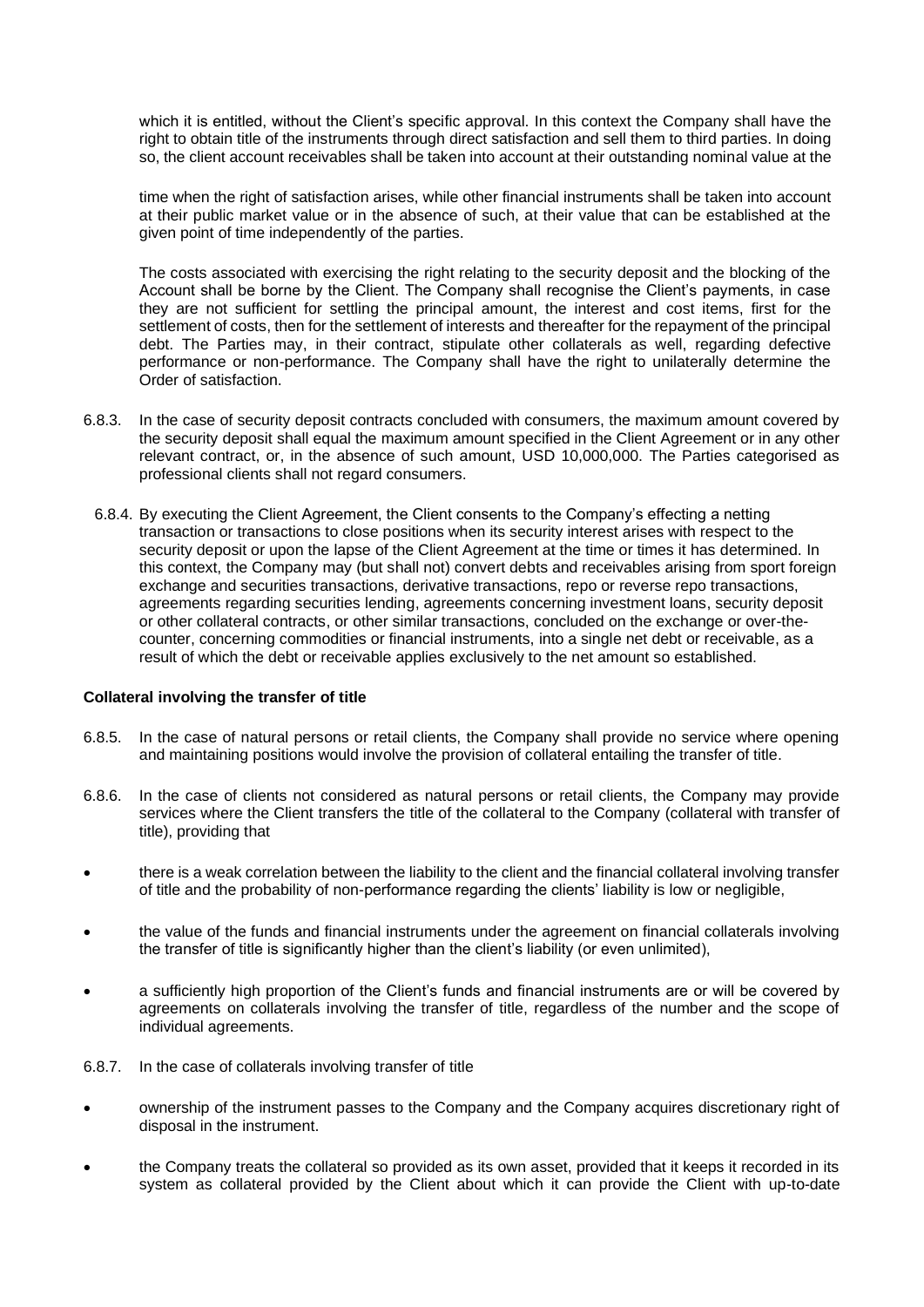statements,

- instruments whose ownership has been transferred to the Company are managed by the Company as collateral security items in such a way that it can exercise its right of satisfaction without any further instruction, of which it shall notify the Client,
- the Company manages the instruments whose title it has acquired, as its own assets, i.e. it may transfer them as collateral security items to its own counterparties participating in the conclusion of transactions,
- assets whose title has been transferred to the Company shall be taken into account as the Company's own assets in the case of the Company's insolvency; their release as its own assets cannot be claimed by the Client in such proceeding, i.e. it can enforce such claim in the way of 'other claim'.

#### <span id="page-44-0"></span>**Collaterals covering third party claims, blocking of securities**

- 6.8.8. The Company shall transfer to a blocked securities sub-account all assets encumbered with third party rights by the force of law, or actions taken by courts or authorities, or assets with respect to which the account holder has given such an instruction. The account statement shall show such sub-account and the assets deposited into it, in a separate line. The account statement showing the sub-account shall be transmitted by the Company to the account holder and the person to the benefit of whom or which it has registered the right concerned, as well as to the court, executor or other authority concerned, as the case may be. The Company shall follow the same procedure upon the deregistration of a right.
- 6.8.9. An instrument may only be released from the sub-account, or an instrument on a sub-account may be encumbered again when the circumstance underlying its blocking no longer exists and this is declared by the beneficiary of the right. In this case the Company shall immediately return the instrument to the Account. If the Client has the right to dispose of the securities while they are blocked, the Company shall make sure that the instrument is credited, showing the circumstance underlying its blocking, to the blocked securities sub-account attached to the securities account kept for the new account holder. If the person to the benefit of whom the instrument concerned has been blocked, has acquired the title of the instrument, the Company shall immediately provide for its transfer to the account specified by the new owner.
- 6.8.10. From the date on which the declaration on blocking is issued, the Client's right to dispose of the instrument to the benefit of the beneficiary shall lapse until the blocking is terminated, or if the beneficiary exercises its right of disposal, its title regarding the instrument affected by such disposal may cease to exist. The Company will not investigate the right underlying the beneficiary's instructions; it will execute the beneficiary's instruction that is compliant in terms of format, including Orders related to the sale of the instruments concerned. The Company reserves the right to prescribe, in the case of blocking based on an agreement between the Client and a third party, as a prerequisite for executing the requested blocking, that the Client, the beneficiary and the third party conclude a trilateral agreement regarding the blocking, in which the beneficiary accepts the provisions hereof concerning blocking and execution, and the beneficiary may be requested to conduct the procedure prescribed in the Anti-Money Laundering Act.
- 6.8.11. Blocking shall remain in effect until the prescribed date or until withdrawal. In the case of securities with a maturity date, the blocking shall expire not later than on the last date of settlement preceding the maturity date of the security.
- 6.8.12. Amounts credited as proceeds from collection from instruments kept on the blocked account (including, in particular, dividends or returns paid) shall be treated in the same way as the blocked instruments themselves.

#### <span id="page-44-1"></span>**6.9. Securities lending**

6.9.1. The Company may lend securities owned by it or other member of its group company, and the Company may participate as a commission agent in the lending of securities deposited with it by the Client or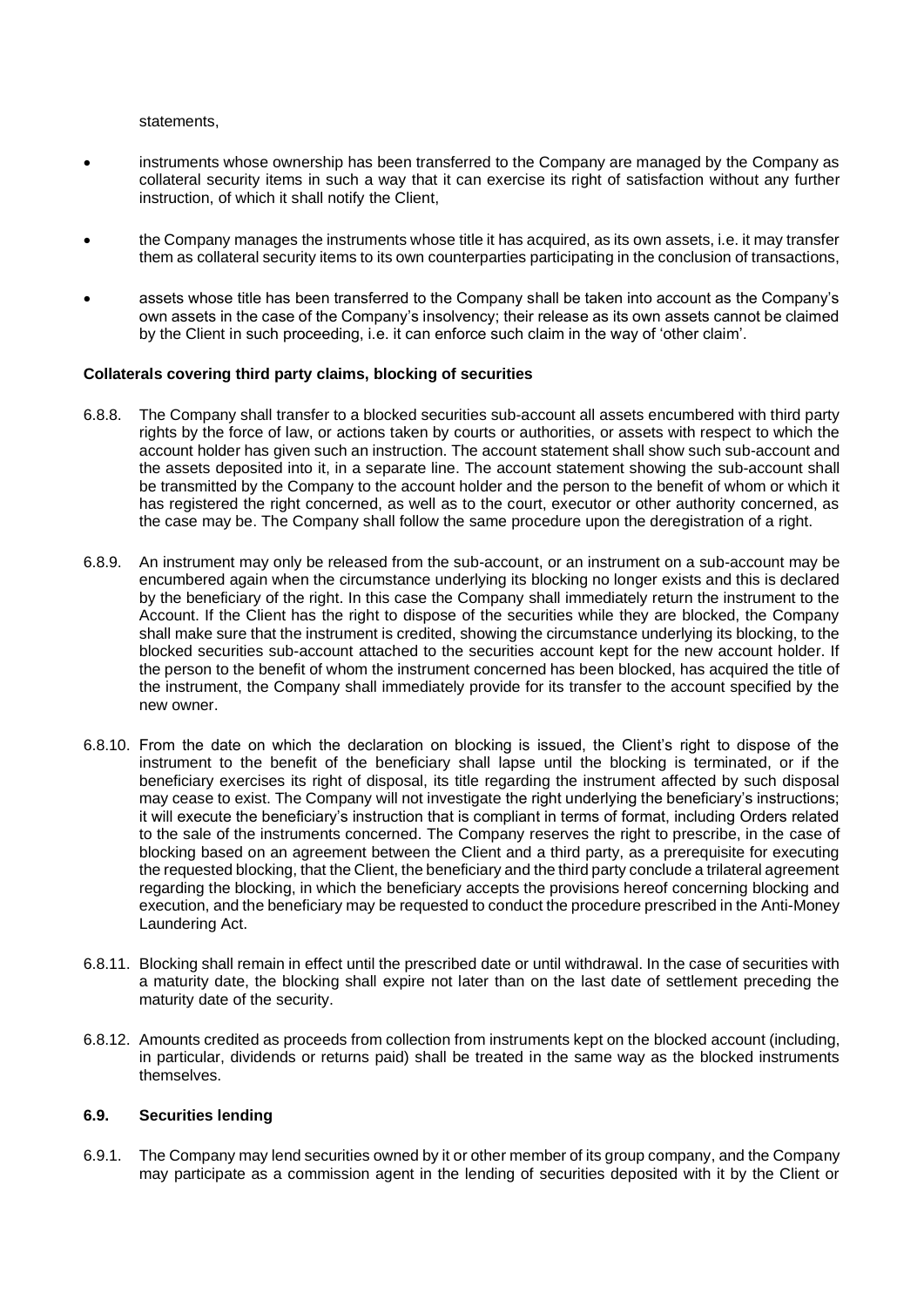those kept by the Company on securities accounts for the Client. A securities loan agreement has to be concluded with the owner of the securities to enable the Company to lend securities deposited by the Client or securities kept for the Client on a securities account.

- 6.9.2. The securities loan agreement shall include the following:
	- a) description, ISIN code and type of the securities that can be or have been lent,
	- b) the quantity of the securities that can be or have been lent,
	- c) any restriction on the maturity of the securities loan, and the maturity of the securities loan,
	- d) the borrowing fee and the Company's fee,
	- e) information that the lender cannot exercise the rights embodied by the securities and other related rights, during the maturity of the loan.
- 6.9.3. In the lending of the securities deposited by its client, the Company shall act as a commission agent. The provisions of the Hungarian Civil Code concerning commission contracts shall apply, as appropriate, to the legal relationship between the Company and the Client.
- 6.9.4. Only securities in which the lender holds unlimited rights, may be the subject of a loan transaction. Nonmarketable securities or securities of limited marketability or securities encumbered with rights of first refusal, buying options, repurchase options, rights on security deposits or pledge, shall not be the subject of a loan transaction. The title of securities that have been lent shall be transferred to the borrower.
- 6.9.5. A securities loan transaction may only be concluded for a definite period of time. In the case of a securities loan transaction, the lender and/or the institution participating in the lending transaction as a commission agent, may require a security deposit.

The rate of the security deposit shall not be lower than the rate defined in, or on the basis of, the applicable framework contract or the specific individual contract concerning the securities loan. The amount of the security deposit shall equal the sum of the receivables arising from the securities loan contract and any associated charges, i.e. it shall cover any default interest, the costs of the enforcement of receivables and the security deposit, as well as any necessary costs incurred in relation to the subject of the security deposit. When the market value of the security deposit falls below the above level of the market value of the securities lent, the security deposit shall be supplemented, and its value shall be constantly adjusted to the market value of the securities lent. If the borrower fails to fulfil its obligation to supplement the security deposit as stipulated in the contract, the lender may seek direct settlement from the security deposit simultaneously with extraordinary termination of the contract.

- 6.9.6. During the securities loan transaction the lender shall transfer the title of the securities concerned, by debiting the securities to its account and crediting them to the borrower's securities account. The borrower shall, not later than on the maturity date, transfer to the lender the title of securities of the same description, type and number.
- 6.9.7. The borrower shall have discretionary right to control the borrowed securities, including, in particular, but not exclusively, lend them to third parties, or conclude securities financing transactions, or use the financial instruments on its own or other party's or counterparties' accounts, during the maturity of the loan.
- 6.9.8. During the maturity of the securities loan the lender shall not exercise its rights (including voting rights) embodied in, or associated with, the securities concerned.
- 6.9.9. To the extent the borrower cannot return the securities upon the expiry of the loan agreement, in the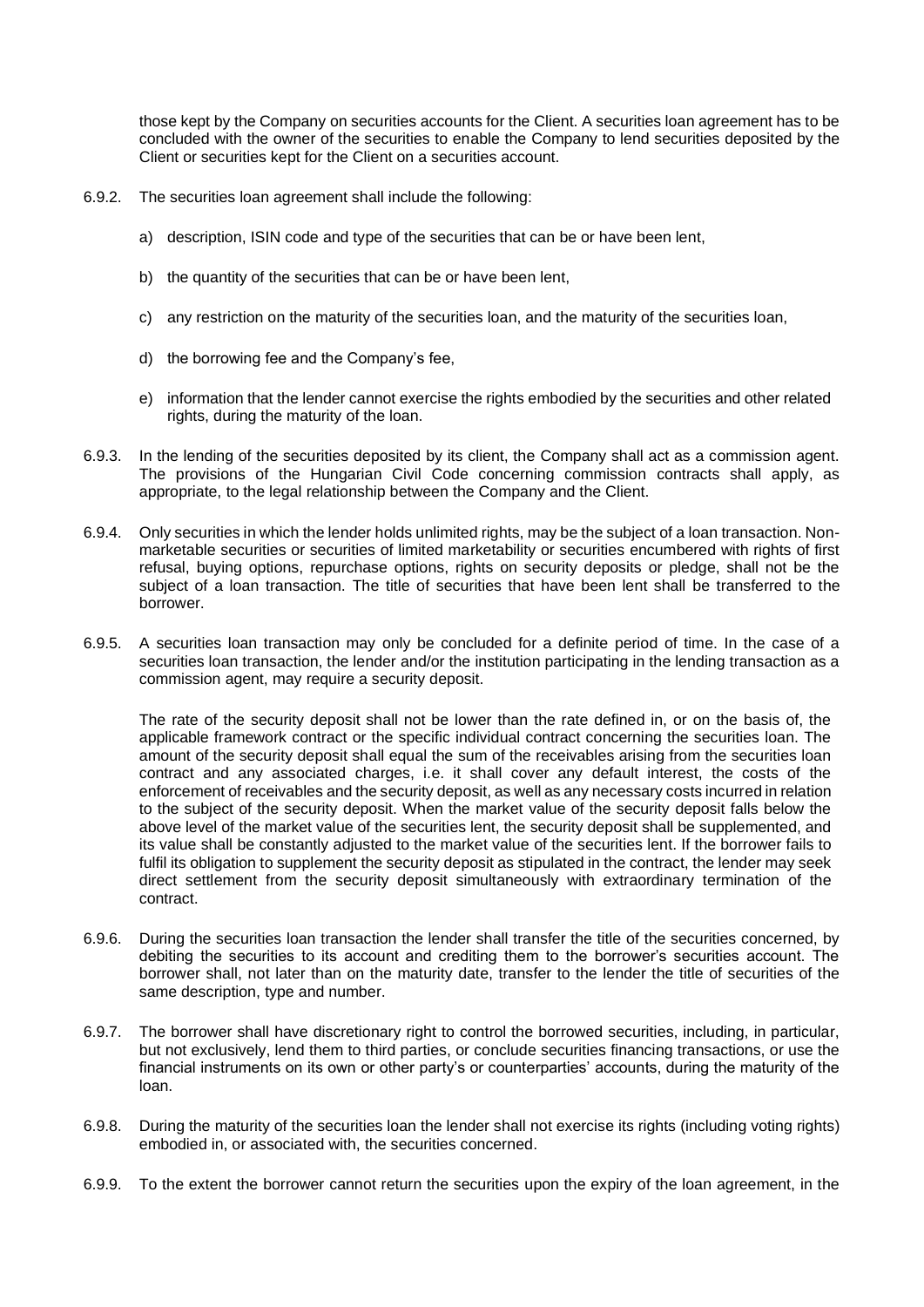case of indemnification, the higher of the price prevailing on the day of lending or the price prevailing on the maturity date shall be taken into account as the minimum amount of the indemnification payable to the lender.

- 6.9.10. In case the Company exceeds the restrictions or limitations stipulated by the Client in the securities loan agreement, it shall bear unlimited liability for any damage or loss caused by such exceedance.
- 6.9.11. Other aspects of a securities loan shall be governed by the relevant provisions of the Capital Market Act, and the rules of the Civil Code on money loans, accordingly.

#### <span id="page-46-0"></span>**6.10. Investment loan**

The Company may, on the basis of investment loan contracts concluded between the Company and the Client, or on the basis of orders of materially identical contents, provide investment loans for its clients, if the Client does not have the cash balance required for the execution of on Order on its account, but can provide a collateral in the form of securities of a value exceeding the loan amount by the margin stipulated by the Company.

#### <span id="page-46-1"></span>**The terms and conditions of lending**

- 6.10.1. As a condition precedent for the conclusion of an Investment Loan Framework Contract the Client shall accept the Risk Disclosure Statement covering the risks of such service among others, as well as it shall enter into the framework contract. An investment loan contract may only be concluded on the IB Platform.
- 6.10.2. The term of the investment loan contract shall be specified in the contract itself.
- 6.10.3. If a corporate event occurs at the issuer of the securities that have been lent which affects the number, nominal value or ISIN code of the securities concerned, the Company shall have the right to terminate the investment loan contract with immediate effect subject to its own decision, on the trading day preceding such corporate event.
- 6.10.4. The Company shall publish the list of securities that can be purchased with an investment loan or that can be provided as collateral, through a Notice or on the IB Platform, at its official places of publication. The Company shall have the right to unilaterally determine and modify the list of securities.
- 6.10.5. The Company may grant the Client a loan only in such currency or currencies in which the financial instruments that can, or that are enabled to, be traded through the Company are denominated. The Company shall disburse the loan in the currency in which the securities intended to be purchased with the loan are denominated. Thereafter, the Client may convert the currency of the loan, in relation to a transaction, to another currency, or have the loan disbursed in another currency, in accordance with its investment strategy and needs.
- 6.10.6. To fulfil its obligations prescribed by law, the Company shall provide data to the Central Credit Information System (Hungarian acronym: KHR). The Company shall notify its clients of the categories of data transmitted to the KHR, of the data received and the rules of data processing, in a separate notice (KHR notice).

#### <span id="page-46-2"></span>**Borrowing and repayment**

- 6.10.7. In a transaction effected using an investment loan the entire amount of cash on the Client's account, of the currency matching the securities involved in the transaction of relevance to the lending transaction, shall be used, before lending is effected, for the purchase of the stocks concerned and the Company shall disburse the investment loan exclusively for the part of the purchase price that is in excess of the above cash balance.
- 6.10.8. The Client may modify Orders already registered, but not yet executed, or only partly executed, only in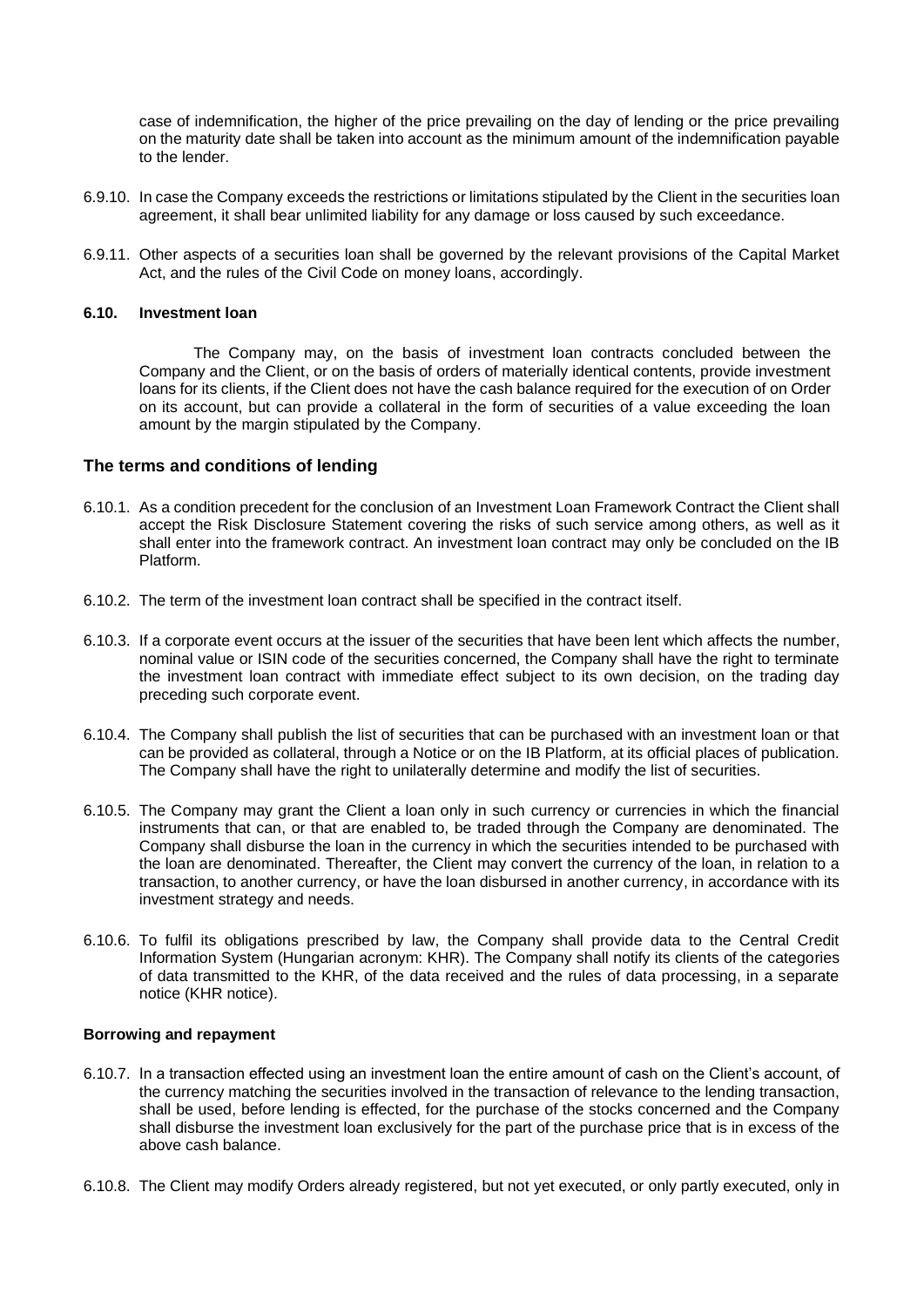a way that does not result in an increase in the amount of the investment loan.

- 6.10.9. The Client shall pay interest on the loan amount utilised. The rate of the interest on the investment loan shall be specified in the Company's Notice. The amount of the interest on the investment loan shall be calculated on the basis of the outstanding loan amount and the interest rate; it shall be paid by the Client to the Company from the disbursement date of the loan until its full repayment. The Company shall charge the interest on the loan to the Client on a daily basis, and such interest shall be managed and recorded separately from the principal amount.
- 6.10.10. The loan shall be repaid by the Client in a lump sum, including interests, on the maturity date. The Company shall not be obliged to accept prepayment.
- 6.10.11. In case the Client disposes of any part or the whole of the securities purchased from the loan during the term of the investment loan contract, the full amount received from such sale shall be automatically used for the repayment of the investment loan taken out by the Client. The loan contract shall terminate upon the full repayment of the loan amount, together with the interests thereon. If the amount received for the sale of the last security purchased with the loan amount, is not sufficient for the repayment of the loan and the interests, the Company shall have the right to debit the remaining outstanding loan amount to the Client's cash balance, whereupon the investment loan contract shall terminate.
- 6.10.12. If the Client has multiple investment loan contracts in relation to a given security, upon the sale of the security the debt under the investment loan contract whose maturity date is closest to the date of sale shall be settled first.

## <span id="page-47-0"></span>**Security deposit and lack of coverage**

- 6.10.13. The entire portfolio of cash and financial instruments on the Client's account concerned shall serve as collateral for the investment loan contract during its term to secure the repayment of the investment loan taken out by the Client. The availability of the minimum amount of security deposit on the Client's securities account concerned, as specified in the contract shall be a condition precedent for the conclusion of the investment loan contract.
- 6.10.14. Moreover, the Company shall specify, having assessed the prevailing market conditions, in its Notice the financial instruments it will accept in security deposit to cover positions that need to be covered, together with the accepted values of such instruments.
- 6.10.15. The Client undertakes to ensure that the adequate financial instruments specified by the Company are continuously available on its relevant account throughout the entire term of the investment loan contract.
- 6.10.16. The Company may modify the amount of the minimum security deposit required for covering the investment loan concerned, and also the collateral value of the financial instruments used as security deposit which it takes into account for the purposes of the provision of collateral, at any time, without having to specify its reasons. The Company shall notify its clients of any change affecting the security deposit, in a Notice, at its formal places of disclosure.
- 6.10.17. If the ratio of the total value of the security deposits provided by the Client to the sum of all liabilities relating to the account is below the minimum level specified by the Company in its prevailing Notice ("Liquidity Level"), the Company shall have the right to sell even securities purchased from the loan, following the order of liquidation specified in the Notice, and use the proceeds for reducing the Client's outstanding loan amount (liquidation), to an extent where, after such sales, the ratio of the total security deposit to the total liability relating to the Client's account concerned reaches the entry limit.

#### <span id="page-47-1"></span>**6.11. Foreign exchange trading related to the investment service activity**

6.11.1. The Company shall trade in foreign exchange in accordance with the applicable provisions of the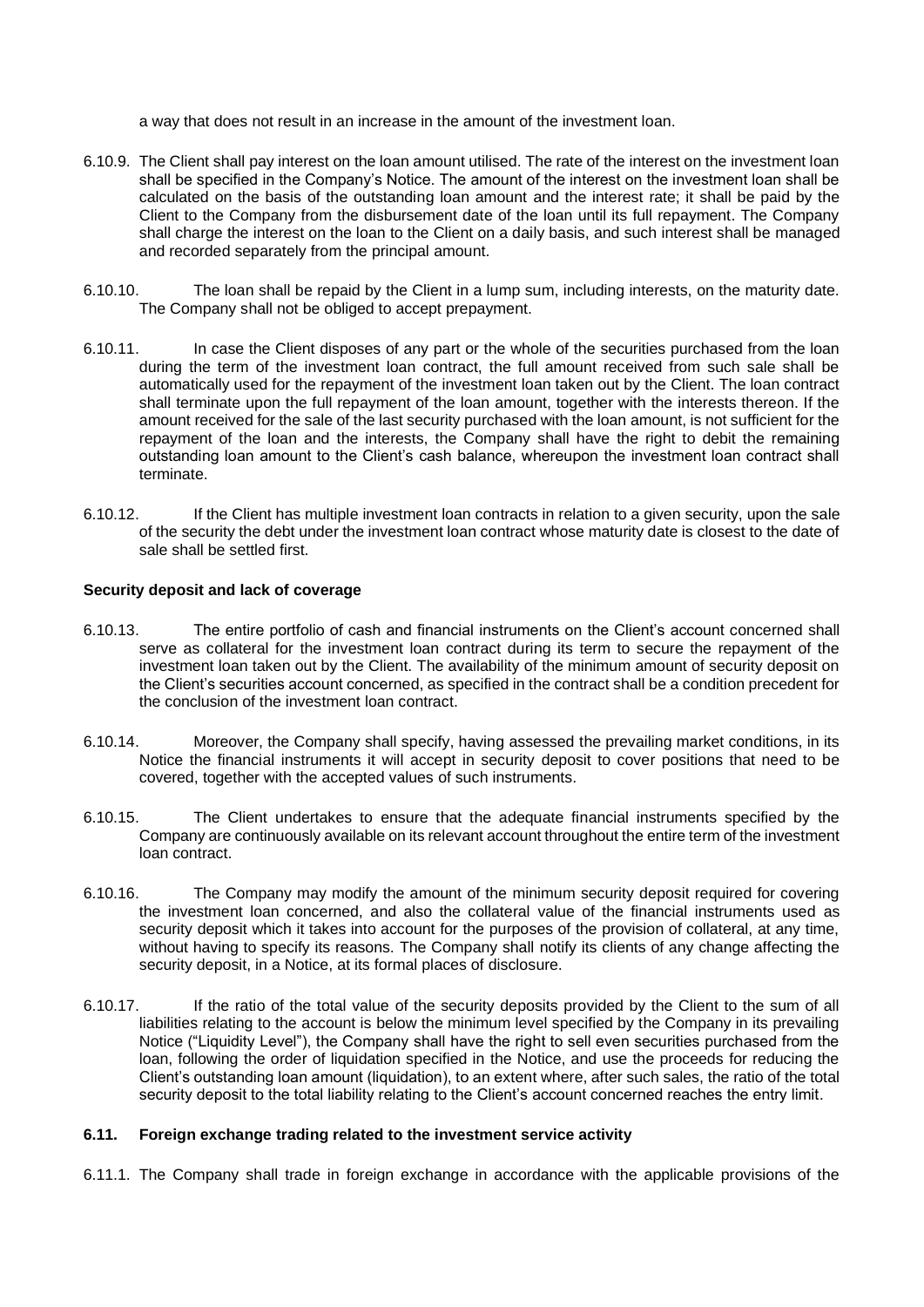Investment Act.

- 6.11.2. The possible ways of providing foreign exchange coverage:
	- a) the Client's transfer of foreign exchange to the account,
	- b) currency exchange in relation to a specific transaction.

## <span id="page-48-0"></span>**6.12. Obligation to cooperate**

- 6.12.1. The Company and the Client shall cooperate with one another in the performance and execution of specific contracts and Orders. The Company and the Client shall immediately notify each other of facts related to the contracts and the Orders. In concluding contracts and executing Orders, the Company and the Client shall respect each others' legitimate interests. In the interest of the performance and execution of contracts and Orders, the Client shall proceed as can be generally expected in the given case, while the Company shall proceed as can be expected of an investment enterprise. The Parties shall likewise facilitate the performance and execution of the contracts and the Orders. The Company shall have the right to keep ambiguous, inconsistent or incomplete Orders suspended until the terms and conditions thereof are clarified.
- 6.12.2. The Client shall use the electronic trading systems fairly, properly and with due respect to the interests of the Company, other clients and market participants. Excessive use of the network's capacity shall be regarded as improper use. Excessive use is when the Client uses the system's resources to such an excessive degree or in such an improper way that may have a negative impact on the system's performance or other clients.
- 6.12.3. The Company shall make sure to communicate with Clients and potential clients in a fair, clear and unambiguous way, provided that in the case of a professional client or an eligible counterparty the classification of the professional client / eligible counterparty and the nature of the business conducted with them shall also be taken into account. If communication is misunderstood by the Client, it shall not transfer liability to the Company, and the Client shall continue to be liable for clarifying matters in case of uncertainty about the communication.
- 6.12.4. The Client understands and accepts that the Company may request information on the transactions and trading activity initiated on the Client Account. The Client shall provide the requested information and documentation to the Company within the specified time period. If the Client fails to provide sufficient information within the specified time period, the Company may place restrictions on the Account, including but not limited to restricting the opening of new positions. The restriction does not affect closing remaining open positions.

# <span id="page-48-1"></span>**6.13. Special cases of the Client's obligation to provide information**

- 6.13.1. The Client shall immediately notify the Company about the following facts and events; failure to do so shall be regarded as material breach of contract on the part of the Client:
	- in the case of any change in its business management, wealth or financial position, of relevance to the business relationship, or if the settlement of any due debt or any debt about to fall due, to the Company, may be affected by circumstances, or if it becomes aware of information that may result in a change in its risk bearing capacity or its client categorisation,
	- if it wishes to file an application for the institution of bankruptcy or liquidation proceedings against itself, in this case the Client shall notify the Company at least 5 business days before the meeting of its decision making body,
	- in case application for the Client's liquidation is filed by a third party, the Client shall notify the Company immediately upon learning of such intent,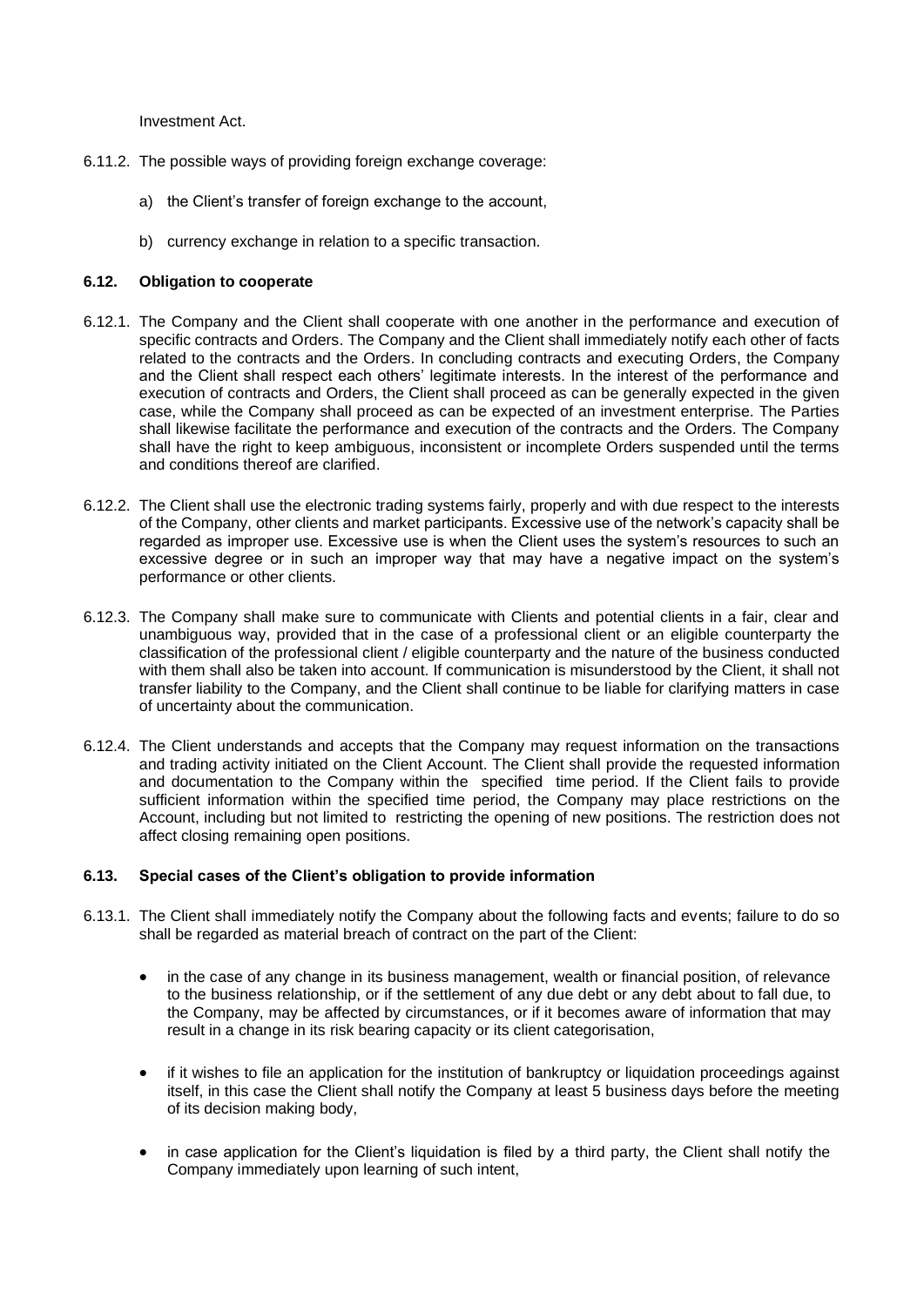- in case it has any public debt more than 30 days past due,
- in case the Client has failed to settle any of its payment obligations resulting from its operations, after receipt of the decision of the authority or court establishing such payment obligation, regardless of whether such decision is final and valid or not,
- any enforcement action taken against the Client, immediately upon learning of it,
- if its risk bearing capacity, risk appetite or its financial position, or investment goals, changes,
- if any contract concluded with the Company or these Business Rules prescribe an obligation for the Client to provide notification regarding any fact or event, and it does not specify the due date for the performance of such notification obligation,
- changes that have occurred in relation to the contents of any of the statements or declarations made by the Client,
- change in the Client's tax residence.
- in the case of non-natural person clients, any decision by an authority or court or other official body affecting its existence, legal capacity or its capacity to conclude contracts, if such decision has any impact on its concluding transactions or giving Orders, or the validity of its Orders or transactions,
- if: (i) the Client fails to receive an accurate confirmation of an execution or cancellation; (ii) the Client receives a confirmation that is different than the Client's Order; (iii) the Client receives a confirmation for an Order that the Client did not place; (iv) the Client receives an account statement, confirmation, or other information reflecting inaccurate Orders, trades, balances, positions, margin status, or transaction history; or (v) the Client wishes to request information about the status of an Order. The Client acknowledges that the Company may adjust the Client's account to correct any error. The Client agrees to promptly return to the Company any assets erroneously distributed to the Client.

The Company shall retain the content elements of the notifications received from the Client for a period of 5 years after the expiry of the Client Agreement, in accordance with the applicable general rules. The Company shall exclude its liability for damage arising from incorrect or late notification.

# <span id="page-49-0"></span>**7. Communication and Information on Turnover**

## <span id="page-49-1"></span>**7.1. General rules of communication and contact**

7.1.1. Unless otherwise specified by legislation, the Company and the Client shall communicate in English. The Company, at its own discretion, may also make its services available in other languages (including but not limited to Hungarian.

The Company also makes the IB Platform available in English. Key information about the Company, these Business Rules and the Client Agreement shall be made available on the website of the Company in English.

Documents written in English shall prevail in all cases where, in the absence of applicable legal provisions, the use of Hungarian is not mandatory, but at the same time, the Company may, at its sole discretion, also make these documents available in other languages (including but not limited to Hungarian.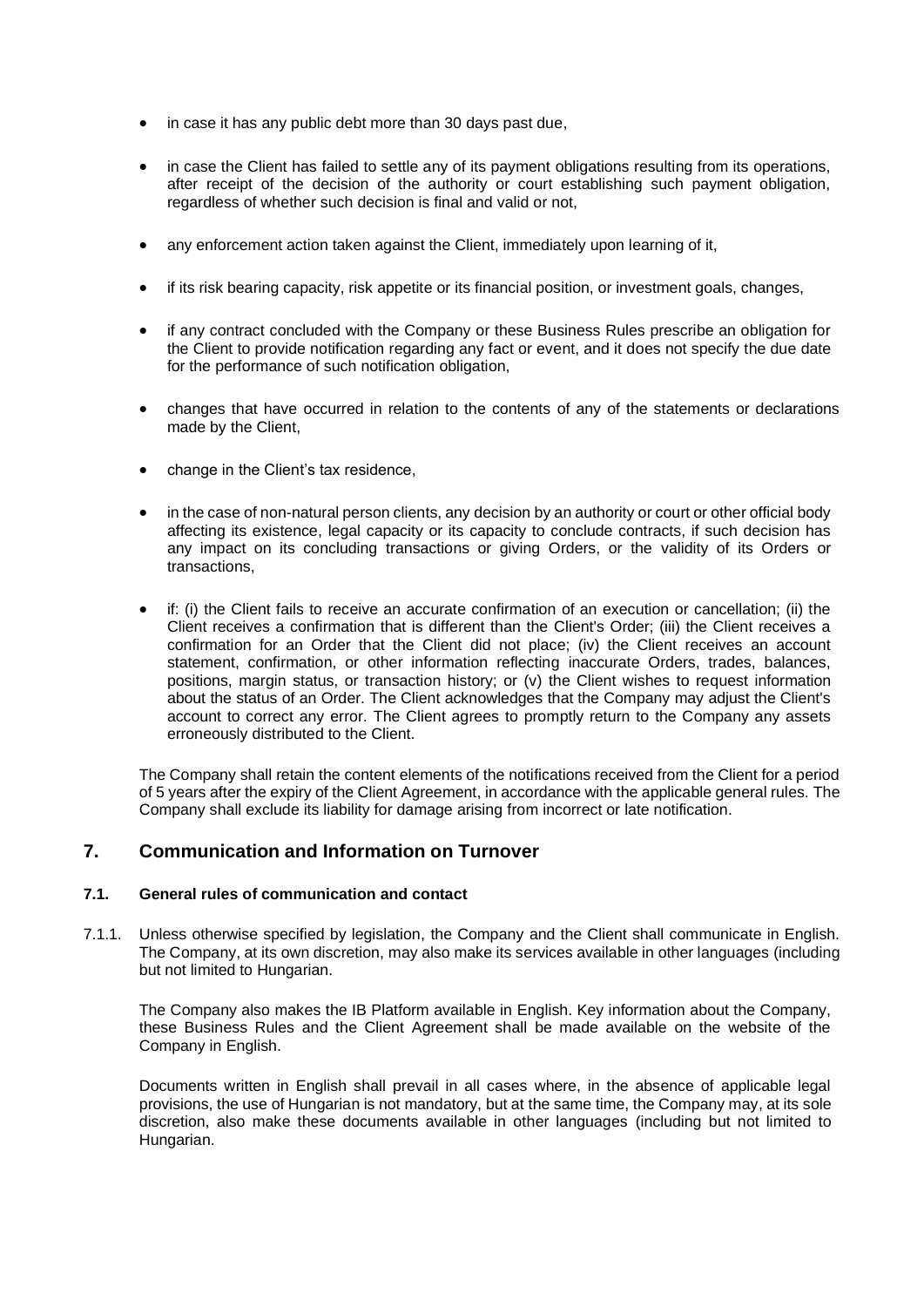The Client acknowledges and accepts that third party descriptions and declarations on the limitation of liability provided pertaining to risks and products are published and disclosed in their original language. The Company may decide to translate such documents into other languages as well, but excludes any and all liability for potential errors or omissions in such translations.

This Section does not limit or prevent the Client in or from using Hungarian during complaint management.

7.1.2. The Client shall be responsible and liable for ensuring that they understand the language of the contract concluded with the Company or that of the communication with the Company. Failure to understand the legally binding versions of the contracts or documents does not release the Client from its obligation to comply with the terms and conditions accepted in the aforementioned documents. The Company reserves the right to refuse the provision of its services if it is of the opinion that the Client or the person acting on their behalf does not understand either Hungarian or English.

#### **7.1.3. Primary contact and communication between the Company and clients shall be carried out electronically, by way of messages sent through the Company's website and the IB Platform.**

- 7.1.4. By concluding the Client Agreement and by starting to use the IB Platform, the Client explicitly represents and warrants the following:
	- in their communication with the Company, they accepts communication on non-paper-based durable media, and they consent to the Company delivering all notices and notifications, as permitted by law, on such durable media and/or the Company's website. In relation to the above, the Client represents that these means used to provide information are in line with the business existing or to be established between the Company and the Client, and for notification purposes the Client has provided their e-mail address to the Company, or otherwise declares that they have regular Internet access,
	- given the nature of communication and that of submitting Orders by way of telecommunications devices, the Client shall consent to certain information that, as set out by legal regulations and which as a general rule, are to be provided in advance (particularly in respect of certain products, the so-called key information document (KID)), are only provided by the Company to the Client after the conclusion of the transaction, on the condition that prior to the conclusions of various transactions the Client may request these documents to be made available before it submits the Order and that they may delay submitting the Order until such documents are made available,
	- the Client accepts that certain documents that are not available to the Company in English will be provided to the Client by the Company in the language available,
	- the Client accepts the Company's Best Execution and Allocation Policy and based thereon it consents to the Company also executing its Orders outside of trading venues.
- 7.1.5. The Company fulfils its obligation to provide information primarily by publishing the information it is prescribed to disclose on its website by law. In relation to the above,
	- a) by concluding the Client Agreement and by starting to use the IB Platform, the Client represents and warrants that they have regular Internet access,
	- b) by concluding the Client Agreement and by starting to use the IB Platform, the Client represents that this is the means they have selected to provide information,
	- c) the Company shall send the Client an electronic notice about the address of the Company's website, accurately specifying the section of the website where the given information is available,
	- d) the Company ensures that information shown on the website is up-to-date at all times, and is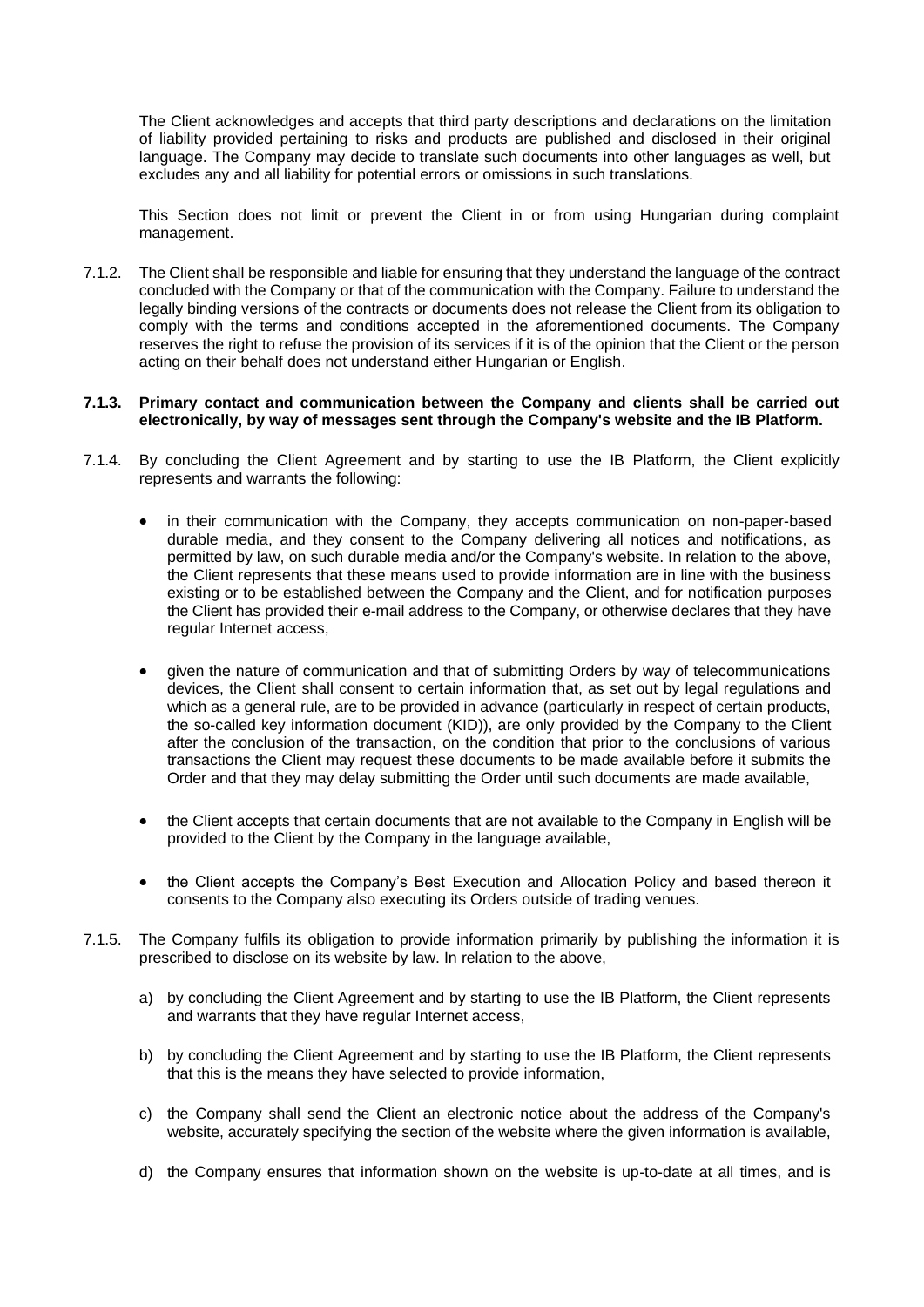available to the Client for as long as these may be necessary for the Client.

- 7.1.6. The Company and the Client shall, in general, communicate with each other through notifications and notices sent to one another.
- 7.1.7. The Company allows the Client to request clarification and information on the execution of the Order given by the Client and on the balance of their Account held by the Company in departure from these Business Rules and the contents of the Notice.
- 7.1.8. The Company may send the Client information pertaining to foreign financial instruments (such as securities prospectuses, financial reports, net asset value calculations, etc.) in other languages accepted by the Supervisory Authority, or stipulated by the laws of Hungary, or generally used in money markets and in other international financial transactions.

## <span id="page-51-0"></span>**7.2. Notices**

- 7.2.1. Concerning the certification of the execution of Orders submitted by the Client, the Company shall send a performance certificate to the Client through the IB Platform on the trading day following the execution of the Order in line with the applicable contractual provisions. Information on the current status of credits and debits shall be provided to Clients to their client account. The performance certificate contains the data required for the identification of the operations executed. The clients of the Company are required to have a valid and working e-mail address reported to the Company (such e-mail address shall be used as the address for notification purposes), where the Company may send the performance certificates. In the absence of a valid and working e-mail address, the Client's trading rights may be limited by the Company.
- 7.2.2. The Client may at any time request a written account statement for additional charges as specified in the Notice.
- 7.2.3. The Client shall immediately notify the Company about changes in their contact details submitted to the Company (postal address, e-mail address, telephone number). All liability for late notice or for the accuracy of the reported data are borne by the Client.
- 7.2.4. Means used by the Company to provide information:
	- a) electronic messages to the e-mail address specified by the Client, or through the IB Platform,
	- b) publication on the website.
	- c) notification by post to the contact address specified by the Client.
- 7.2.5. The Client may fulfil its obligation to provide information to the Company:
	- a) through the IB Platform,
	- b) over the phone if such is explicitly stipulated in the Business Rules.
- 7.2.6. If notices are sent electronically via e-mail, the obligation to provide information is considered fulfilled if
	- a) successful delivery to the specific address or telephone number is confirmed by the IT system of the Company, or
	- b) the Company's system does not indicate any data transfer errors, and/or confirms delivery to the target address or telephone number, however, the electronic message is not sent or sent with a delay for reasons not attributable to the Company.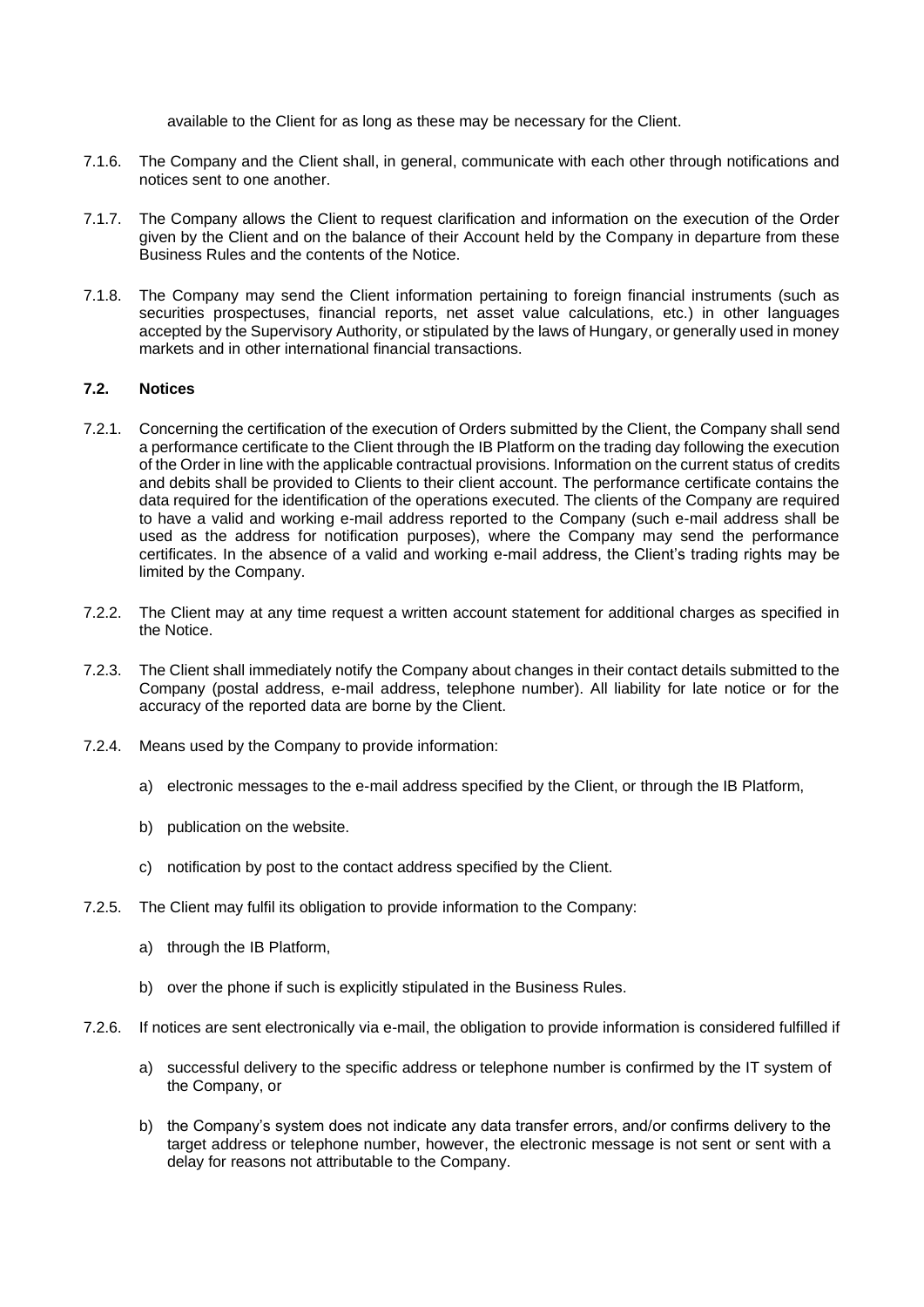- 7.2.7. If the Company fulfils its obligation to provide information as set out in the Investment Act using a durable medium, the detailed rules governing the provision of information in such particular manner are set out in the Notice.
- 7.2.8. If information is provided by post, the obligation to provide information shall be deemed fulfilled on the earliest date of the following:
	- a) for addresses within the country, on the fifth day following posting,
	- b) for foreign addresses, on the fifteenth day following posting,
	- c) on the date of the attempted delivery if
		- a. the recipient has refused to accept delivery;
		- b. if the document sent to the most recent contact address reported by the Client is returned marked as "recipient unknown".
- 7.2.9. The Company may notify its Clients through its website if the content of the given notification concerns a large group of Clients.
- 7.2.10. The Client shall immediately notify the Company if any notifications expected from the Company fail to arrive in due time. If no objections or complaints are submitted in respect of any information provided, within the 30-day period open from the date of receipt for such objections or complaints, the Company may consider the contents of the notification accepted by the Client.

# <span id="page-52-0"></span>**7.3. Durable media and written form**

- 7.3.1. In the context of the legal relationship between the Parties, the following are considered to be durable media:
	- the IB Platform,
	- the Company's website,
	- e-mails sent to the e-mail address specified by the Parties (typically including, but not limited to "read-only" files or PDF files sent as documents attached to such e-mails),
	- any other medium that enables the Client to permanently store data intended for them for a period that is appropriate for the purpose of the data, and to display the stored data in an unchanged form and with unchanged content.
- 7.3.2. In the absence of statutory requirements that prescribe the given representation, information or notification to be made in writing, but it is required to be made on a durable medium, also including cases where the law considers the durable medium as written form, then such representation, information or notification may, in addition to the written format, also be made on other durable media.

# <span id="page-52-1"></span>**8. Price Quotes, News and Information Services**

8.1.1. Using the Company's website (including links to third party websites), the Client is afforded the opportunity to access price quotes, news, and other information services. These and similar pieces of information (for the purpose of this Section: "Information") may be prepared by service providers independent of the Company. The Information is the property of the Company, the service providers concerned or their licensees, and is protected by law. The Client undertakes not to reproduce, distribute, sell or use for business purposes the Information without the written consent of the Company or the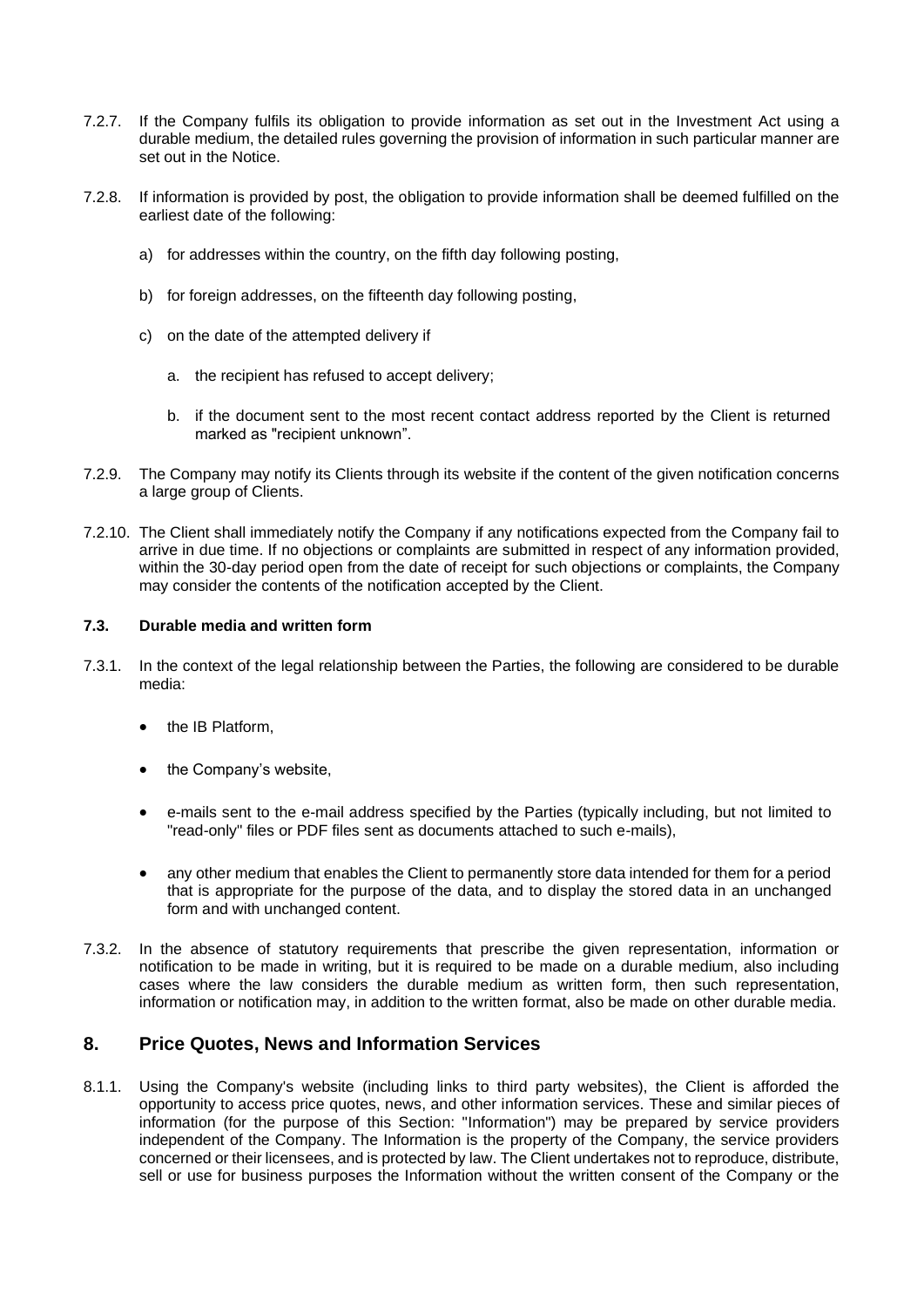service providers.

- 8.1.2. The Company reserves the right to discontinue access to the Information.
- 8.1.3. No part of the Information represents a recommendation or an offer to buy or sell by the Company. Neither the Company nor the service providers guarantee the accuracy, timeliness or completeness of the Information, and the Client should consult an advisor prior to making any investment decisions.
- 8.1.4. The Client may rely on the Information at their own risk. The Company does not examine whether the given Client is entitled to use the Information available through the website under the laws applicable to them. There is no guarantee, express or implied, that the Information used by the Client is suitable for the Client or to accomplish their goal.
- 8.1.5. The availability of certain Information not drawn up or compiled by the Company may be subject to charges. Such fees and charges shall be paid by the Client using their own funds.

# <span id="page-53-0"></span>**9. Recording Telephone Conversations**

- 9.1.1. Telephone conversations between Clients and the Company on the Company's landlines shall be recorded. The Company reserves the right to also record conversations made through other telephone lines, of which it shall inform the Client in advance. Such information may also be included in the Notice. The Company records and stores its telephone conversations with the Client on a durable medium complying with the provisions pertaining to media, and it shall disclose such recordings at the Client's request. The Company has no obligations to draw up a report on such recordings, unless such is required by law. However, the Company provides the Client with the opportunity to listen to such recordings, by accepting to comply with the applicable security, confidentiality, data protection and privacy rules.
- 9.1.2. The Client shall keep the recordings disclosed to them confidentially, and as such may not disclose them to unauthorised third parties without the prior written consent of the Company, and the Client shall have full liability to indemnify the Company for the violation of these rules. Furthermore, the Client accepts and acknowledges that the Company shall not be held liable for damage (in particular the breach of securities secrets) arising from the inappropriate handling of copies of such recordings.
- 9.1.3. The provision above does not affect the Client's rights to legal remedies under the law or contracts (in particular its right to turn to the National Bank of Hungary, to the Financial Arbitration Board or to the court, provided that the legal conditions to do so apply) and to use the recordings in the interest of exercising such right.
- 9.1.4. The telephone conversations recorded by the Company have full probative force in the legal relationship between the Parties.

#### **Rules pertaining to the recording of telephone conversations**

- 9.1.5. The Company records telephone conversations on the telephone numbers specified by it on a closed electronic medium. Such medium serves to record telephone conversations with the Client, and such data (conversations) are stored using means ensuring unchanged form and content for a period of at least 5 years or until the end of the period stipulated by the Supervisory Authority or the law, in a manner that is also available to the Client, ensuring that such data (conversations) are accessible and available to the Client at the Company, thereby also allowing the Client to store the data intended for them in a format corresponding to the purpose of the data, and to display such stored data with unchanged form and content.
- 9.1.6. The Company allows its Clients to listen to the recordings at the Company's registered office, between the hours of 10 a.m. and 3 p.m., at a time previously agreed on, in the presence of the Company's representatives.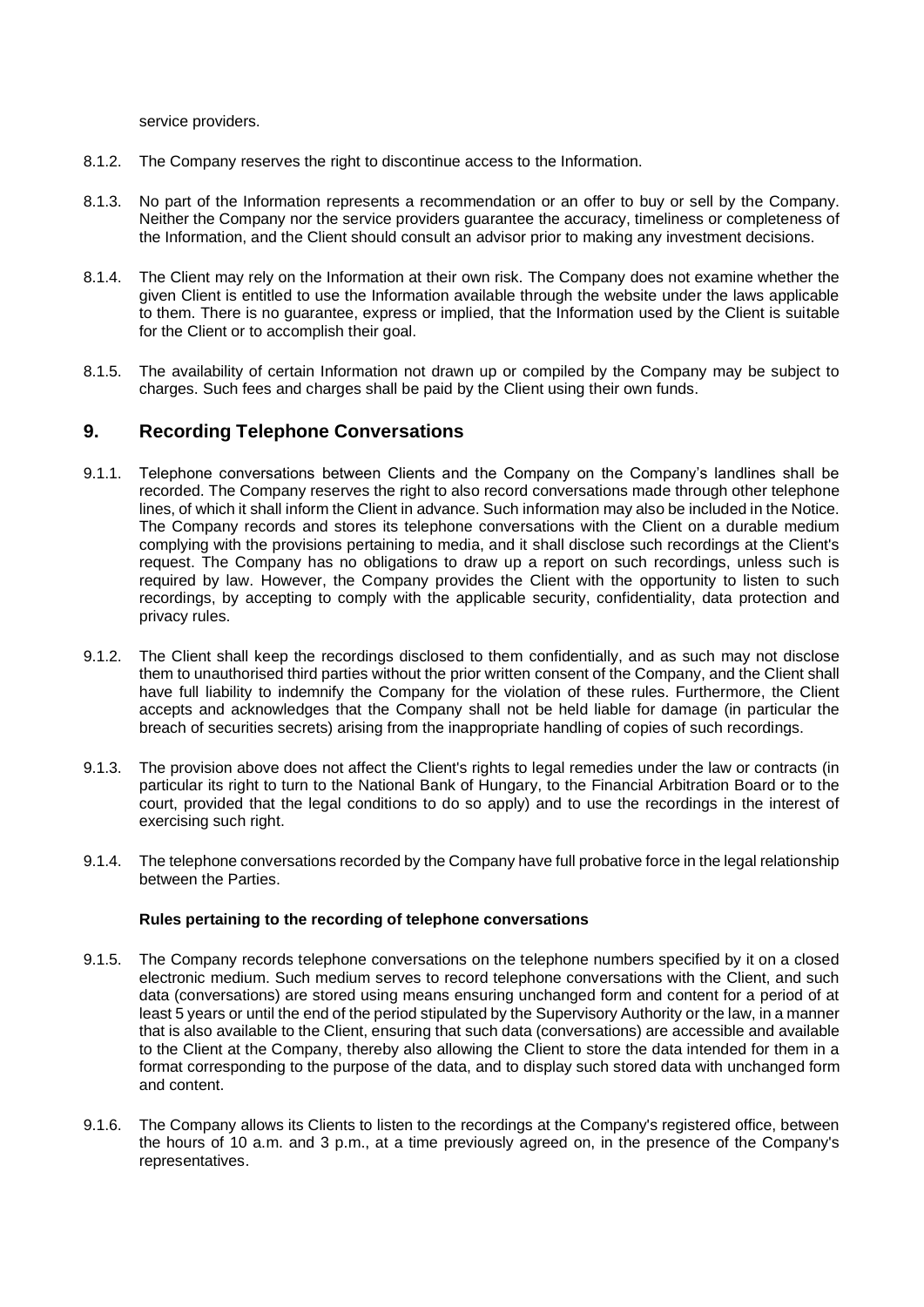9.1.7. The recordings are the property of the Company.

# <span id="page-54-0"></span>**10. Relevant Communication**

- 10.1.1. All relevant information pertaining to the conclusion of transactions and the provision of services, but otherwise not included in the Business Rules, the Notice or any other documents or other materials disclosed to the Client in printer or electronic form, shall be communicated to the Client through a recorded telephone line.
- 10.1.2. Thus, the Company only makes recordings or records of personal meetings with the Client if information concerning transactions with the Client or the offers to the Client, is communicated during such meetings. In all other cases, the contents of the personal meetings with the Client may not be considered to be relevant communication, unless they are confirmed as part of recorded telephone conversations.
- 10.1.3. In the context of the legal relationship between the Parties, relevant communication shall mean conversations and the exchange of messages that impact client order services relating to the receipt, forwarding and execution of Orders, but irrespective of whether the Order is submitted if communication is made through telecommunication devices and electronic channels.
- 10.1.4. Relevant information shall mean:
	- the time and day of the meeting,
	- the venue of the meeting.
	- the participants,
	- the initiator of the meeting,
	- description of the key topics of the meeting,
	- key data of the client Order, including the description of the financial instrument, the type of Order, the direction of the transaction, the venue of execution, the volume, the price/exchange rate, the Order's currency, the time of execution, the costs of the Order, the volatility of the product group.

# <span id="page-54-1"></span>**11. Liability**

#### <span id="page-54-2"></span>**11.1. Liability of the Company**

- 11.1.1. In the course of its activities, the Company shall act with due care and attention with regard to the Client's interest. Except as provided for in the Client Agreement, in the law, and in these Business Rules, and except for cases where material breach by the Client that is not remedied despite a formal notice, the Company shall neither limit nor exclude its liability for the performance of its contracts, including in particular the Client Agreement and Orders.
- 11.1.2. The Company excludes its liability for:
	- a) the performance of any contract or Order becoming impossible to perform for reasons beyond the Company's liability under the applicable laws,
	- b) damage resulting from force majeure events or external events beyond the Company's control that disrupt the Company's operations, and in particular damage resulting from legislative changes, failures in data transmission networks, or omissions or failure of third-party providers,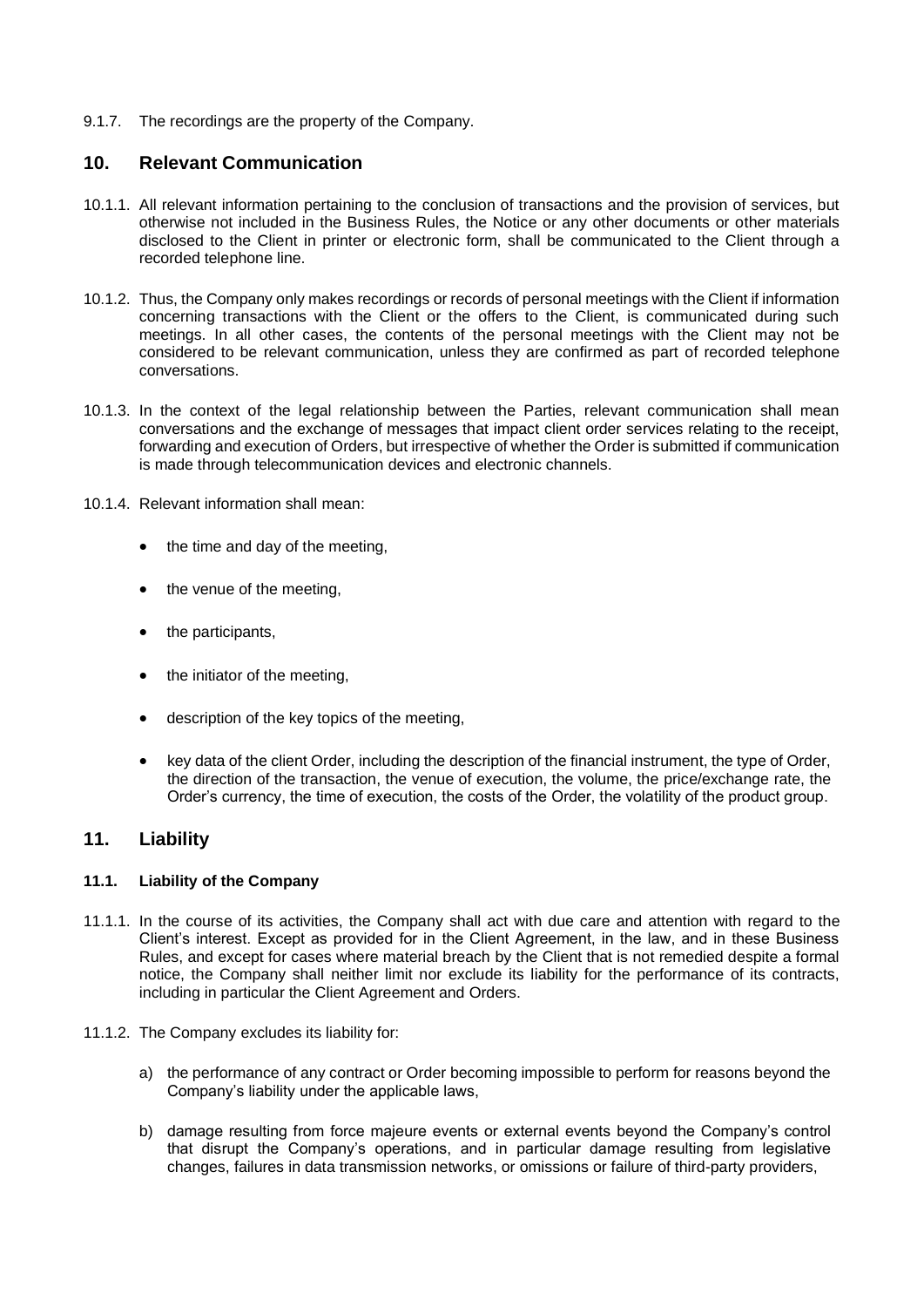- c) damage caused by administrative regulations, whether domestic or foreign, or by licences being refused or granted late,
- d) damage resulting from differences in the enforcement and exercise of the rights and obligations in foreign financial instruments,
- e) non-performance where the Company's action is prevented by a legal dispute between the Client and a third-party, or by conduct attributable to a third party,
- f) damage resulting from the Client's failure to fulfil an obligation.
- 11.1.3. The Company shall not be liable for the capability of individual Orders to be performed and shall not warrant that financial instruments may be sold or purchased under the terms specified by the Client. The Company shall provide information about financial instruments to the best of its knowledge, but it shall not be held liable if the extent of price movements in specific financial instruments is not consistent with the information provided, or where the movements indicated fail to occur.
- 11.1.4. The Company shall not be liable for damage resulting from Orders placed by the Client in error or in an incomplete manner. The Company shall not be liable for the Client's supplying incorrect data for carrying out an Order. The Company shall not be held liable for damage incurred by the Client as a result of a failure on the part of a credit institution or other entity performing a credit transfer or securities transfer, including delays in credit transfers.
- 11.1.5. The Client shall acknowledge and accept that unless the Company is required by law, it is not obligated to notify the Client about announcements by the issuers of financial instruments, corporate events that have been announced, are in progress or have been completed, or offers, restrictions and information concerning transformations, acquisitions or exchanges of securities or otherwise related to the relevant financial instruments, and that the Client shall be required to monitor changes in the issuers' corporate documentation in effect from time to time, as well as of their announcements and Notices. Additionally, the Company shall have no obligation to represent the Client at corporate events.
- 11.1.6. In the event of the Company's material breach of contract, the Client may, with immediate effect, terminate any contract or respectively withdraw from the contract or Order concerned, and demand indemnification from the Company for the damage caused by the breach, including justified expenses, subject to the restrictions set out in the Business Rules.
- 11.1.7. Except as provided for in the law, and in cases of the Client's material breach of contract that is not remedied despite a formal notice, the Company shall not limit or exclude its liability for the performance of its contract.

#### <span id="page-55-0"></span>**11.2. Liability of the Client**

- 11.2.1. In respect of all transaction types, material breach by the Client shall mean:
	- a) failure to fulfil a payment obligation to the Company despite a formal notice,
	- b) failure to provide a collateral in the amount specified for the type of transaction concerned, withdrawal of collateral before expiry, failure to honour a request to supplement the collateral despite a formal notice, failure to provide a collateral that is free and clear of all encumbrances,
	- c) provision of securities, financial instruments or exchange products that are non-existent, invalid, or not free and clear of all encumbrances, or of which the Client does not have free control,
	- d) repeated occurrence, despite a formal notice, of erroneous, incomplete or late fulfilment of obligations regarding cooperation, notifications, information, reporting or disclosures, provision of false or misleading data or information to the Company, or engagement in any other conduct that would compromise further cooperation with the Client, or the good business reputation of the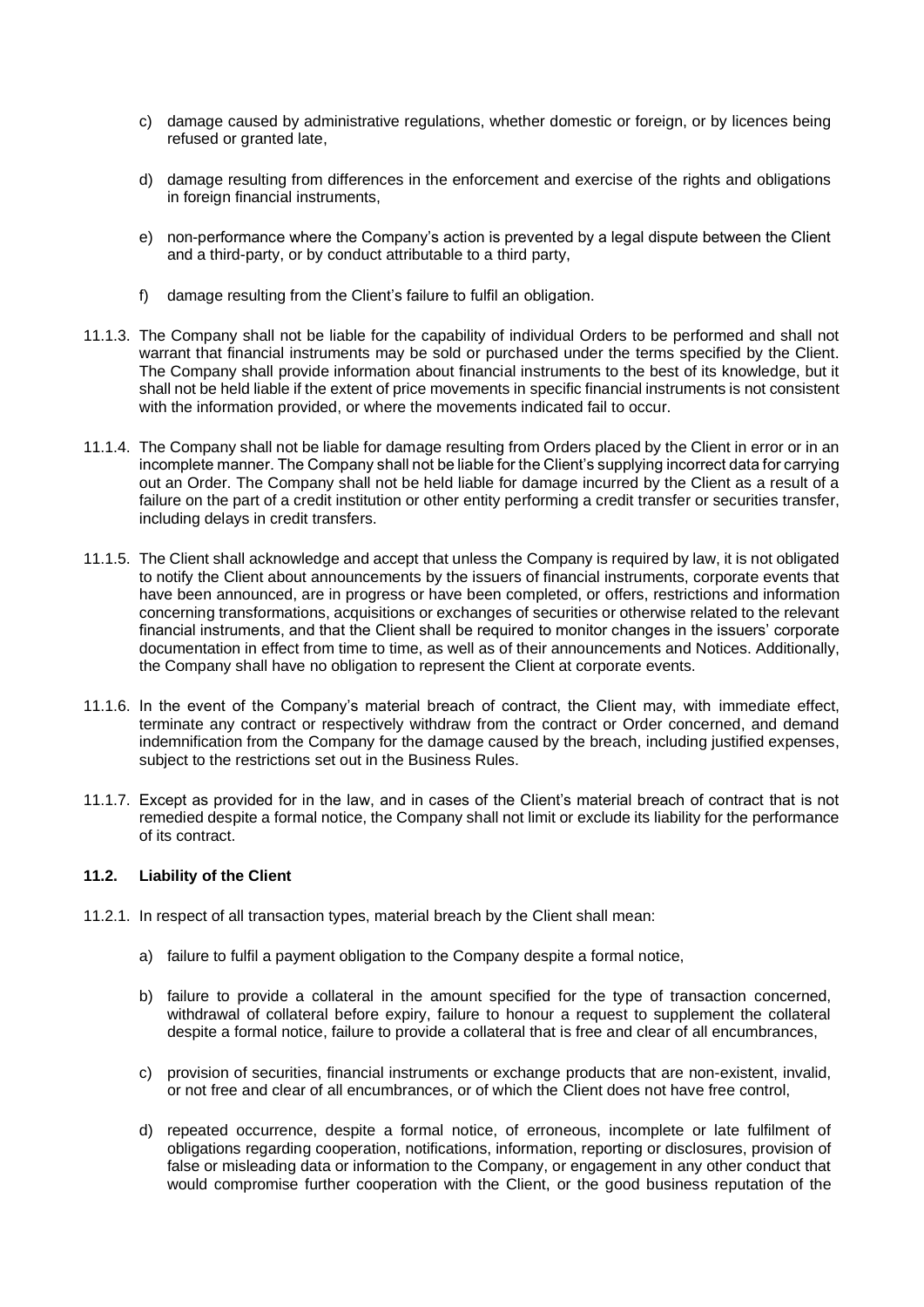Company if the business relationship were to be maintained,

- e) engagement in conduct that is inconsistent with the Business Rules or specific contractual or legal provisions, and constitutes material misconduct,
- f) other circumstances that occur at any time regarding the Client or any of the Client's contracts or transactions on grounds of which refusal to contract is warranted under the Investment Act or other applicable laws,
- g) the occurrence of circumstances whereby the Company's maintenance or continued performance of the Client Agreement, or of any other related contract, would be rendered unlawful (including in particular, without limitation, prejudice to legal regulations on preventing money laundering and terrorist financing, insider trading, and market manipulation).
- 11.2.2. In the event of a material breach by the Client, the Company may, with immediate effect, or in the case of a securities account contract, under the terms of termination without cause, terminate or withdraw from any contract, and it may demand indemnification from the Client for the damage caused by the breach (including the actual injury caused, lost profits, and non-pecuniary damage), as well as for any justified expenses. In the event of a material breach by the Client, the Client shall be liable for any resulting damage, except where the Company has contributed to the occurrence of such damage, in which case the Parties shall be responsible for the damage in proportion with their respective liabilities. Where money is owed or an obligation to deliver securities is delayed, the Company shall, whether under specific terms or otherwise, be eligible for default interest on the amount of the late payment or the market value of the securities concerned.
- 11.2.3. Where liability for breach of contract or damage is excluded or limited by the Company under these Business Rules, such shall not be interpreted as an exclusion or limitation of liability for any breach of contract or damage caused wilfully or is harmful to human life, physical integrity, or health.

# <span id="page-56-0"></span>**12. Provisions for Specific Disclosures**

# <span id="page-56-1"></span>**12.1. EMIR reporting on behalf of clients**

- 12.1.1. Under Regulation (EU) No 648/2012 of the European Parliament and of the Council on OTC derivatives, central counterparties and trade repositories (hereinafter EMIR), Regulation (EU) No 148/2013 supplementing EMIR with regard to regulatory technical standards on the minimum details of the data to be reported to trade repositories, and Regulation (EU) No 1247/2012 laying down implementing technical standards with regard to the format and frequency of trade reports to trade repositories according to EMIR (hereinafter collectively EMIR Regulations), Clients that are legal entities, including entity without legal personality, are required to report their derivative contracts to trade repositories.
- 12.1.2. Reporting required under the EMIR Regulations shall be made to the competent trade repository in accordance with the data content and periodicity specified in those Regulations, in respect of exchangetraded and OTC derivatives (hereinafter collectively: derivative contracts) for financial instruments as set out in points (4) to (10) of Section C of Annex I to Directive 2004/39/EC as implemented by Article 38 and 39 of Regulation (EC) No 1287/2006.
- 12.1.3. Under the mandatory EU regulations, the Client has full liability for the reporting obligation, but may authorise the Company to fulfil that obligation for and on behalf of the Client. Any Client that is subject to a reporting obligation under the EMIR Regulations shall enter into an agreement with the Company for the fulfilment of the reporting obligation or provide a statement that the obligation will be complied with by the Client.
- 12.1.4. The performance of the reporting obligation shall be subject to the fees charged by the Company as set out in the Notice.
- 12.1.5. To fulfil reporting obligations, every legal entity Client, including entity without legal personality, must be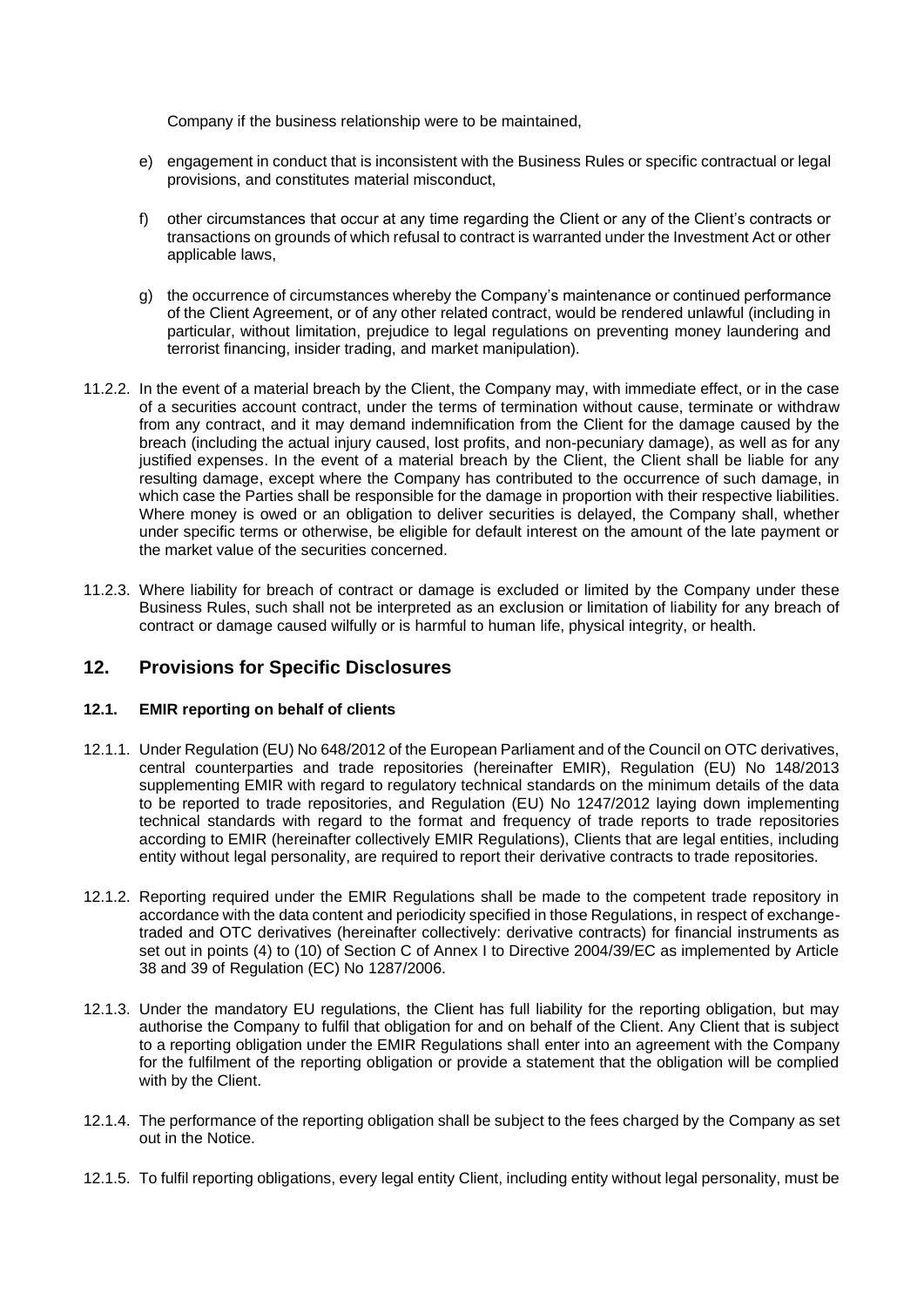assigned with a Legal Entity Identifier (hereinafter LEI or LEI code). While obtaining a LEI is also the sole responsibility of the Client, when commissioned in that regard the Company undertakes, for the fee set out in the Notice, to make arrangements to obtain a LEI on behalf of the Client. Where the Client already holds a LEI at the time of entering into the Forward Framework Contract, the Client shall notify the Company of such request.

- 12.1.6. The Company shall have the right to select the data repositories to which it is to make obligatory reporting on the Client's behalf. The Company shall publish the list of the data repositories concerned, as well as any changes made to that list, by means of a Notice at its official disclosure locations.
- 12.1.7. The Company shall not be held liable for incorrect, incomplete or late disclosures, or for reporting that is compromised or prevented by transmission failures.
- 12.1.8. Data shall be transferred for supervisory purposes and shall be made known to the competent supervisory authorities.

## <span id="page-57-0"></span>**12.2. LEI code**

- 12.2.1. Where a non-natural person Client has requested services involving a transaction or a product the delivery of which, under the Investment Act, MiFIR and/or Regulation (EU) No 648/2012 of the European Parliament and of the Council on OTC derivatives, central counterparties and trade repositories (EMIR), and Regulation (EU) 2015/2365 of the European Parliament and of the Council on transparency of securities financing transactions and of reuse (SFTR), requires, for clearing and statutory reporting purposes, that the Client's Legal Entity Identifier (LEI) to access and clear the service is communicated to the Company in advance, the Client may only have access to the service after it has provided the LEI to the Company in writing.
- 12.2.2. The obligation and responsibility to obtain and arrange for the continuous maintenance of a LEI shall rest with the Client.
- 12.2.3. Where prior to placing an Order, the Client fails to provide the Company with the details required for the Company to fulfil the reporting and disclosure obligations, including in particular the LEI, or fails to arrange for the continuous maintenance and active status of the LEI, the Company shall be under an obligation to refuse the conclusion of the relevant transaction.
- 12.2.4. If the LEI provided by the Client is not valid, but the transaction may otherwise be concluded, notably in cases where the transaction is not subject to Regulation (EU) No 648/2012 of the European Parliament and of the Council, the Client shall have full responsibility and liability to the Company for the consequences of providing an invalid LEI, including any consequences following from the disclosures to be made by the Company.
- 12.2.5. The Client shall acknowledge the obligation to hold a valid LEI at all times for the purposes of statutory disclosures, failing which the Company may refuse the conclusion of transactions.

#### <span id="page-57-1"></span>**12.3. National identifier (National ID)**

- 12.3.1. In cases where, under the applicable EU legal regulations, transactions require the use of a National ID in respect of a non-natural person Client, the Client may only have access to the service when the Company has been provided with the data to derive the National ID in accordance with Article 6 and Annex II of Commission Delegated Regulation (EU) 2017/590. Such data are as follows:
	- the surname, first name and date of birth for both the Client and their proxy in cases where CONCAT can be derived for the Client in accordance with Article 6 and Annex II of Commission Delegated Regulation (EU) 2017/590,
	- the personal identity code/identity card number specified in Article 6 and Annex II of Commission Delegated Regulation (EU) 2017/590 for both the Client and their proxy in the case of countries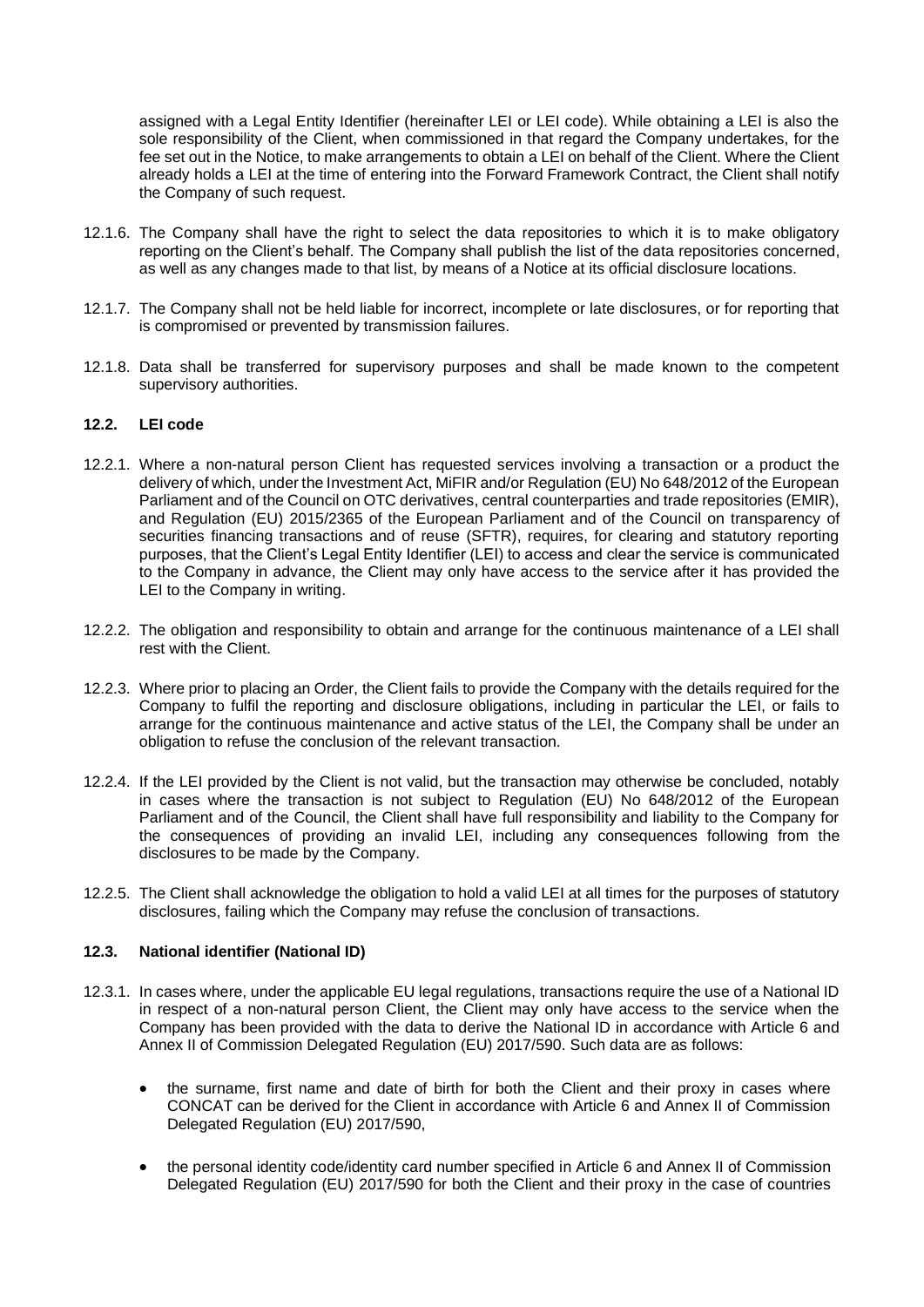where CONCAT cannot be derived.

- 12.3.2. The obligation and responsibility to provide the Company with up-to-date data as required for the National ID shall rest with the Client.
- 12.3.3. Where, prior to an individual transaction, the data required to have the National ID derived are not provided by the Client to the Company, the Company may refuse to enter into the transaction concerned.
- 12.3.4. The Company has no obligation to verify the accuracy and validity of the National ID. Accordingly, if the data provided by the Client to have the National ID derived is not valid, but the transaction may otherwise be concluded, the Client shall have full responsibility and liability to the Company for the consequences of providing an invalid National ID, including any consequences following from the disclosures to be made by the Company.

# <span id="page-58-0"></span>**13. Termination of the Contract between the Company and the Client**

## <span id="page-58-1"></span>**13.1. Withdrawal**

- 13.1.1. Clients qualifying as consumers may withdraw from the Client Agreement within 14 days of the date of the contract without a justification.
- 13.1.2. The Client's right of withdrawal may be exercised in writing and shall be deemed to have been exercised within the relevant time limit, provided that the notice of withdrawal is posted within the time limit set out in this Section.
- 13.1.3. The legal consequence of withdrawal is that the contract between the Company and the Client is terminated with retroactive effect, i.e. as if it had never been concluded. Accordingly, to the extent possible, the Parties attempt to restore the initial situation that existed before the date of the contract.
- 13.1.4. The right of withdrawal under this Section shall not be available to a consumer who has placed an Order for financial instruments subject to the Investment Act, nor in cases where the Company has started to perform the contract at the express request of the Client, having exercised control over the Account in any way, including the crediting of the amounts transferred by the Client.

#### <span id="page-58-2"></span>**13.2. Mutual agreement**

13.2.1. In the event of the legal relationship between the Company and the Client being discontinued by mutual agreement, the parties shall agree on arrangements for any contracts and Orders with the Client, as well as for the method and time limit for settlement between the Parties.

#### <span id="page-58-3"></span>**13.3. Termination by notice**

13.3.1. The Client may terminate the Client Agreement without a notice period; however, termination shall only be valid if the Client does not have a negative balance on their Client Account, and at the same time designates another account provider, does not have an investment loan contract, and only holds assets the transfer of which to another service provider is ensured. The Company shall transfer the portfolio on the Client Account to the account on the date specified by the Client, or where no date has been specified, no later than the fifth day following its receipt of the termination notice. Upon termination of the Client Agreement, all individual contracts with the Client shall also automatically terminate.

Additionally, for the termination by the Client to be valid, the Client shall be required to close all Orders outstanding under individual contracts and investment loan contracts within the notice period. The Company's claims on the Client shall survive, including its enforcement options and collateral securing each contract, until full recovery of the Company's claims.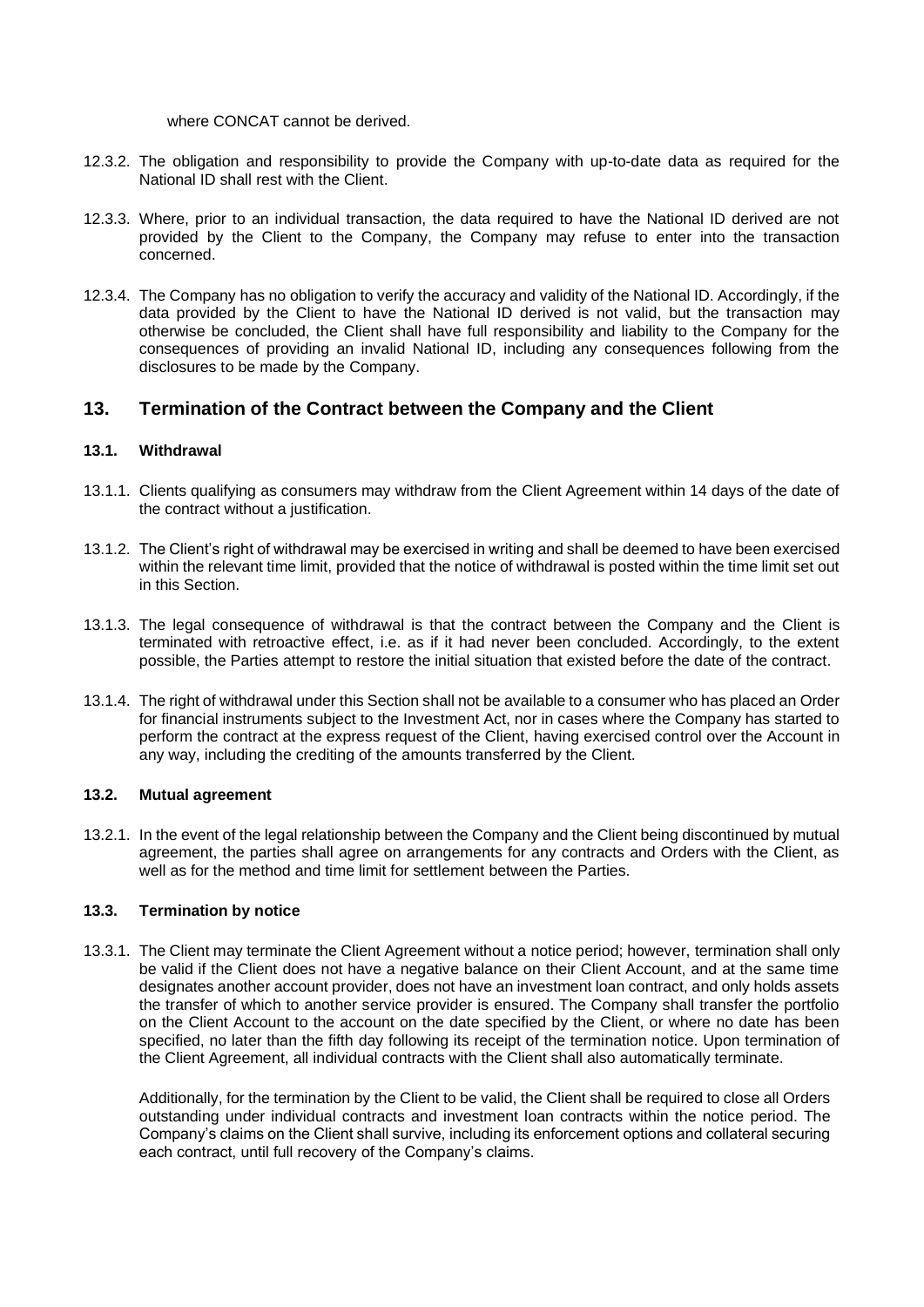- 13.3.2. The Client Agreement with the Company may be terminated by the Client for or without cause in a written statement or using any durable medium specified in these Business Rules.
- 13.3.3. The Company may terminate the Client Agreement, without prejudice to provisions in the latter for servicing the securities account, in writing by giving a notice period of 30 days. In such cases, the Client Agreement shall remain in effect between the Parties only with regard to the servicing of the securities account.
- 13.3.4. The Company may terminate the Client Agreement, including provisions in the latter for servicing the securities account, in writing by giving a notice period of 30 days if
	- the Company abandons its activity; or
	- the Client fails to comply with a payment obligation regarding the servicing of their account despite repeated formal notices.
- 13.3.5. The Company may also terminate the Client Agreement, without prejudice to provisions in the latter for servicing the securities account, for cause with immediate effect if
	- the Client has committed a material breach of contract in violation of these Business Rules or the Client's contracts with the Company,
	- the Client's transactions, Orders involving the Account, allegations made concerning the Company, or any other unlawful actions are inconsistent with the contractual terms and conditions governing the Client's legal relationship with the Company, or
	- the Client fails to meet the obligation to offer a reasonable level of cooperation in proceedings, whether initiated by the Client or the Company, or
	- the Client, in communication with the Company or any of its representatives, officials, employees or agents, uses language that is defamatory, threatening or otherwise objectionable, and fails to adjust that language despite a specific request to that effect, or
	- the Client's conduct, action or statements harm or compromise the business reputation or equitable interests of the Company, in view of which the Company can no longer be expected to maintain its business relationship with the Client.
- 13.3.6. The Company may also terminate the Client Agreement, without prejudice to provisions in the latter for servicing the securities account, in writing, without cause, by giving a notice period of 45 days.
- 13.3.7. Upon serving the notice, the Company shall request the account holder Client to designate, in a written statement to be delivered to the Company during the notice period, the new securities account provider to which the securities credited to the Client Account are to be transferred. In the absence of a designated new account provider, and where the securities cannot be transferred for any reason to the designated account provider, the rules of *negotiorum gestio* and possession without title (custody) shall apply in conjunction with the provisions of the Capital Market Act, subject to a fee charged by the Company as set out in the Notice.
- 13.3.8. Where the Account is closed without a new account provider being appointed, or the securities cannot be transferred for any reason to the designated account provider, the Company may, at its option, except as provided in Section 145(2a) of the Capital Market Act, deposit the securities into a judicial escrow account, or make arrangements for their custody.
- 13.3.9. Claims shall become due immediately upon the termination of the Client Agreement. As a consequence of the termination, the Client Agreement, investment loan contracts shall also be terminated, on grounds of which the Company may also sell any securities purchased from the funds borrowed.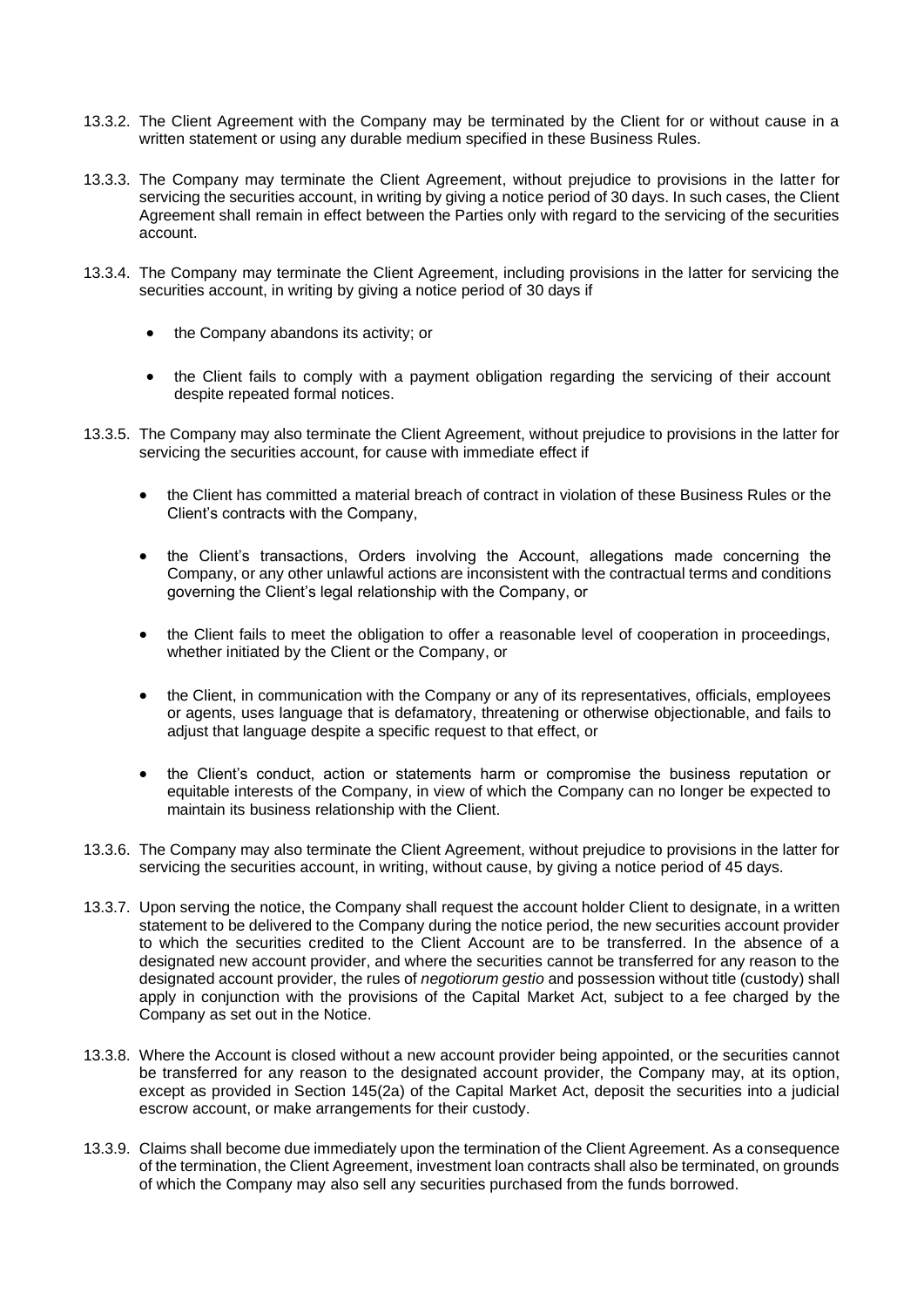- 13.3.10. Upon the termination of the Client Agreement, the balances of the accounts serviced for the Client shall become due. The Client shall not be eligible for default interest from the Company on the due amount of any positive account balance.
- 13.3.11. As a consequence of the termination, the Client Agreement, all contracts made under the Client Agreement between the Parties shall also be terminated.
- 13.3.12. The terms and conditions of these Business Rules shall remain in full force and effect following the termination of the contract until complete settlement.

#### <span id="page-60-0"></span>**13.4. Dissolution with or without a legal successor**

13.4.1. If the Client decides to dissolve without a legal successor, it shall immediately notify the Company to that effect. Where a decision has been made for dissolution without a legal successor, the Company shall proceed according to the rules set out in these Business Rules (Termination). In the event of dissolution with a legal succession, the contract shall remain in effect between the Company and the legal successor.

# <span id="page-60-1"></span>**13.5. Death**

- 13.5.1. The Company shall immediately be notified of the death of the Client in writing by the Client's heir or relative, or a party with the right to give instructions regarding the Account. The Company shall exclude its liability for any damage resulting from notification errors or delays. Upon the death of the Client, the balance of the Account shall become part of the Client's estate as of the moment of death. Positive balances and securities shall only be released or credited by the Company to eligible parties designated as such in a final grant of probate, with negative balances enforced against the same parties.
- 13.5.2. From the date on which the Company receives information of the Client's death until being presented with the grant of probate, the Company shall block the Client Account. When the final grant of probate has been adopted and presented to the Company, the Company shall proceed according to the provisions set out in the grant of probate, entering into a Client Agreement with each heir, with funds and investment assets held in the deceased Client's Client Account credited, in accordance with the grant of probate, to the Accounts set up for the heirs. The provisions of these Business Rules shall apply *mutatis mutandis* to the Client Agreements concluded with the heirs.
- 13.5.3. Where the securities cannot be distributed according to the grant of probate, the Company shall only have the right to credit the securities upon being presented with the unanimous and unambiguous statement of all designated heirs, documented in an official deed or in a private deed of full probative force, concerning the distribution of the succession securities held by the Company.
- 13.5.4. After becoming officially informed about the Client's death, regardless of whether the legal relationship continues to exist, the Company shall not be under an obligation to send subsequent account statements concerning the deceased Client Account. Additionally, the Company excludes its liability for any damage occurring between the Client's death and the Company receiving officially information about the death.
- 13.5.5. The contracts between the deceased Client and the Company (including in particular the contract for servicing the Account) shall automatically terminate without any additional act when the Company has transferred all of the assets in the Account to the heir(s), and when the liabilities of the deceased Client to the Company have fully been settled by the heir(s).
- 13.5.6. In any case, the Company shall open a new Account for each heir and enter into new contracts with each heir for the services provided by the Company. The contractual relationship between the Company and the deceased Client shall not continue between the Company and the heir(s).

#### <span id="page-60-2"></span>**13.6. Offsetting**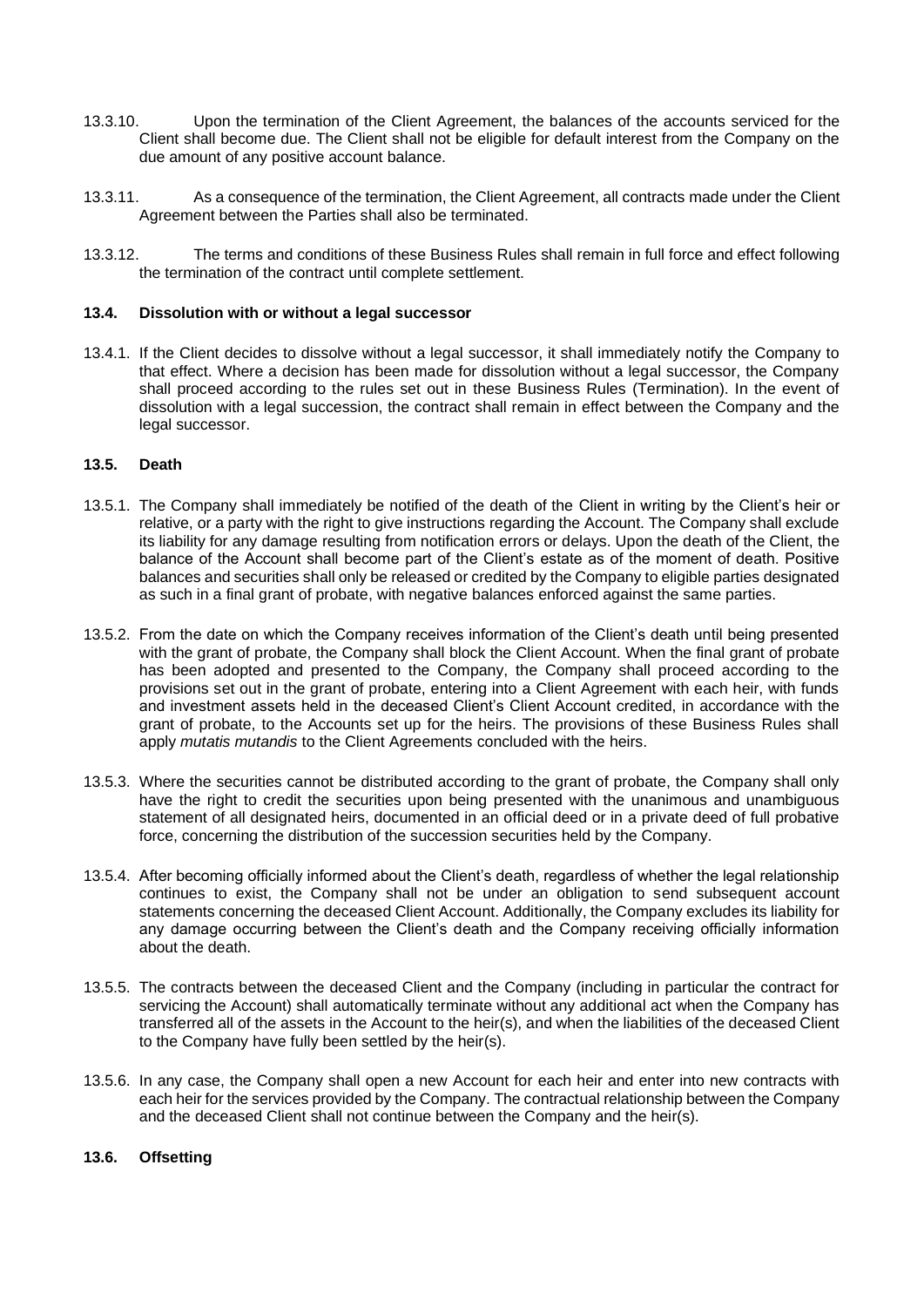13.6.1. When the contractual relationship is terminated, the Company may offset its claims against its liabilities of the same kind to the Client, in accordance with the rules set out in the Civil Code. In that process, the Company may enforce any of its claims against the funds and financial instruments held in the Account, in accordance with the rules of these Business Rules applicable to non-performance.

# <span id="page-61-0"></span>**14. Possession without title (custody)**

14.1.1. All funds and financial instruments that are not covered by a valid contract with the Client shall be taken into custody by the Company (hereinafter the custody), and the Company shall manage those funds and instruments in accordance with Section 145 of the Capital Market Act, and with the rules set out in the Civil Code for possession without title and *negotiorum gestio*.

This Section shall also apply to the management of funds and financial instruments obtained by the Company by means of a cross-border portfolio transfer where, prior to the transfer, the person concerned has not specifically agreed to the Company's Business Rules, and the laws governing the operation of the transferring company do not require an approval by the competent authority, however, where the same laws allow for the transfer of the management of the assets concerned even in this case ("Special Portfolio Transfer").

- 14.1.2. The Company shall only be bound by an obligation of custody:
	- until a new account provider is notified, where the securities account is discontinued on grounds of termination by the Company
	- in the case of a Special Portfolio Transfer, until a new account provider is notified or until the Company's Business Rules are accepted.

Until the occurrence of the above events, in respect of the balance held by the Company on the custody account, the account provider's obligation to identify owners at the issuer's request or as ordered pursuant to the Supervisory Authority's decision shall be suspended as regards the disclosure of the beneficiary data, and the account provider shall also be released from the obligation to issue an ownership certificate.

- 14.1.3. The assets taken into the Company's custody shall be held separately for each person in a securities account in "custody" status in the case of securities and other financial instruments, and in a client account in "custody" status in the case of funds (hereinafter collectively the Custody Account). The Company shall not pay interest on the funds held in a Custody Account.
- 14.1.4. For its custody, the Company may apply a fee as set out in the Notice, which it may charge automatically in accordance with the applicable laws, without any specific arrangements or notification. In respect of securities transfers, funds transfers, and cash payments originated from that account, the Company may charge the fees and charges set out in the Notice for each service.
- 14.1.5. Where the funds available in the Client's Custody Account are insufficient for a fee to be charged, the Company may sell the financial instruments in its custody and deduct the fee due to it from the consideration received. Similarly, the costs to sell shall be borne by the person concerned and charged to the balance of the Custody Account.
- 14.1.6. Any benefits drawn from the financial instruments held in the Custody Account shall automatically be taken into custody without any specific arrangements.
- 14.1.7. As regards custody, the person concerned may only provide instructions as to their entire balance held with the Company. The Company shall only be obliged to carry out the instruction when the person concerned has repaid his/her entire outstanding debt to the Company.
- 14.1.8. Concerning the Custody Account, the person concerned may not submit any transaction orders other than an Order to settle outstanding debt to the Company.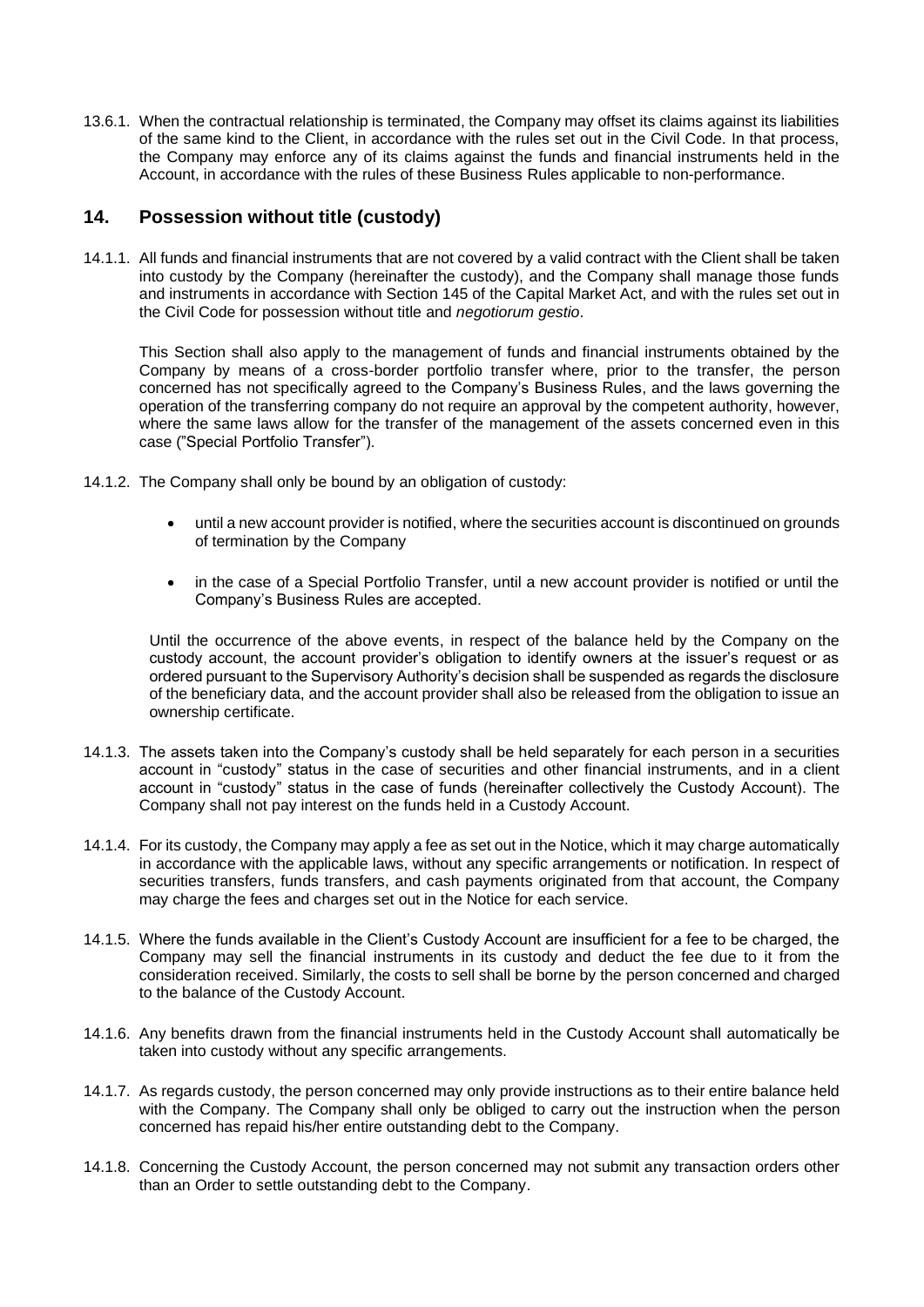- 14.1.9. The Custody Account shall be terminated when one of the following occurs:
	- a) all of the funds and financial instruments held in the account have been transferred or withdrawn,
	- b) the account balance has been exhausted,
	- c) having repaid their entire outstanding debt to the Company, the person concerned enters into a new Client Agreement with the Company, with a new account opened.

# <span id="page-62-0"></span>**15. Confidentiality**

- 15.1.1. "Trade secret" means a fact, information, other data and an assembly of the foregoing, connected to an economic activity, which is secret in the sense that it is not, as a body or as the assembly of its components, generally known or readily accessible to persons dealing with the affected economic activity and therefore it has pecuniary value, and which is subject to steps made with the care that is generally expected under the given circumstances, by the person lawfully in control of the information, to keep it secret.
- 15.1.2. "Securities secrets" shall mean all data and information that is at the disposal of the Company concerning specific Clients relating to their personal information, financial standing, business operations and investments, ownership and business relations, and their contracts and agreements with the Company, and to the balance and money movements on their accounts. For the purposes of legal provisions applicable to securities secrets, any person who receives services from the Company shall be considered a Client.
- 15.1.3. Persons acquiring any trade or securities secrets shall keep them confidential without any time limitation. All facts, information, solutions or data classified as trade or securities secrets may not be disclosed to third parties without the consent of the Client to whom they pertain, and may only be used on a need-to-know basis. A person acquiring any trade or securities secrets may not use such for their own benefit or for the benefit of a third party, whether directly or indirectly, or to cause any disadvantage to the Company, or its Clients. Any information that is declared by specific other laws to be information of public interest or public information and as such is rendered subject to disclosure, may not be withheld on the grounds of being treated as a trade secret.
- 15.1.4. Securities secrets may only be disclosed to third parties if:
	- a) so requested by the Client to whom they pertain, or their lawful representative in an authentic instrument or in a private document with full probative force expressly indicating the particular data, which are considered securities secrets, to be disclosed,
	- b) the regulations in Section 118(3)–(4) and (7) of the Investment Act provide an exemption from the requirement of confidentiality concerning securities secrets,
	- c) so facilitated by the Company's interests for selling its receivables due from the Client or for enforcement of its outstanding claims.
- 15.1.5. Compliance with obligations concerning the disclosure, transfer and reporting of data as provided for in the Investment Act and the Capital Market Act shall not constitute a breach of confidentiality concerning securities secrets.
- 15.1.6. The requirement of confidentiality concerning securities secrets shall not apply when the agencies and authorities specified in the Investment Act make a written request for information from the Company. Written requests shall indicate the Client, group of Clients or Account about whom or which the agencies or authorities are requesting the disclosure of securities secrets, as well as the type of the data requested and the purpose of the request. The entities authorised to receive information shall use such information solely for the purpose indicated in the request. The Company may not refuse to disclose information, alleging their obligation of secrecy.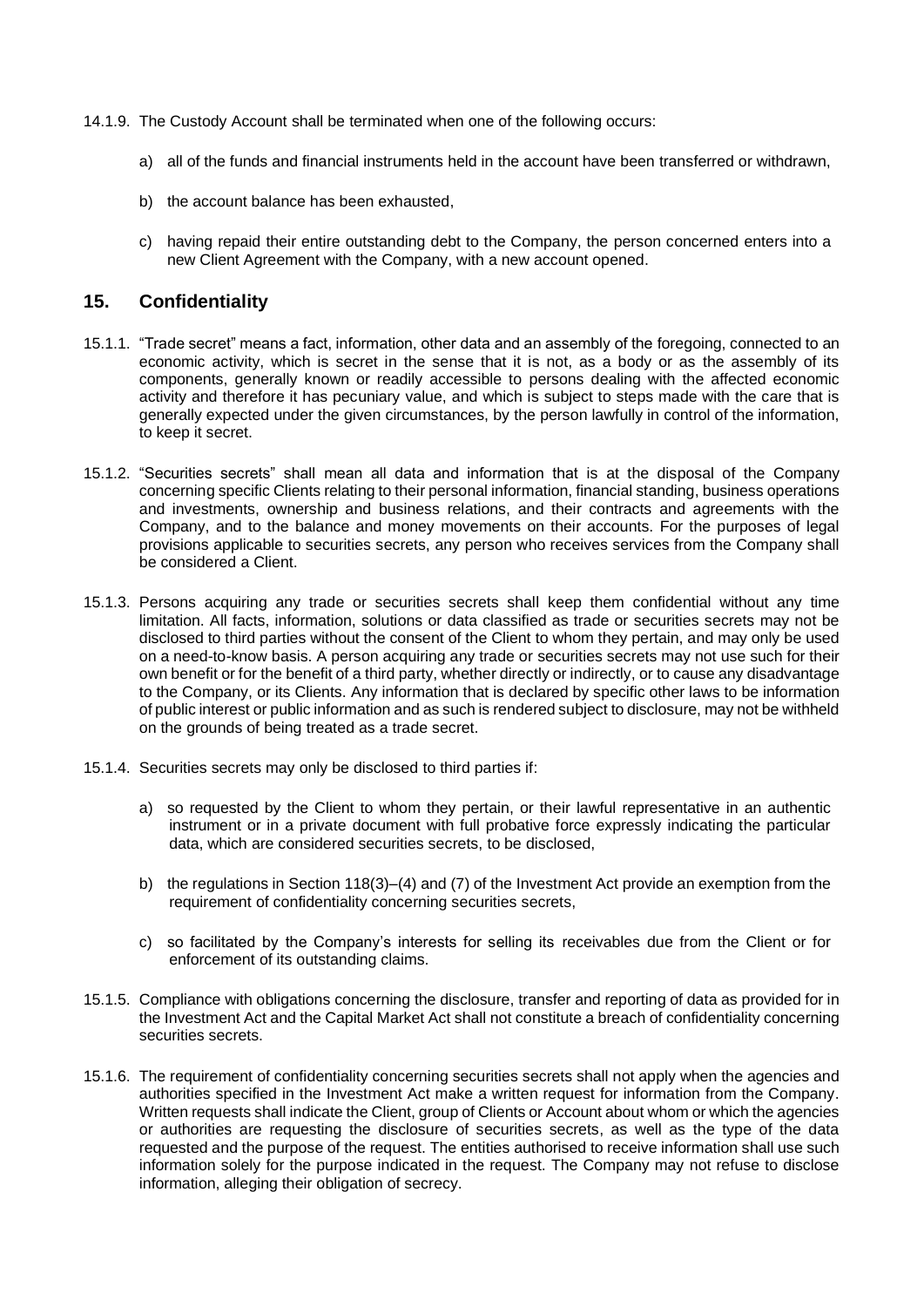# <span id="page-63-0"></span>**16. Data Protection**

# <span id="page-63-1"></span>**16.1. General rules**

- 16.1.1. With a view to ensuring compliance with legal regulations on data protection in client communication, the Company processes the Client's personal data according to, in particular, Act CXII of 2011 on the Right of Informational Self-Determination and on Freedom of Information, and to Regulation (EU) 2016/679 of the European Parliament and of the Council of 27 April 2016 on the protection of natural persons with regard to the processing of personal data and on the free movement of such data (General Data Protection Regulation, hereinafter the GDPR).
- 16.1.2. The Client's personal data may only be processed to the data subject's consent, or when processing is required by law or becomes necessary to perform a contract; additionally, Client data may also be processed in the legitimate interest of the Company. Personal data may be processed, whether with the consent of the data subject or based on authorisation conferred by law, in particular when required for the performance of a task carried out in the public interest or in the exercise of official authority, in the fulfilment of the official tasks of the controller or the recipient third party, for the protection of the data subject's vital interest, for the performance of a contract between the data subject and the controller, in the legitimate interests of the controller or a third party, or in the legitimate operation of a charitable organisation. Where a data subject has requested restricted processing, processing shall be restricted, and such personal data shall, with the exception of storage, only be processed with the data subject's consent or for the establishment, exercise or defence of legal claims or for the protection of the rights of another natural or legal entity or for reasons of important public interest of the European Union or of a Member State. For the purpose of proceedings requested by the Client, their consent for processing their data to the extent necessary shall be considered granted. The Company shall include the fact that information was provided about data processing in individual contracts.
- 16.1.3. The rights of the Client (or the Client's proxy) and their enforcement:
	- a) a data subject may request confirmation as to whether or not data relating to them are being processed,
	- b) the rectification or erasure of their personal data, with the exception of those processed by order of legal regulation.
	- c) the data subject shall have the right to object to the processing of data relating to them if processing is carried out solely for the purpose of enforcing the rights and legitimate interests of the controller or the recipient, or if personal data is used or transferred for the purposes of direct marketing, public opinion polling or scientific research,
	- d) the data subject may seek legal remedy for any violation of their rights.
- 16.1.4. Matters concerning data protection, details of Client rights and the means of enforcing those rights are set out in Act CXII of 2011 on the Right of Informational Self-Determination and on Freedom of Information (hereinafter the Privacy Act), and to Regulation (EU) 2016/679 of the European Parliament and of the Council of 27 April 2016 on the protection of natural persons with regard to the processing of personal data and on the free movement of such data (General Data Protection Regulation, hereinafter the GDPR).
- 16.1.5. The Company may transfer the Client's personal data in compliance with the legal regulations, and may engage data processors.
- 16.1.6. In due observation of the provisions on data protection, the Company shall be authorised to outsource the activities connected to its operations as well as those statutory activities that involve data processing by controllers and processors, or data transfers. Outsourced activities and outsourcing service providers are specified in the Annex incorporated into these Business Rules. The specific terms of data processing are set out in the Data Protection Notice.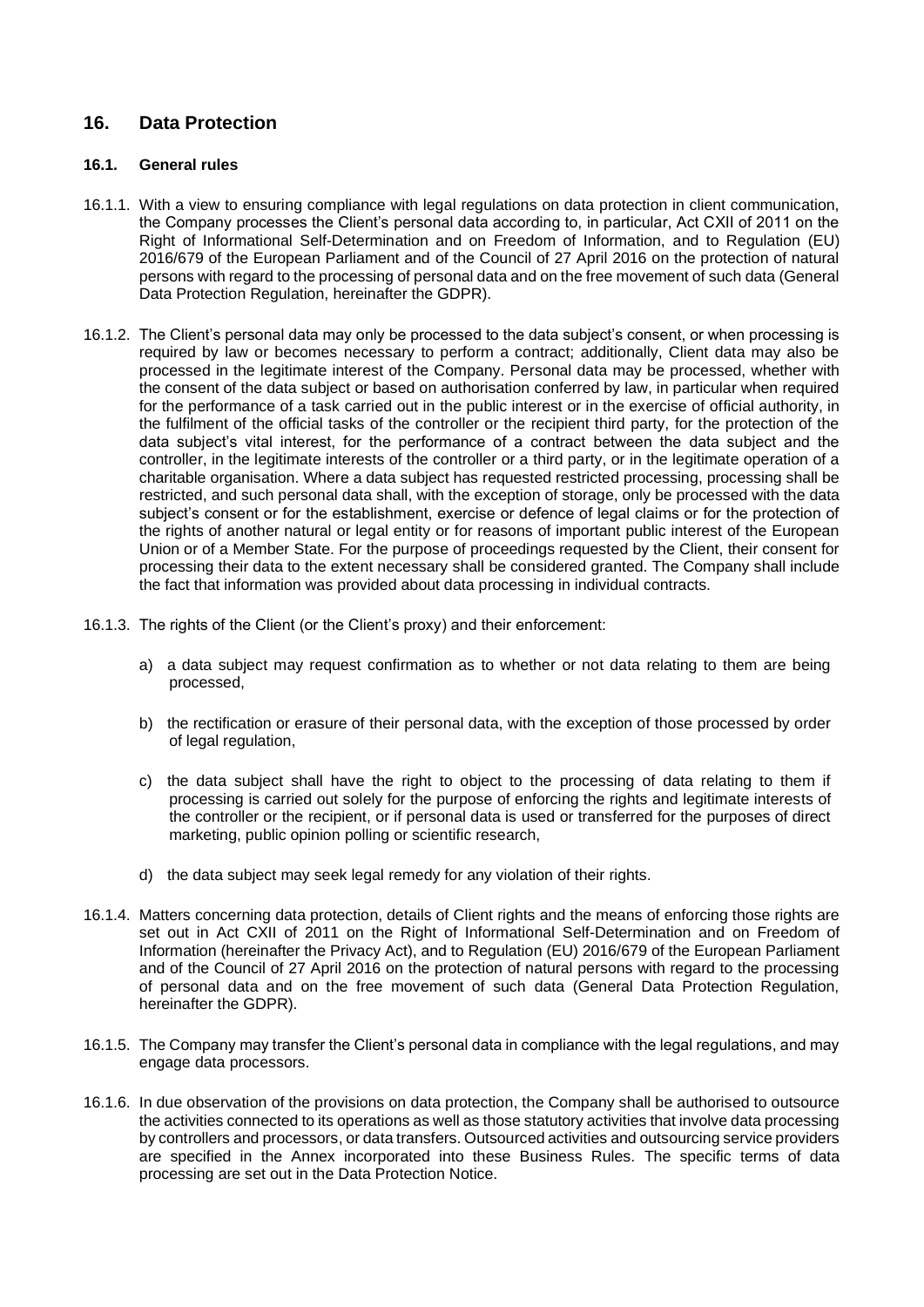### <span id="page-64-0"></span>**16.2. Rules applicable to the Data Protection Officer**

- 16.2.1. The Data Protection Officer shall be designated on the basis of his or her expert knowledge of data protection law and practice and ability to fulfil the tasks referred to in this Section.
- 16.2.2. The Company shall disclose the electronic contact details of the Data Protection Officer in the Data Protection Notice and on its website. Requests to the Data Protection Officer may be sent by any data subject. The Data Protection Officer shall in the performance of his or her tasks have due regard to the risk associated with processing operations, taking into account the nature, scope, context and purposes of processing.
- 16.2.3. Tasks of the Data Protection Officer:
	- a) provision of information and advice to employees on their obligations related to data protection,
	- b) arrangements for data protection training, raising awareness on data protection,
	- c) verification of compliance with applicable data protection requirements,
	- d) cooperation and communication with the supervisory authority,
	- e) compliance with other obligations as set out in the GDPR and in other laws the application of which is mandatory for the Company.

# <span id="page-64-1"></span>**16.3. Data Processing Records**

- 16.3.1. In order to demonstrate compliance with the GDPR, the Company shall maintain records of processing activities under its responsibility.
- 16.3.2. The Company shall maintain a record of processing activities under its responsibility. That record shall contain all of the following information:
	- a) the name and contact details of the controller and, where applicable, the joint controller, the controller's representative and the data protection officer,
	- b) the purposes of the processing,
	- c) a description of the categories of data subjects and of the categories of personal data,
	- d) the categories of recipients to whom the personal data have been or will be disclosed including recipients in third countries or international organisations,
	- e) where applicable, transfers of personal data to a third country or an international organisation, including the identification of that third country or international organisation and, where appropriate, the documentation of suitable safeguards,
	- f) where possible, the envisaged time limits for erasure of the different categories of data,
	- g) where possible, a description of the technology employed to safeguard the security of data processing, including the pseudonymisation and encryption of personal data; the ability to ensure the ongoing confidentiality, integrity, availability and resilience of processing systems and services; the ability to restore the availability and access to personal data in a timely manner in the event of a physical or technical incident; and the fact that a process is in place for regularly testing, assessing and evaluating the effectiveness of technical and organisational measures for ensuring the security of the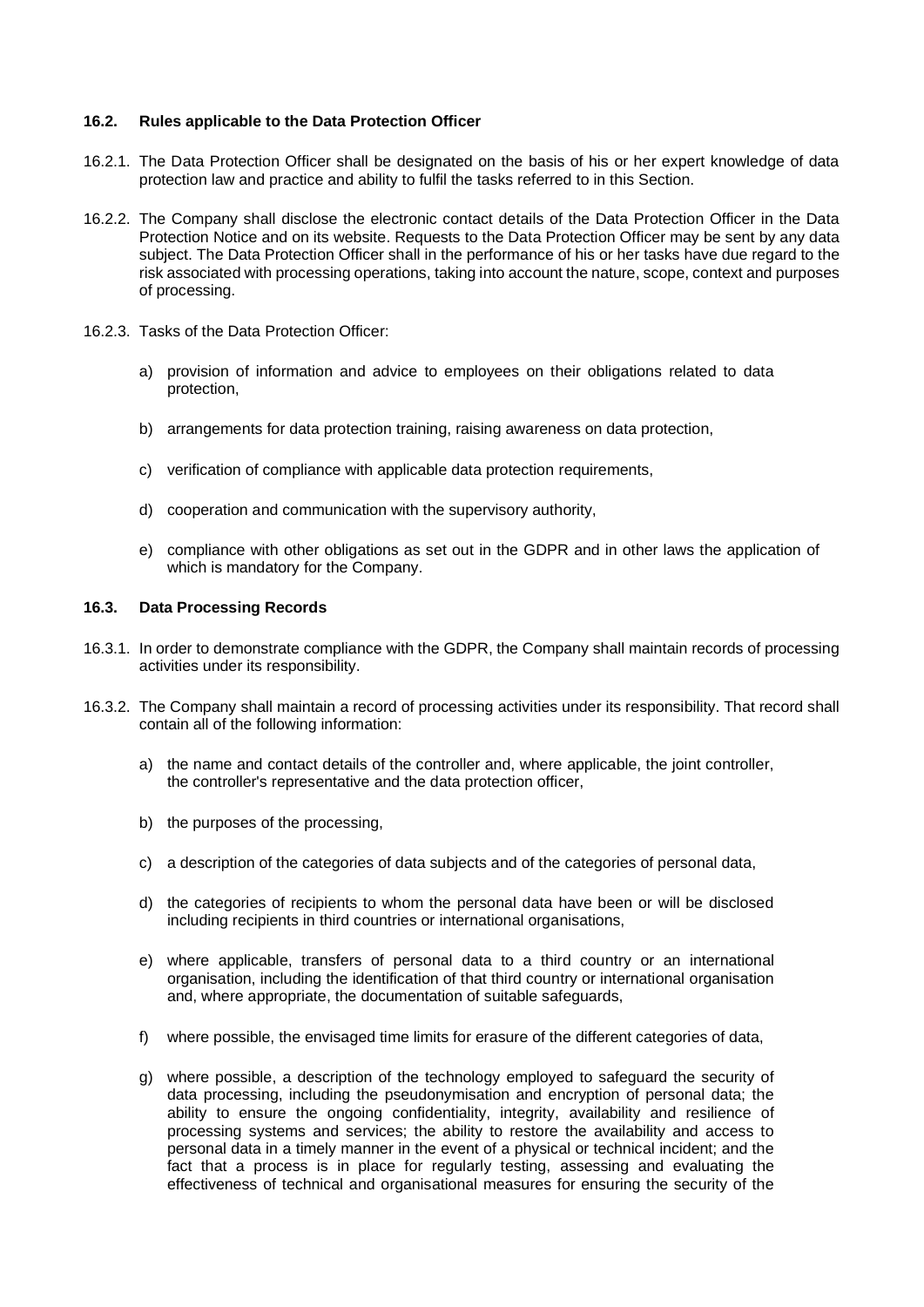processing.

16.3.3. For customer information purposes, the Company shall publish a simplified extract of the Data Processing Records on its website.

# <span id="page-65-0"></span>**17. Consumer Protection and Complaint Handling**

The Company shall respond to Client notifications, and shall address and remedy their complaints. In meeting that obligation, the Company shall proceed in accordance with the Complaint Management Policy, which is incorporated into these Business Rules. The Company's Complaint Management Policy is available on the Company's website.

# <span id="page-65-1"></span>**18. Investor Protection**

Pursuant to the Capital Market Act, investment companies are required to set up an Investor Protection Fund (hereinafter the Fund), which the Company has joined on a mandatory basis. The Fund shall be responsible to compensate eligible investors for losses in the amount defined in specific laws. Compensation may be paid in respect of a frozen claim arising from contract that is covered by the Fund and was concluded by the Fund member after 1 July 1997. The Fund's liability for indemnification shall occur if the Supervisory Authority initiates the opening of liquidation proceedings against a Fund member in accordance with the Investment Act, or upon a court order for the liquidation of a Fund member.

Coverage provided by the Fund shall be available in respect of claims arising from contracts concluded as part of the Fund member's commission trading, trading, portfolio management, securities custody and depositary, securities account servicing and client account servicing operations.

Coverage provided by the Fund is not available to

- a) the state,
- b) budgetary agencies,
- c) companies solely and permanently owned by the state,
- d) local authorities,
- e) institutional investors,
- f) compulsory or voluntary deposit insurance, institution and investor protection funds; and
- g) Pension Guarantee Funds,
- h) extra-budgetary funds,
- i) investment firms, exchange members, and commodity dealers,
- j) financial institutions,
- k) the Supervisory Authority,
- l) the executive employees of Fund members and their close relatives,

m) any entity or natural person having a direct or indirect holding of five per cent or more in the capital of a Fund member carrying voting rights, and any company they control, as well as the close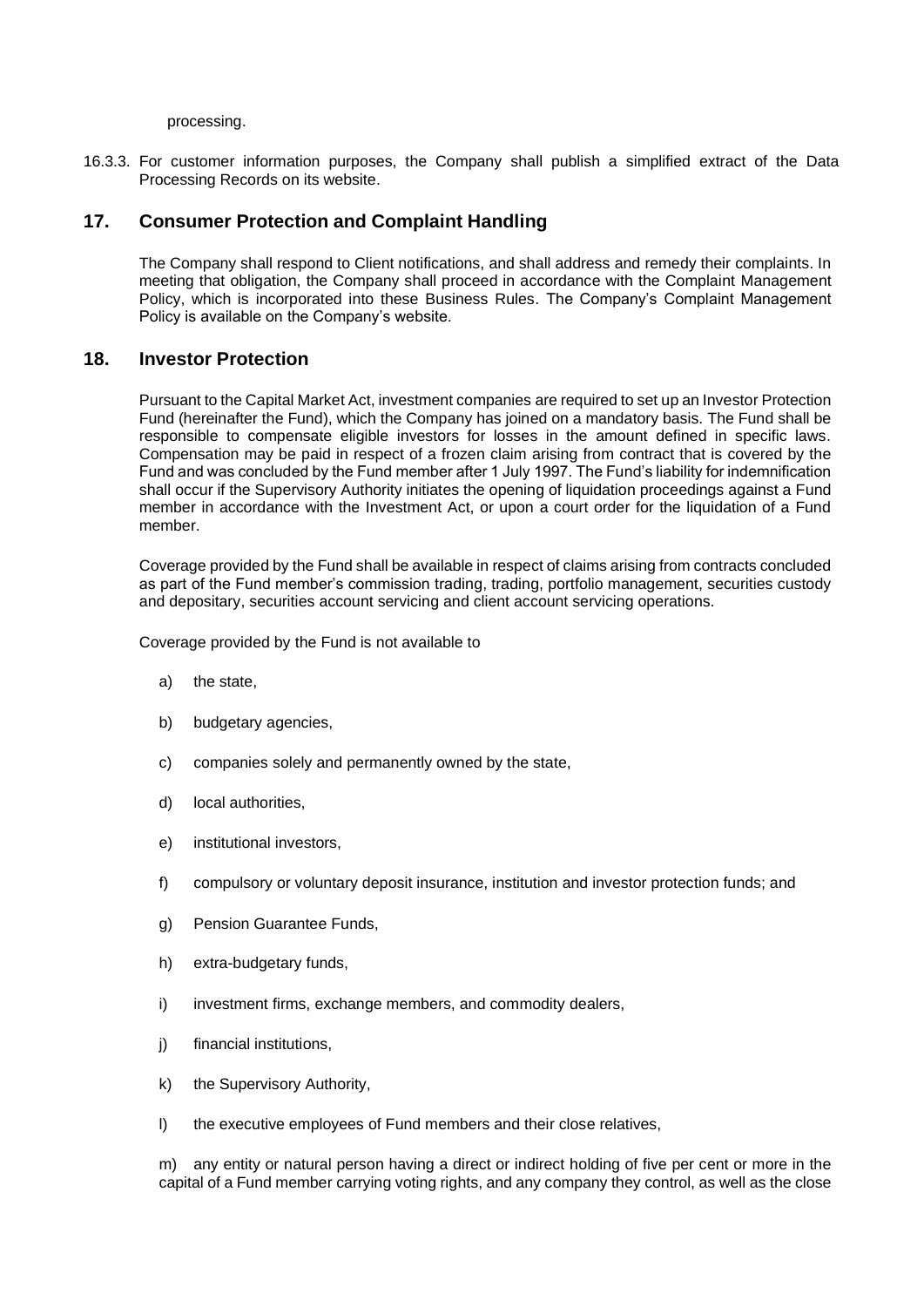relatives of natural persons, as well as the foreign equivalents of the foregoing.

For the purposes of paragraphs k) and l), no compensation shall be paid if it applies to a Fund member in connection with which the settlement procedure is in progress in any extent for the period between the date on which the contract underlying the claim was executed and the date on which the claim for compensation is lodged.

Coverage provided by the Fund shall not apply to claims in connection with any transaction that was financed by funds of criminal origin, as declared by a final court decision. Coverage provided by the Fund shall not apply to claims in connection with any transaction that is denominated in a currency other than euro or the legal tender of a Member State of the European Union or the Organisation for Economic Cooperation and Development (OECD).

Compensation to eligible investors shall be paid upon application. The Fund may specify formal requirements for the applications. Investors may submit an application within one year from the first day specified for filing the claims. If an investor was unable to lodge a claim for some excusable reason, they may submit the application within thirty days when such reason is eliminated.

The Fund shall compensate investors entitled to compensation for claims up to a maximum amount of one hundred thousand euros per person and per investment firm (Fund member) on the aggregate. The amount of compensation paid by the Fund is one hundred per cent up to one million Hungarian forints, and for amounts over the one million Hungarian forint limit, one million forints and ninety per cent of the amount over one million Hungarian forints.

The day of the opening of the liquidation proceedings is to be taken into consideration when determining the maximum amount of compensation.

For the purposes of determining the coverage level, all of the insured claims of an investor and the claims not released by the Fund member are to be consolidated.

Where, in its capacity as Fund member, the Company has any claim from a Client in connection with investment services that is overdue or is scheduled to expire before payment of indemnification, it shall be deducted from the investor's claim when determining the amount of compensation.

The Fund provides compensation only in money. The Fund is required to post a notice in its official disclosure locations within fifteen days from the day on which the liquidation order was published, to inform investors about the possibility to file claims. The Fund shall specify the date from which claims are accepted, the form in which claims are to be lodged, and the name of the paying agent. The first day specified for filing the claims must fall within a thirty-day period from the date on which the liquidation order was published.

Upon the claimant supplying the contract underlying the insured claim along with all information required to verify his eligibility, and if the records maintained by the respective Fund member are also available, the Fund shall be required to process the investor's application for compensation within ninety days from the date when the application was submitted.

If the contract supplied by the investor underlying his claim for compensation and the records maintained by the relevant Fund member are in harmony, the Fund shall verify compensation to the extent substantiated by such documents and shall proceed to pay the compensation at the earliest possible time within a ninety-day period. In justified cases the settlement date may be extended, subject to prior approval by the Supervisory Authority, once, by up to another ninety days.

The date of payment of settlement shall be the first day when the investor actually had access to the funds provided in compensation.

# <span id="page-66-0"></span>**19. Taxation**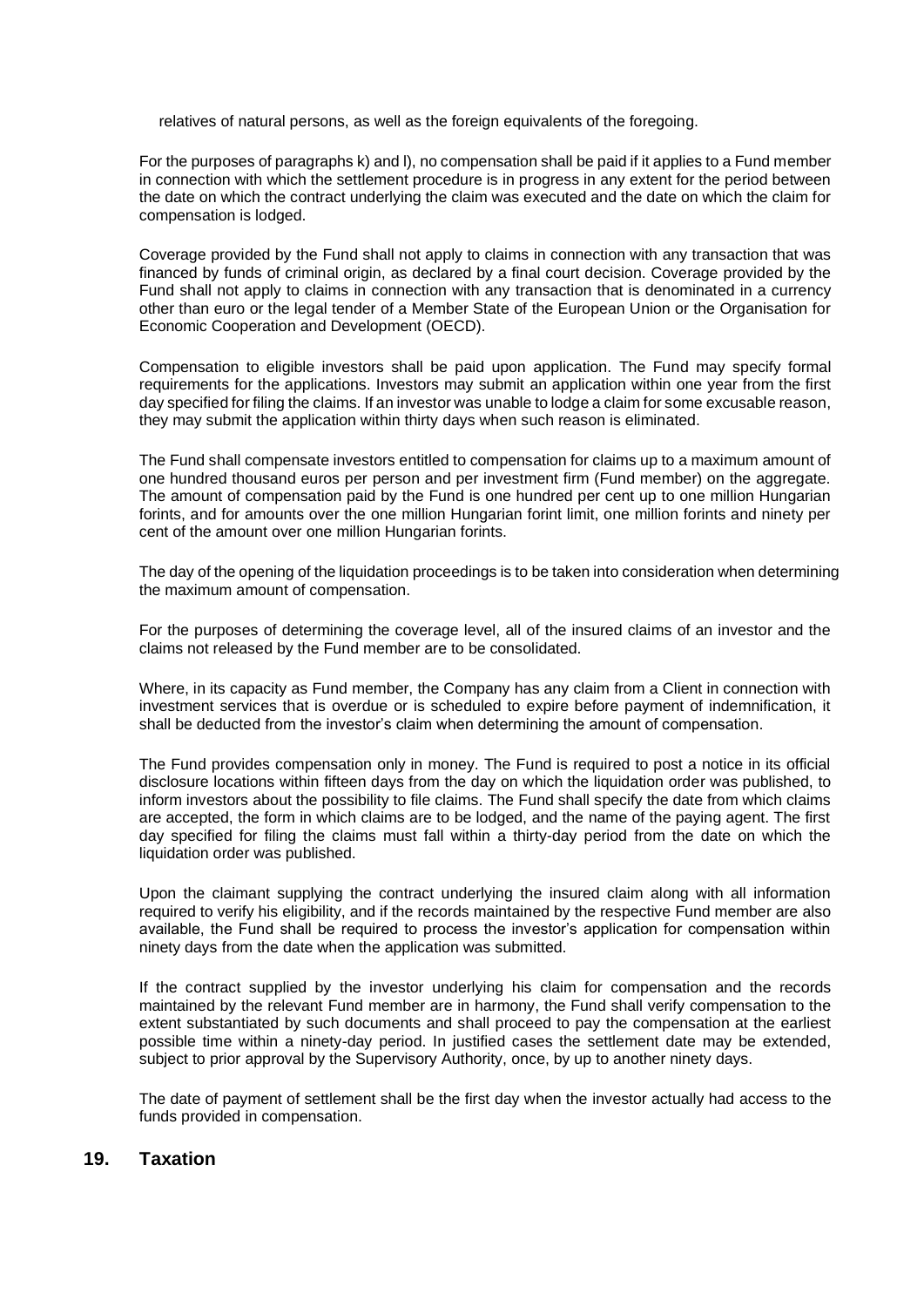Where taxable income is generated for the Client as a result of a transaction subject to these Business Rules, the Company shall comply with the obligations applicable to it in its capacity as payer under the tax laws in effect and shall carry out tasks required in terms of financial accounting, recording, and reporting.

For all transactions with the Company where tax implications arise and the tax laws in effect require the Company to request the presentation of certain documents from the Client, the Client shall be obliged to provide these documents at the request of the Company. Failing that, the Company may refuse to enter into or perform contracts and may otherwise act in accordance with the tax legislation in effect. The Company excludes liability for any resulting damage.

The Company excludes its liability for damage resulting from its deduction of a higher tax amount due to the Client's failure to supply the documents required for a more favourable tax assessment in due time. The Company shall not be obliged to provide any specific notification in that regard, and all Clients shall obtain information about the tax rules and benefits applicable to them.

In its capacity as payer, the Company shall assess and deduct the tax on the Client's taxable income in accordance with the law in effect. The Company shall pay the deducted tax to the tax authority as and when required by law. A certificate showing the total amount and title of the income, the taxable amount, and the amount of tax deducted, shall be issued by the Company and handed over or delivered to the Client upon payment. The certificates required by law shall be issued by the Company to the Client within the due dates provided for in the laws in effect. The Company shall keep records of the amounts paid to Clients who are private individuals, and of any taxes assessed and deducted, in accordance with the applicable laws.

Prior to the due dates set out in laws on taxation, persons that are not subject to Hungarian tax laws may, in their own interest, supply the Company with a statement to specify the country the rules of which apply to them as taxpayers, along with the relevant documents required by law. Failing to submit such a statement, the Company excludes liability for any resulting damage.

Where an international agreement provides for tax rules that are different from the Hungarian tax laws in effect and are more favourable to the Client, the Company may apply the provisions of the international agreement instead of those in the Hungarian law, provided that it has obtained sufficient evidence from the foreign Client on their foreign tax residence.

Foreign tax residence can be proved by submitting a certificate of residence that has been issued by a foreign tax authority and meets the formal criteria for foreign documents as specified in these Business Rules. In the absence of a certificate of residence, the Company shall assess and deduct the tax in accordance with Hungarian tax legislation as in effect from time to time, regardless of the provisions of any international agreement.

Information made available by the Company concerning a particular tax treatment or tax implication shall depend on the individual circumstances of each Client and may be subject to change in the future.

The Company shall not provide tax consultancy to the Client, and shall not be obliged to inform the Client about any tax benefits available to the Client.

# <span id="page-67-0"></span>**20. General Rules for Portfolio Transfers**

Subject to the Supervisory Authority's prior consent, the Company shall be permitted to transfer its portfolio of contractual obligations to another investment firm. The Company may also take over portfolios of contractual obligations from other investment firms and commodity dealers. In its capacity as transferor, the rights of the Company vis-à-vis the Client shall be governed by the provisions of the Civil Code regarding assignment. The costs and commissions arising in connection with the transfer of accounts cannot be charged to the Client.